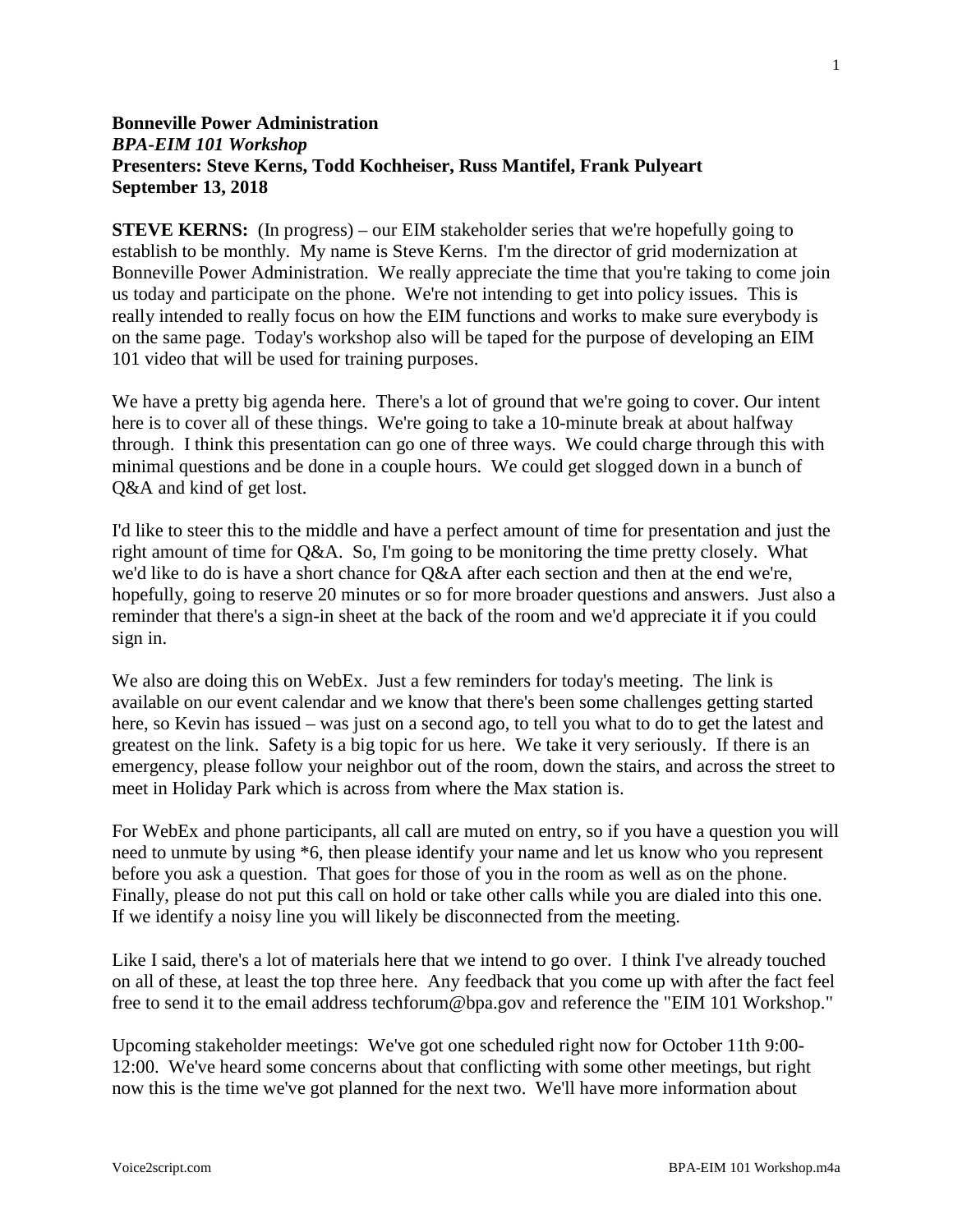topics and tentative agenda items for that as we get through the next couple of weeks. And for more information please visit www.bpa.gov/goto/eim.

The purpose of this meeting is to provide a common understanding of how the EIM currently functions so that everybody in terms of stakeholders, not just our transmission customers but the corps and the bureau, can engage in future meetings and workshops and also to help identify policies and business practices that may impact BPA's potential EIM participation and to that and really help inform how we want to direct these future customer stakeholder workshops over the course of the next several months.

At the end of the workshop, you should be able to understand at a high level what the EIM is and what it is not, the roles and responsibilities of the market operator and the BA, and also the market participants, a high-level understanding of the major processes and the market timing associated with how resources are bid into the market as well as some resource efficiency aspects and there will also be a bit of a discussion on settlements and how they work.

Credits and disclaimers: Several slides in this presentation have been reproduced with permission from the CAISO and Utilicast. We believe that this information is accurate as of the publication date on this presentation. So, if you intend to use these things in the future for other purposes, it would be a good idea to check with the source of that to make sure that the information is still accurate because of the third bullet – market rules and processes are under continual development and evolution.

There's also a couple links at the bottom here for additional resources that are available and quite a bit of information is in the appendix of this presentation as well.

So, with that I will hand this off to Todd Kochheiser from Transmission Operations, our resident expert on how the EIM functions and he will be leading today's workshop.

**TODD KOCHHEISER:** Yeah, thanks. Can you guys hear me okay? Good, I'm going to stand, otherwise I might fall asleep. And, fortunately for all of you, I will not be monotonally talking for the next three hours. I have some other speakers that are going to help me today. One is Russ Mantifel, he'll be talking to the governance in transmission slide as well as Frank Pulyeart over here. He'll be talking about resource efficiency, an area he's been studying.

So, let's go ahead and start here with a little bit of background on the CAISO and Bonneville. We're not going to dwell on it. If you have actually any questions about the California ISO, we have two people in the room today that can answer those questions for you, Don Fuller and Milos, which many of you probably already know.

So, the California ISO is one of nine independent grid operators in North America and it's also one of 39 balancing authorities in the western interconnection. It operates whole electric Day Ahead and Real Time markets, it manages the transmission grid in California as well as interconnection of new generation grid expansion projects. And for today's topic, they are also the operator of the Western Energy Imbalance Market. I don't think we have any questions on who they are. I could stop, but I'm not going to.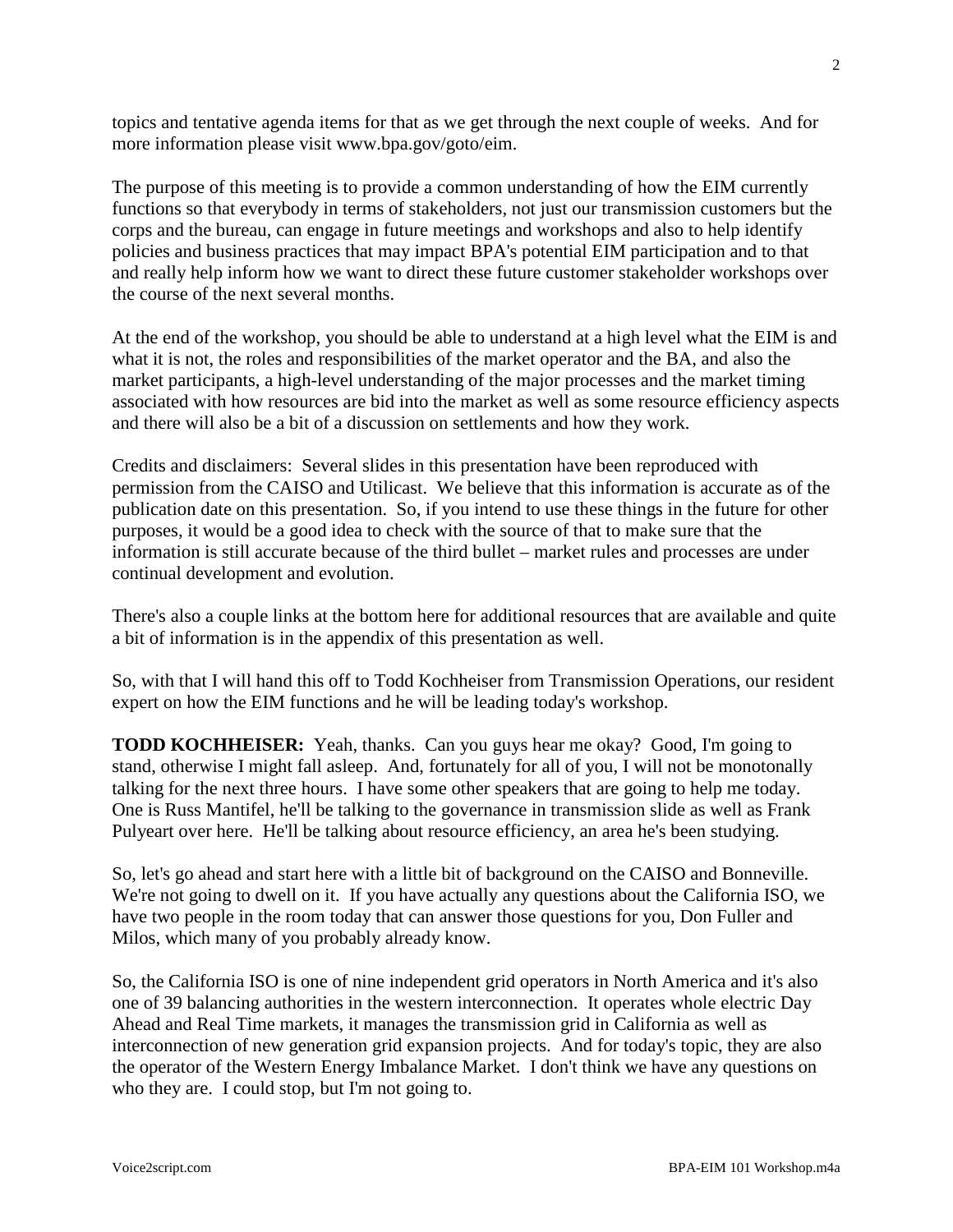The Bonneville Power Administration, just to level set everybody, we are a Federal Power Marketing Agency located in the Pacific Northwest. There's a bunch of stats there in very small font, a bunch of impressive numbers. Many of you already know who we are, but we cover over 300,000 square miles as far as our service territory is concerned.

We have 15,000-plus miles of high-voltage transmission from 115 kV and up. And we market and deliver the energy from over 31 federal projects or dams. If you blow that up, you can read all those details as well.

This is generally kind of a blown-up view of our service territory. You can see essentially the high-voltage transmission system and all the federal projects on there as well. I don't think there's probably any questions about BPA, either, but if there are, I will take them now. No? Okay.

Well, one thing that I've experienced in other meetings, there sometimes isn't a base-level understanding of what a Balancing Authority is and a Balancing Authority is an important concept for the energy imbalance market. So, there's just a couple slides here we're going to go through quickly.

First of all, what's a Balancing Authority? It is an entity that integrates resource plans ahead of time, maintains demand and resource balance within one or more Balancing Authority Areas, and supports interconnection frequency in real time.

And that's a little different than what the Balancing Authority Area is. That's a collection of the generation, transmission, and load within the metered boundaries, so those are often called interchanges or tie-lines, of the Balancing Authority where load/resource balance is maintained.

So, this is a distinction that's interesting in that you can have the Balancing Authority and actually have multiple Balancing Authority Areas and PacifiCorp is an example of that.

Now, there's 39 Balance Authority Areas in the Western Interconnection. They're interconnected, but they generally operate independently. And the Balancing Authority Area is managed by a system called Automatic Generation Control. So, it manages the BAAs Area Control Error.

This is the equation. It's long. I kind of grayed out a few sections that aren't that interesting, but in essence, your ACE, or your control area, and your Balancing Authority is the difference between your actual metered interchange and your scheduled interchange. The actual interchange includes all those pseudo-ties and tie-line meters with your adjacent Balancing Authority. So it's the net of all those. And the schedule interchange is the sum of all the scheduled megawatt transfers including Dynamic Schedules which is important in the EIM with all your adjacent BAAs within the same interconnection.

And then there's a second part of the formula, this -10B (FA-FS). This is the component of your ACE that is there to allow you to essentially support the interconnection frequency. So, you're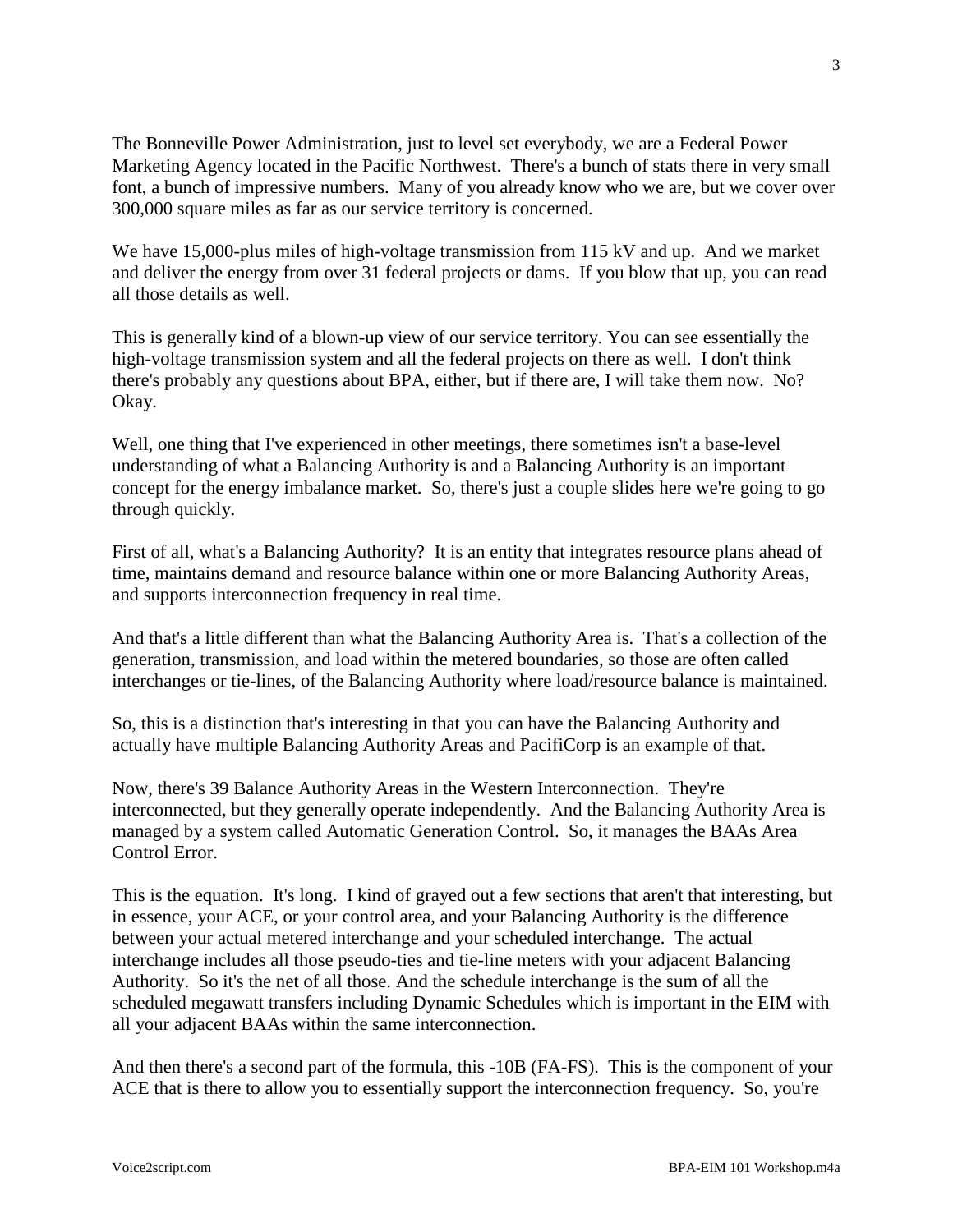going to have a frequency bias that every Balancing Authority has a different one. And as the actual frequency deviates from scheduled frequency, your ACE will increase or decrease and at some point you're going to control and hopefully contribute to the correction of that frequency error.

This is what Bonneville's Balancing Authority Area looks like. It's the area in green. So, it's essentially the metered boundaries of Bonneville's Balancing Authority. And overlaid on top of that is Bonneville's high-voltage transmission system, 115 kV and above, again, a lot of those federal hydro projects that we market energy from.

You can see that's a little bit different than our service territory. This is the actual Balancing Authority Area. And you can see there's little spots in there that are not green. Those are the other utilities like Portland General Electric, PacifiCorp, Vista, et cetera – Idaho Power.

And currently today, Bonneville has 253 interchanges or tie-lines with 18 adjacent Balancing Authority Areas. And that number is, I think, going to go up to about 268 by the end of the year. So unlike some Balancing Authorities that might just have a couple tie-lines. Any questions about Balancing Authorities that I'm probably not qualified to answer, but I'll try anyway. No? All right.

Moving on, what's the EIM? That's why we're here today. This is the short, pithy answer, I think. It's an intra-hour, so sub-hourly, or real-time centralized energy market used to economically and securely dispatch participating resources to efficiently balance supply, transfer between Balancing Authority Areas. They're also called EIM Entity BAAs, and the load across the market's footprint, the EIM Area. We'll talk more about EIM Areas and EIM Entities more throughout this presentation. And it does all this every five minutes.

And it's an extension of the California ISO's Real-Time Market. Generally, as California being responsible to a lot of other initiatives that occurred in the west, such as the efforts from the Western Interstate Energy Board, and the Public Utility EIM Group.

### **QUESTION:** What's EIM again?

**TODD KOCHHEISER:** EIM, Energy Imbalance Market which – there's actually a slide on that, but we should have said that earlier. So, Energy Imbalance Market which is a bit of a misnomer, but that's what it's called.

The EIM, its priority, its major objective function is to serve load and imbalance at the lowest possible cost. So, that's Economic Dispatch. And it's going to try and do so while simultaneously ensuring that generation and transmission limitations are respected, so that's called Security Constrained. So ramp rates, or resources, min gen, thermal limits on transmission lines. So it's going to try to and find the optimal solution subject to all these constraints that results in the lowest possible cost to dispatch.

So usually the first bullet should make economists, PUC commissioners, GMs at utilities pretty excited. The second bullet, I think, makes operations engineers and dispatchers pretty excited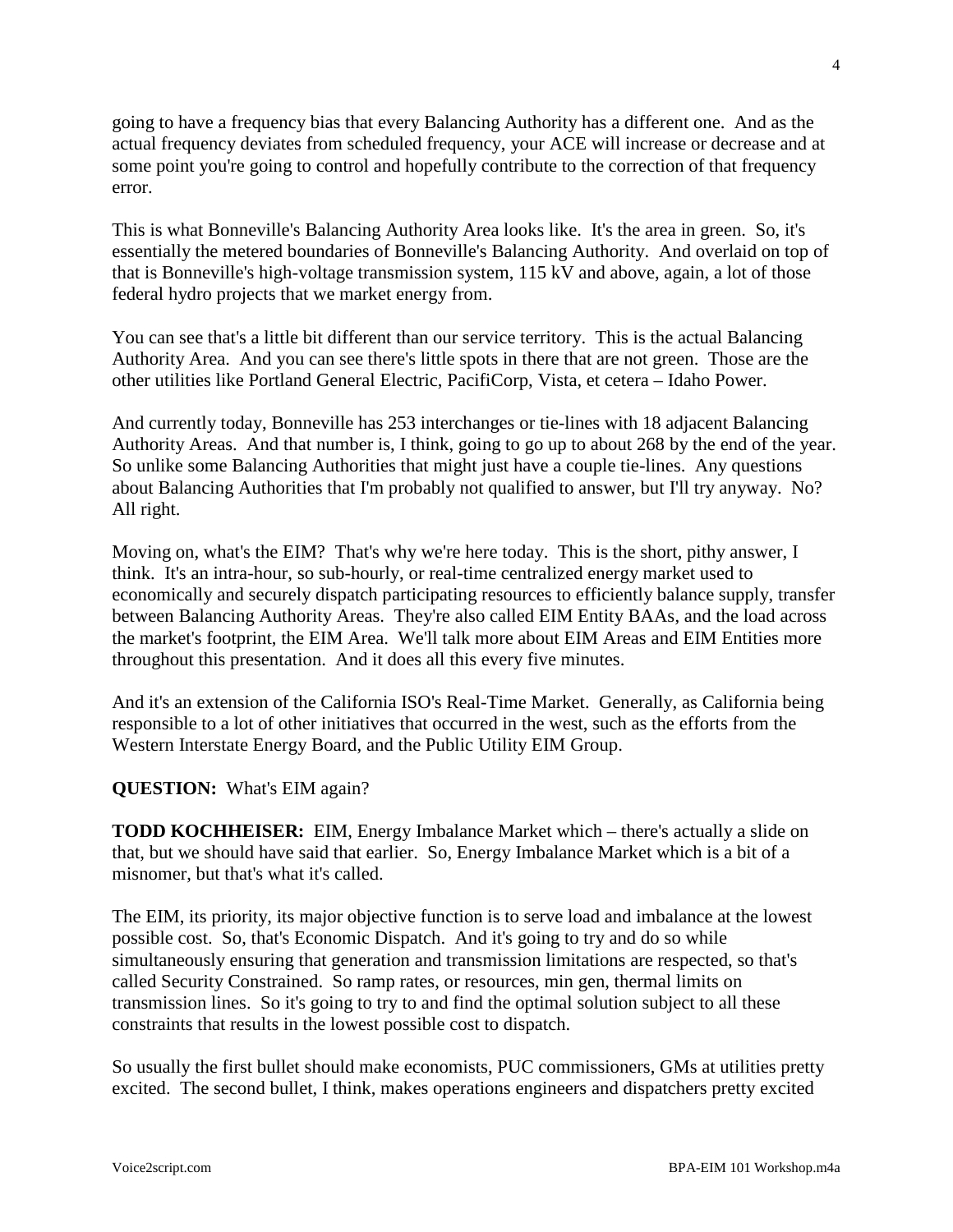and operators of resources. But if it was that simple we probably wouldn't need a slide deck that has 96 slides in it.

And so, it's going to use bid ranges, basically INC and DEC bid ranges from voluntarily offered participating resources to come up with the most economic, reliable, and secure solution of generation to meet that load and interchange demand. And generally speaking, there's no penalty for promptly communicating reliability actions or doing manual dispatches, although there are still some imbalance settlements that would apply.

So, what's included in the EIM? There's unit commitment for short-start resources. So some of those peaker units that you might be able to bring on quickly. Forward-looking congestion management. So, the market will respond to forced and as well as planned outages. We'll see later some of the information the market uses to run and some of that information that's required are outages, planned outages.

And that includes a 15-minute market, this is often abbreviated as FMM. Sometimes you'll see it as RTPD. FMM is 15-minute market, RTPD is real-time pre-dispatch. They're pretty much synonymous with one another. If you see on some further slides "RTPD," that's the 15-minute market. And it's not only running binding solution for the next 15-minute interval, but it's also looking out into the future four to seven FMM intervals, so almost up to two hours in the future, and sort of coming up with a plan for how to drive the 15-minute market subject to all these constraints.

And it includes a 5-minute dispatch that you'll see abbreviated often as RTD, real-time dispatch. And it also publishes advisory market awards out for 9-13 RTD intervals, so almost one hour out into the future, thereabouts.

There are some things that are not included in the EIM. Capacity Ancillary Services, so that's regulation, spin, non-spin, their contingency reserves. And it doesn't do Optimal Contingency Dispatch, so it's not going to deploy your contingency reserves. Of course, you can still manually dispatch your contingency reserves, that's a reliability action and the market allows that to occur.

This is the current map of the EIM Area –

**HENRY TILLMAN:** Sorry, so just a comment. Henry Tillman here. I think the – and I understand this, but I think it's important given this is EIM 101, I think we need to sort of make it clear for everybody. The EIM doesn't do a day-ahead dispatch. The balancing areas, the utilities, whoever has the load service obligation can basically set up whatever resources they want to serve their load any way they want. It's only the imbalances that are between the generation imbalance and load imbalances that are settled within EIM. I think you sort of glossed over that, but I think that's a really, really important element to this.

**TODD KOCHHEISER:** And there are a couple of slides later where I try to emphasize that point, but that's a good point, Henry, that you are still required to come into this market resource sufficient, meaning you have planned your operations for the hour in a way that's reliable and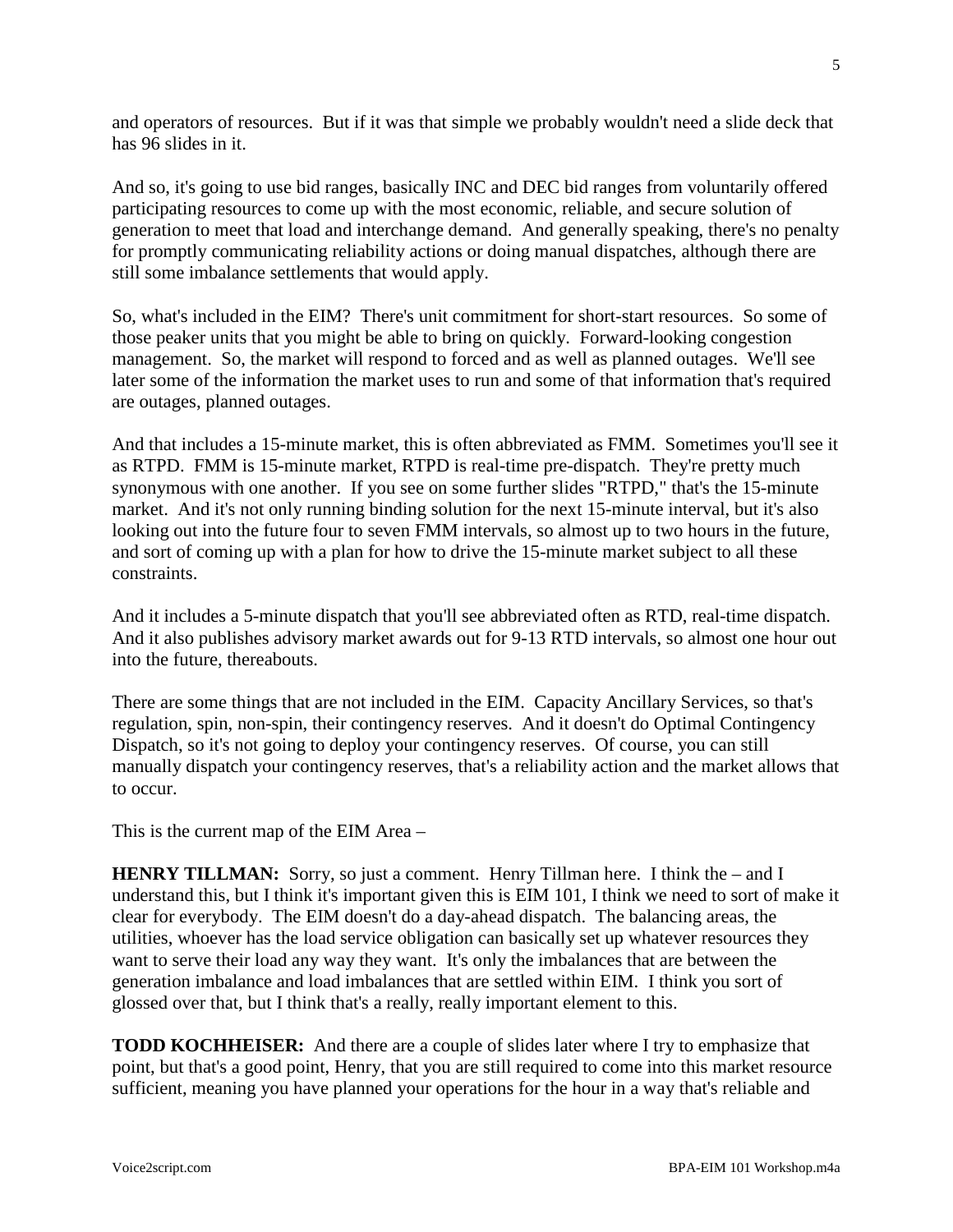this isn't going to replace bilateral markets or the day-ahead processes that you're doing today. So, yeah, that's a good point.

It is a real-time, sub-hourly energy market that is going to try and find the least cost and most reliable way to serve load and imbalance in the EIM area, which this is the EIM area as it stands today. There's already a large number of existing EIM Entities, those are the Balancing Authorities that have signed up to be in the EIM. So, PacifiCorp, again, which operates to Balancing Authority Areas, PacifiCorp East and PacifiCorp West, those are in the EIM area, NV Energy, Arizona Public Services, Puget Sound Energy, Portland General Electric, Powerex, and Idaho Power.

There's a bunch of entities that are on the books. California's getting ready to integrate over the next several years. PNM recently announced their intent to join. Of course they're still pending their PUC approval.

So, kind of in summary, without an EIM each BA is essentially balancing load and resources within their own borders to serve their own load plus any interchange obligations, imports or exports. With an EIM, the market is going to dispatch resources across these participating Balancing Authorities or these EIM Entity BAAs to balance demand.

These are sort of some of the benefits. It can reduce cost by serving imbalance and load from the most economic resources, as I said before. It has the potential to enhance reliability by improving system visibility, which I think it does very well. And the responsiveness to planned and unplanned events, again, the benefit of one of wide area dispatch, a lot of the information that the market needs to operate, and results in a more efficient dispatch of resources within and between BAAs and leverages the geographic diversity of loads and resources across the market footprint and it does congestion management. So, it has a lot of neat features.

So, an EIM is an intra-hour, real-time energy market to serve load and imbalance across these Balancing Authorities. It's a tool for centralized five-minute dispatch of generators that have been voluntarily offered. An important characteristic of this market is that bidding is voluntary, so offering your resources, INC or DEC, is voluntary. It economically dispatches those offered resources and it does it in a security-constrained way.

To Henry's point earlier, or maybe a few more points that it is not. It's not an RTO. It doesn't have planning day-ahead markets. It's not BA consolidation. It's not a centralized unit commitment tool, except for those short start-resources. It's not a capacity market, and it's not a replacement for the current bi-lateral business structure There's probably a much longer list of things it is not, but hopefully you get the point.

So these things are generally not new. These sort of sub-hourly, five-minute, securityconstrained, economic dispatch type of markets have been around for a long time in North America. There's a nice list of where you'll find a five-minute real-time market running that has many of the same characteristics of a EIM. They're also run in Europe, Australia – they're all over. So, these aren't necessarily a new thing.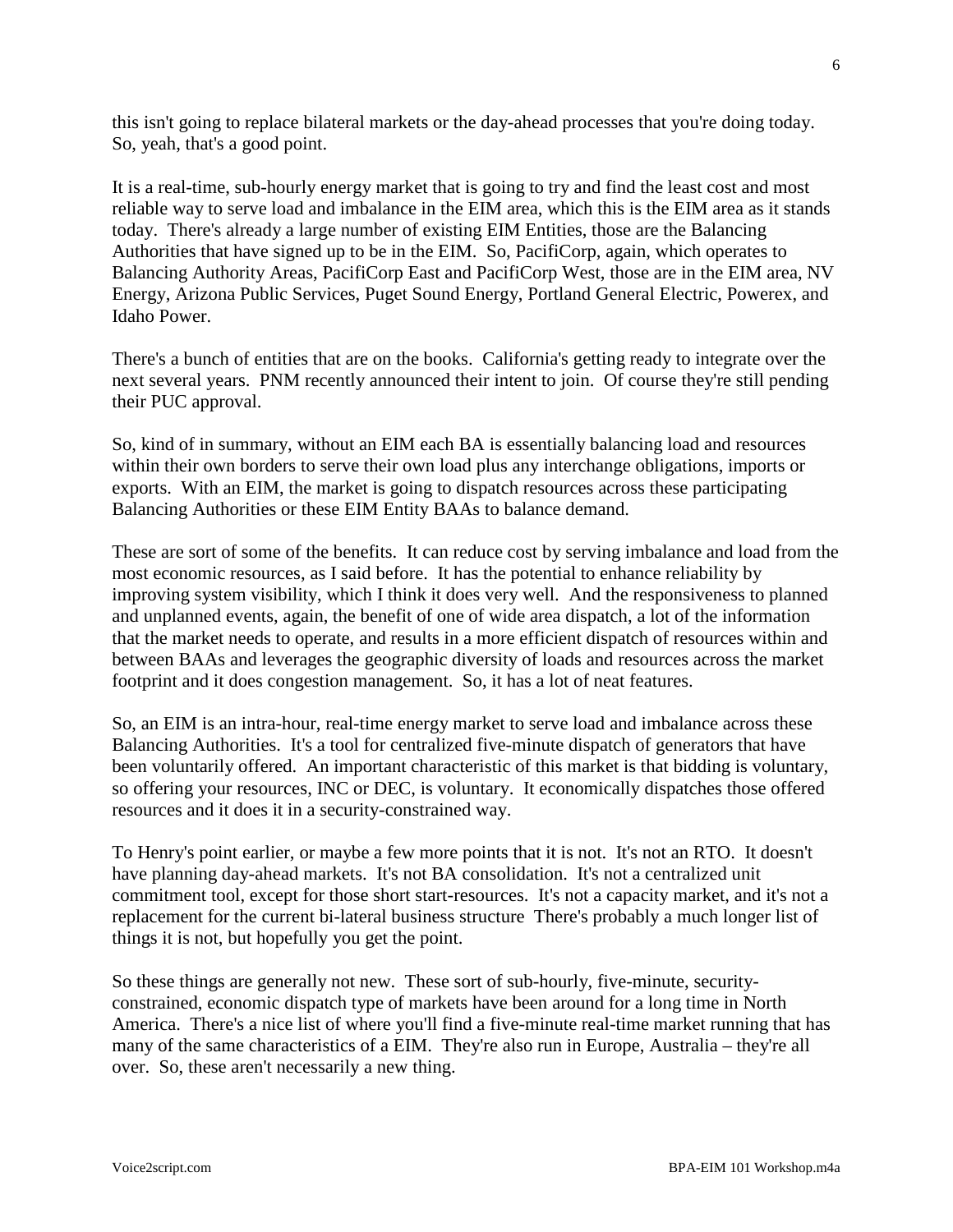**FRED HEWITT:** A question. Fred Hewitt, Northwest Energy Coalition. You may be covering this at some point. I'm pretty aware of how the dispatch works in the existing EIM, but how would dispatch work if Bonneville was in the EIM for Bonneville?

**TODD KOCHHEISER:** That's probably to be covered in much greater detail in a future stakeholder meeting.

**STEVE KERNS:** Yeah, if you recall the July 24th meeting where we identify those eight issues, that was definitely one of the eight and we'll be getting more deeper into that in either the October or the November meeting.

**TODD KOCHHEISER**: We're evaluating all the different participation models that different entities have employed, you know, from the Powerex model to more traditional models that –

**FRED HEWITT:** Yeah, that would actually be helpful. Thanks.

**TODD KOCHHEISER:** Yeah, but that's definitely a topic that we plan to cover in great detail. It's an important aspect of if or how we would participate. Yes, a question?

**CAMERON YOURKOWSKI:** Yeah. Cameron Yourkowski with Renewable Northwest. Just a high-level comment/request. On the slide about what the EIM is and what it isn't, I don't dispute any of those facts, but I do think it would be helpful maybe to put another column there about more of what does participation in the EIM or the underlying tools, implementing those tools on BPA's system, what other types of benefits or capabilities or options does just those basic new capabilities and tools provide BPA so that folks can start thinking about where else this could go other than just the strict EIM market definition and participation that we have today?

**STEVE KERNS:** Yeah, and I'd say hold us accountable for that throughout the entire process. This slide deck is meant to be as generic as possible to not get into Bonneville, but as part of going through our cost-benefit analysis and participation models over the next coming months, we want that to become clear. So, we think we will be handling that over time, but I appreciate it if you hold us accountable to that and make sure that ends up being the case.

**TODD KOCHHEISER:** Yeah, thanks, Cameron. This, today, what we're going over is really just trying to talk about how the EIM works today and try and level set and sort of set a baseline so that everybody can more fully participate in those future stakeholder meetings where we'd be getting into the provisioning of transmission, governance issues, dev issues, as well as how we plan to offer generation.

**STEVE KERNS:** Or transmission.

**TODD KOCHHEISER**: Or transmission. Well, transmission is one of the issues, yes. Without it, this thing doesn't work. So, transmission is a very important item.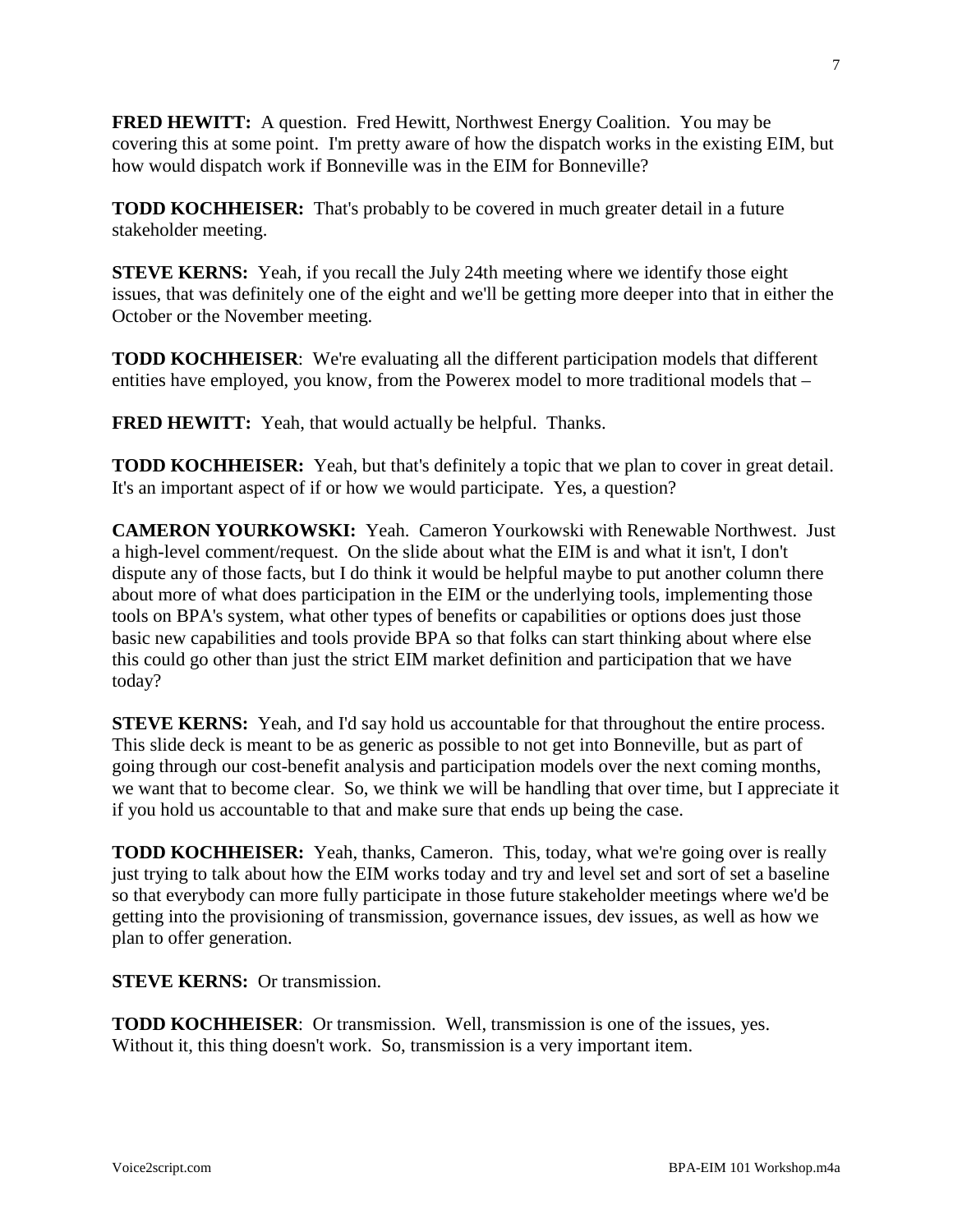So, any other questions kind of about this high-level description of what the EIM is? Again, we have additional slides. We're going to go into more details about kind of the nuts and bolts of how it works, but if there are any more questions from the room or on the phone I'll take those now or comments. No? Okay. Well, in that case I'm going to turn the microphone over to Russ Mantifel. He's going to go over the next couple of sections.

**RUSS MANTIFEL:** Okay. Can everybody hear me fine? Okay, so yeah, I'm Russ Mantifel. I'm with the business transformation office. I'll cover the sections on EIM governance and transmission. So, on slide 26 a high-level overview of the governing structure for the EIM.

Maybe I should actually start with what's not on the slide, which is that the EIM is at a high level governed under the auspices of the already existing CAISO governance structure with some specific mechanisms that were made for the purposes of governing the EIM.

The primary or the highest level one is the EIM Governing Body. This is comprised of five independent members, so the expectation or the rule, essentially, is that to be a member of the governing body, you don't represent an interest of a participant in the EIM.

That body has specific delegated authorities over EIM market rules that impact operations and economics. The selection is done through a nominating committee and it is confirmed by the ISO Board.

The Governing Body has a vote, and if you go to the CAISO stakeholder catalog, you can see designations for each of those issues about whether that issue is either a shared responsibility of both the EIM Governing Body and the ISO Board, solely under the rule of the ISO Board, or if it's an item that is specific to the EIM and is just under the authority of the EIM Governing Body. To the extent that the EIM Governing Body and the ISO Board disagree on any specific issue, there are rules, I believe, and so bylaws and other documents that interpret those rules to manage the reconciliation to the extent that there's a disagreement between the EIM Governing Body and the ISO Board. So, there is a level of independence from the ISO Board of the EIM Governing Body.

In addition to that, there's the EIM Body of State Regulators, which is an advisory committee that consists of regulatory commissions from the states of EIM Entities, which is the bulk of western states at this point in time, with the exception presently of New Mexico and Colorado, but that's all changing over time. So it's made of eight state officials, and it provides a state regulatory perspective under their responsibilities in terms of representing stakeholders and consumers in the states that are served by EIM Entities.

In addition to that, there is the Regional Issues Forum, which is more of a venue. It's a public vehicle for participants and interested stakeholders to discuss EIM-related issues, whether they be items that are potentially being discussed in an ISO stakeholder process, or if it is an issue that has been discovered or ongoing in terms of EIM operations or businesses. It's an opportunity for those parties, whether you're an actual EIM Entity, if you're a participant in the market, or if you're otherwise an interested stakeholder you participate in the Regional Issues Forum.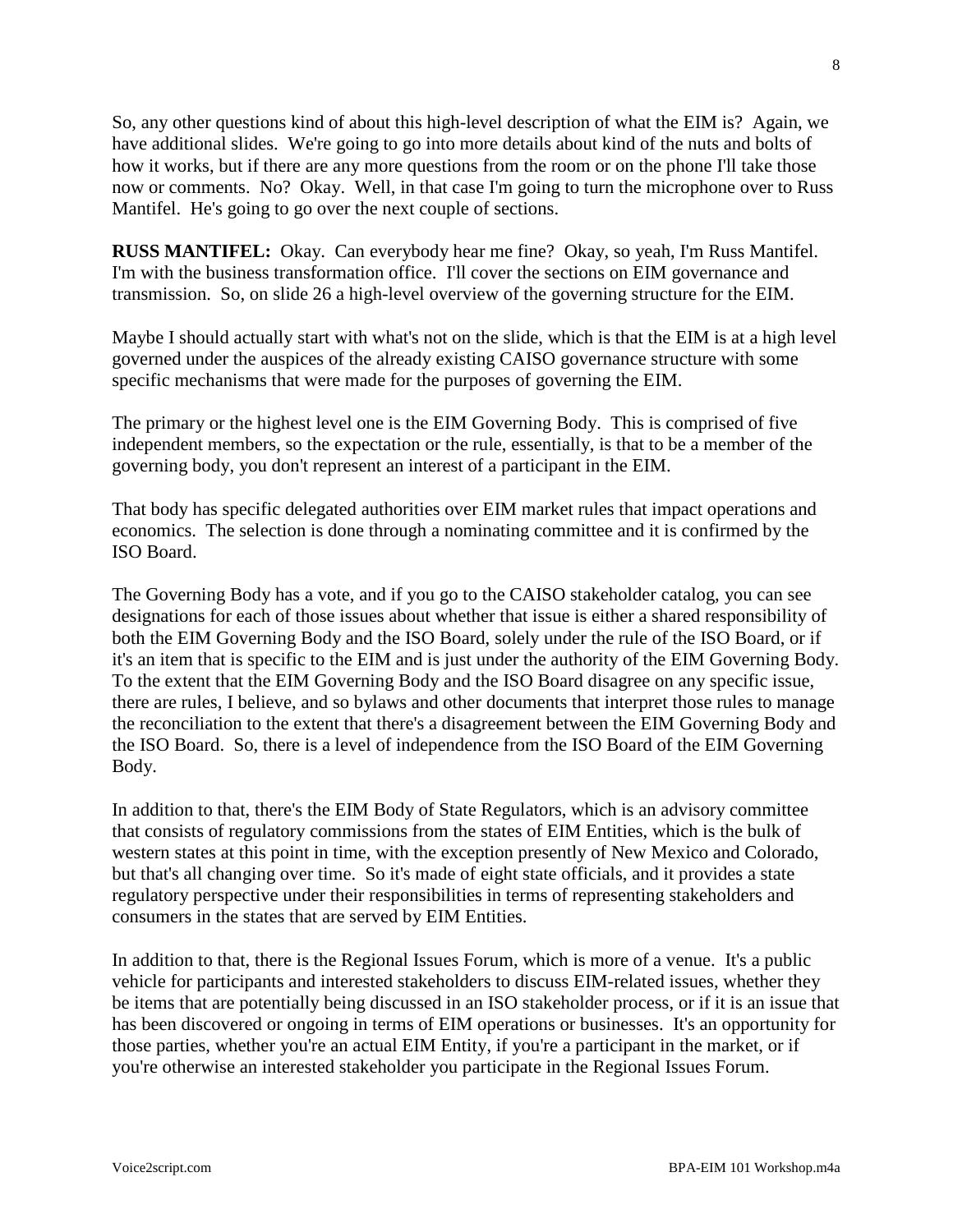That body does not have any explicit voting rights necessarily, but is more a forum in which people can exchange ideas or raise issues. That's high level what it is. Are there questions?

**ADAM SCHULTZ:** Adam Schultz, the Oregon Department of Energy. I had a question about the Body of State Regulators. My understanding is those are PUC commissioners from those states now. And I know Seattle City Light is already a member, potentially Bonneville in the future. Is there any discussion about public power representation on that?

**RUSS MANTIFEL:** That is the current state and there has been discussion about that. I don't think that there are any explicit proposals for that. There is a review of the governance structure that is – that I think will be happening in the next year or so. Don, do you maybe want to talk about that?

**DON FULLER:** Yeah, I think to the question on public power representation, it has been raised. We're still considering it and working with the stakeholders, but don't have anything definitive on that yet. And there is a review of the overall governance structure that will be conducted by the governing body and I think that's slated for next year.

And, Russ, if I could, I wanted to add a clarification that also comes with an apology because I didn't catch this earlier. The third bullet under the Governing Body, the confirmation by the ISO Board of Governors occurred for the initial slate of the Governing Body members. Subsequent ones are confirmed solely by the governing body itself. So, in the recent case where Travis Kavulla was appointed to fill Doug Howe's position, that was a confirmation by the Governing Body. A fine line, but I wanted to clarify.

**TODD KOCHHEISER:** Yeah, great and we can make sure that it's updated, I think, in the slide deck. Thanks. And if you go back to the July 24th materials, and as you're looking forward the materials at Bonneville will have for our ongoing stakeholder process, governance is one of the eight primary issues. It is noted by Bonneville and our customers the representation of consumers and stakeholders that take service from IOUs that are regulated by public utility commissions or the like, but they're not being an analog necessarily at this point in time for consumers and stakeholders that take service from public utilities, whether they be somebody like Seattle Light, SRP, LADWP, or ultimately, Bonneville Power or our customers as well.

Any more questions on governance? We just have one slide on this. It's a deceptively complicated, but ostensibly simple issue. That's why we only have one slide.

**RUSS MANTIFEL:** Okay. All right, transmission. So, slide 28.

**TODD KOCHHEISER:** I'm in control of this.

**RUSS MANTIFEL:** Okay, so high level, as Todd said, transmission for all things is necessary to make things operate smoothly. The EIM is no exception. There are principles in the EIM, some of these are kind of bread and butter. Transmission is provided on a non-discriminatory manner consistent with Open Access principles. There are several different manners in which that is actually effective, right? And we'll get into some of those.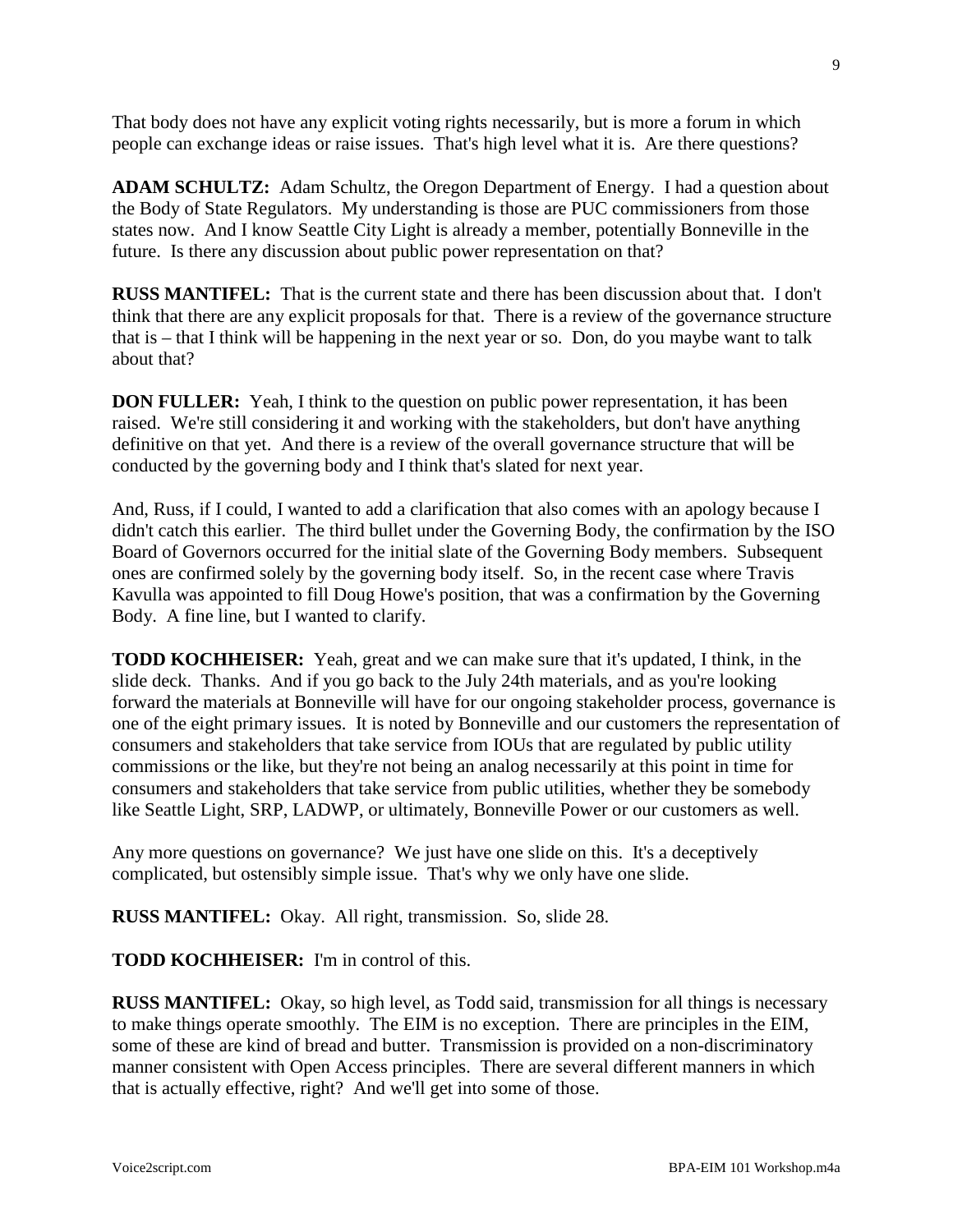In addition, there's no explicit charge for transmission usage in the EIM. By that, we mean that when the market engine is running, as opposed to, for example, certain transactions inside and with the CAISO, there's no uplift charge or explicit cost in the economic dispatch to reflect the cost of transmission. Transmission is presumed to, essentially, already be paid for. There's no incremental cost when the market is optimizing. We'll get into some of the different manners in which that plays out in terms of the provision of transmission, which is there are two primary ways the transmission is provided in the EIM.

Being a 101 course, we're focusing on EIM transfers, and we'll get into what that is, but it's the net transfer between Balancing Authorities in addition to these more simple examples, each balancing authority may have different arrangements in terms of how it manages transmission internal to its system.

In terms of BA-to-BA transfers those are either provided directly by the transmission provider presently at no charge typically on what's called a zero NX or lowest NERC priority level transmission based on what is unused at the time. So, this is more prevalent in the Southwest in term of EIM Entities in which the EIM Entity, which is both the transmission provider and a Balancing Authority, looks at unscheduled transmission and on a somewhat real-time basis, makes that transmission available at no cost.

That's distinct from reserve transmission that is donated by merchants or holders of transmission from either that EIM Entity or a third-party transmission provider.

So, in this case, a market participant although it's not explicit I think – at present it is limited to market participants, who's already purchased transmission from a transmission provider, submits a tag that makes that transmission available for the purposes of an EIM transfer. Once that's made available, that transmission is treated the same way as any other EIM transfer in that it's essentially a public good. It's not reserved for that market participant; it's made available to the entire market for the most economic dispatch.

So in both cases, I think that there are different economic principles at play to justify there being no incremental charge for transmission in the market. In the case of the former, a transmission provider may already be receiving compensation for their transmission in some other manner, whether it's through rate basing or otherwise. In addition, there's also presumed to be some benefit for the transmission customers by virtue of their participating in the market. So, that kind of justifies that approach.

In terms of the reserve transmission donation, that's more explicit in that that transmission which is donated has been paid for by that customer. Thus far, it's been point-to-point, typically longterm firm point-to-point or redirect of long-term firm point-to-point. This happens on Bonneville system presently. There's a map later that shows where this is currently taking place. So in that case, that party's already committed to pay for that transmission throughout the year and so we, as the transmission provider, or a third-party transmission provider, is receiving direct compensation from a market participant, who then makes that transmission available. Questions on this slide before we get into the description of an EIM transfer?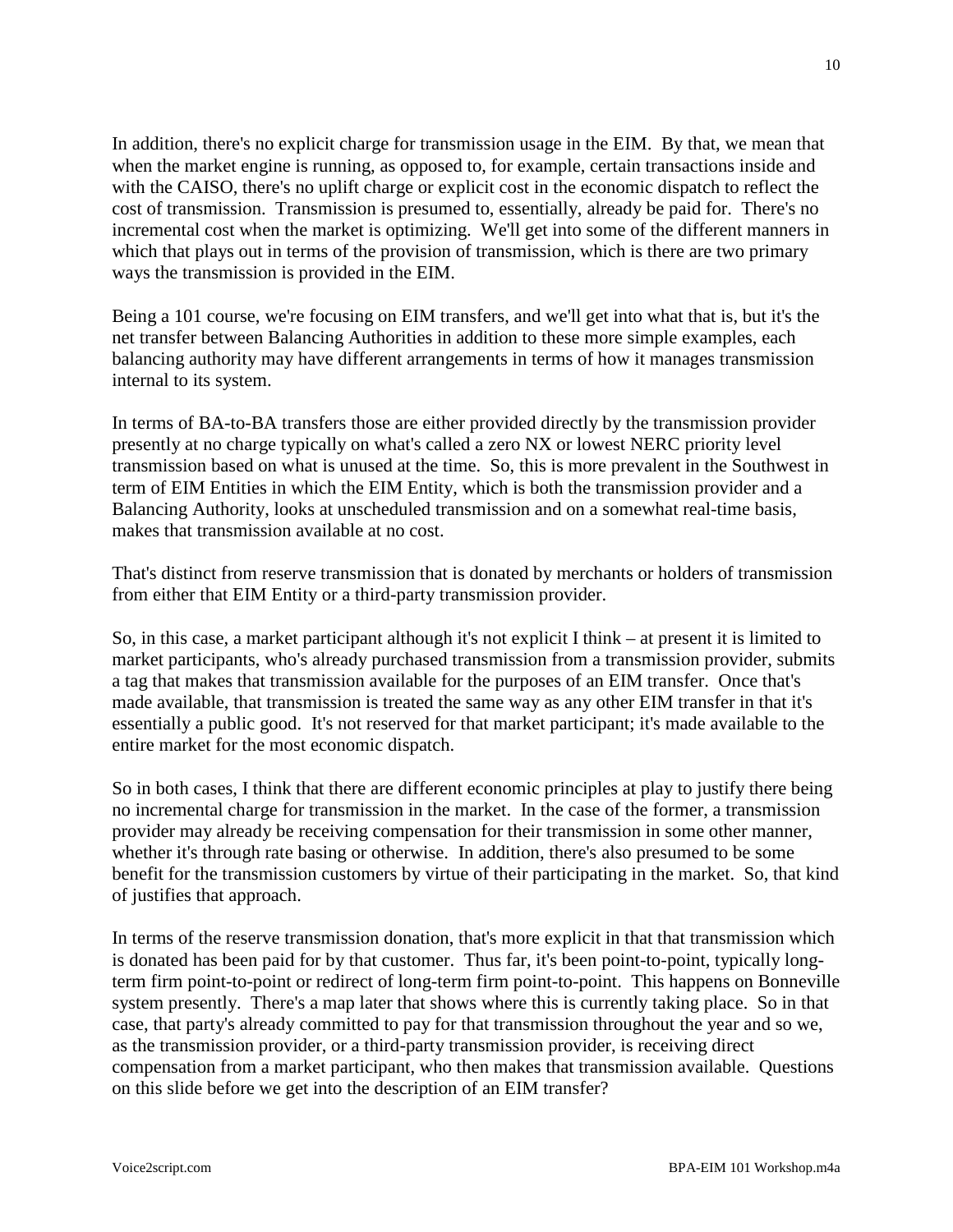**PARTICIPANT:** Question on the phone.

**TODD KOCHHEISER:** Go ahead.

**RUSS MANTIFEL:** Yeah, we'll go on the phone first. Go ahead.

(Break in audio.)

**RUSS MANTIFEL:** (Resumes in progress) – be made available for transmission, and then in addition to that, the CAISO Tariff, discusses the manner in which EIM transfers will be treated by the market. Yeah.

**QUESTION:** And as follow-ups on the third bullet, with the first sub-bullet when you talk about that unused, no-charge product that's a product that would then be defined in that tariff as well?

**RUSS MANTIFEL:** I believe that it is.

**QUESTION:** And are these FERC-approved tariffs?

**RUSS MANTIFEL:** All of them are presently is my understanding. Okay, and then do we have the question on the phone back?

**STEVE LINCOLN:** Yes. Sorry, something weird happened there. Can you hear me now, Russ?

**RUSS MANTIFEL:** Yeah, yeah, go ahead.

**STEVE LINCOLN:** Yeah, it's Steve Lincoln with TransAlta. You may have just discussed this, but the question was if we're going to cover in this forum or in a future forum how this is not a competing use of the transmission system, as in other Bonneville forums, we're talking a lot about how ATC is calculated and made available.

**RUSS MANTIFEL:** So, I would say that in terms of Bonneville substantively, we will be discussing that starting in either the October or the November meeting, in terms of discussing the manner in which Bonneville would provide transmission and the implications of doing that.

Strictly speaking, that is true especially on a traditional MOD29 path if you commit a firm tag which is – and we'll discuss this later – which is typically dynamic, that is considered ETC for the purposes of the ATC calculation, and is thus taken out of inventory that is – there is a bit of a distinction there to the extent that it is on a normal tag, because then you encumber based on the actual energy profile. That may create a distinction, but that may not actually be a significant difference.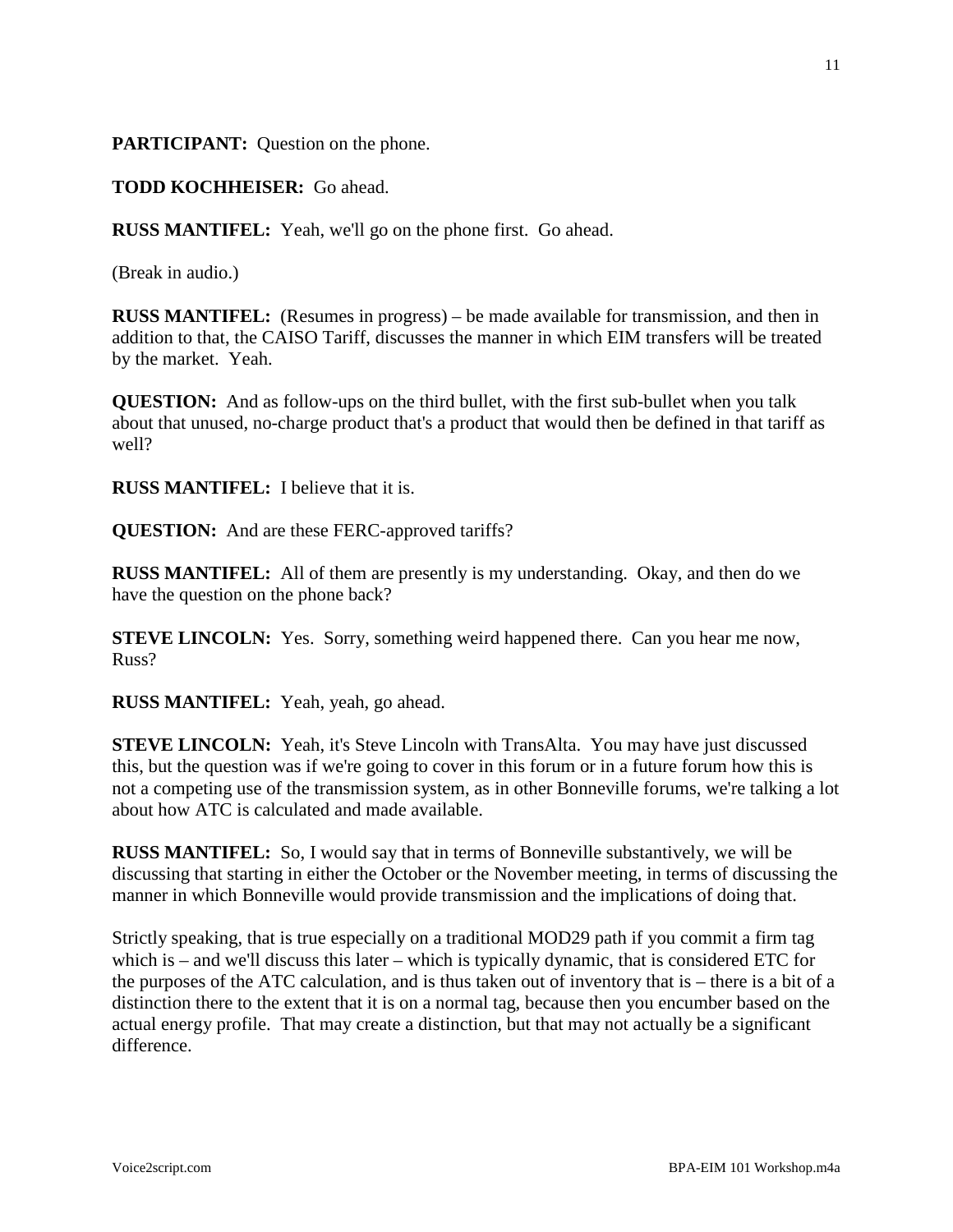That is potentially a question at issue and a reason why, for some people, it might recommend the zero NX method as opposed to the donation method. But I think that that will be more of a substantive conversation in future discussions.

**STEVE LINCOLN:** Perfect. Well, thanks very much. We're supportive of EIM, but just want to make sure that we're not running afoul of existing uses of the transmission system. So, thanks, we'll stay tuned.

**RUSS MANTIFEL:** Okay. Thanks, Steve. Other questions? Okay, so once again, the mechanism by which the EIM robots, the security-constrained economic dispatch engine optimizes is by utilizing EIM transfer schedules, which are typically, as I just said, scheduled on dynamic tags. And these are tag transactions, irrespective of the mechanism by which a transmission provider or an EIM Entity determines how it's going to make a transmission available. They are ultimately realized through an e-tag for the purposes of energy accounting, ACE calculation, ADC, et cetera.

Typically, those are done on dynamics. The exception of this, I believe there's one exception which is on the COI because there is an explicit limitation of the amount of dynamic scheduling available on the COI. So, in order to limit the extent to which that would prevent total dispatch between Northwest and Southwest Balancing Authorities or the Northwest and the CAISO ,we separate the five-minute dispatch on to a dynamic tag and the 15-minute – the FM RTPD dispatch is done on a static tag.

Otherwise, throughout the rest of the EIM all transfers are done on dynamic schedules. And the EIM transfer is – so it's the net energy between two Balancing Authorities. So, it's the algebraic quantity that's the result of the internal dispatch between and among multiple Balancing Authorities.

So when your individual resource gets dispatched or when your individual load is being served, it isn't necessarily deemed to be like a one-for-one, point-to-point transaction where generator A is serving load A or in this case generator B is serving load A. Each generator is settled and dispatched at itself, at its point of location electrically or physically, and then each load is settled at its location, and then each Balancing Authority also settles the net energy that's moving between and among multiple Balancing Authorities. And the net energy, whether it's positive or negative, an export or an import is then tagged as energy on the EIM transfer.

And so the one primary aspect that is necessary for an EIM provider to determine as they're going into the market is what sort of EIM transfers will be set up between and among one or more Balancing Authorities, the mechanism by which transmission is going to be made available and how that is going to be communicated and operated between multiple Balancing Authorities and that Balancing Authority and the market operator, the CAISO.

So, that's why this has been identified as one of the primary issues for our initial stakeholder process here, because it's one of the essential aspects of participation in the EIM in addition to, for example, how dispatch would actually work in the Balancing Authority, et cetera.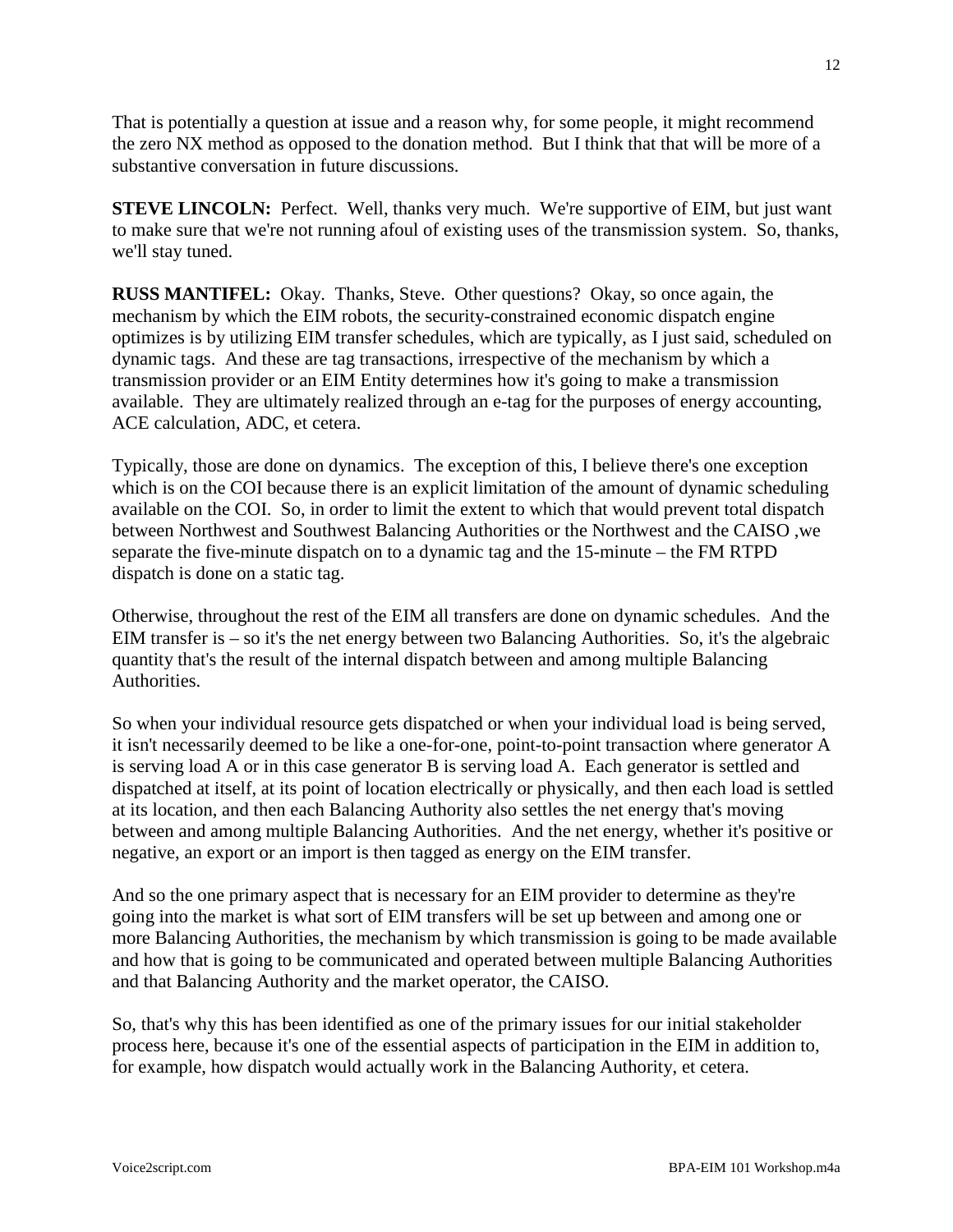#### **SYLVIA (PUGET):** Question on the phone.

#### **RUSS MANTIFEL:** Yeah, go for it.

**SYLVIA** (PUGET): Hi, this is Sylvia from Puget. Can you go back to slide number 29? Okay. I just wanted confirmation or clarification that since the EIM transfer schedules, it primarily uses dynamic schedules that means that Bonneville will have to, as a transmission provider, decide to donate transmission to the market, it would be formed transmission and non-formed transmission. Go ahead.

**RUSS MANTIFEL:** So, yeah, okay. I see your question. I think that will be a question at issue for this initial stakeholder process and ultimately if Bonneville decides to join up until we would change our tariff and develop rates and terms and conditions for EIM participation.

At present, on Bonneville's system, dynamic schedules are only allowed on firm transmission. My expectation is that you know that.

#### **SYLVIA (PUGET):** Yes.

**RUSS MANTIFEL:** Okay. Yeah, that is a Bonneville policy that's not a NERC requirement or WECC or FERC requirement.

If, for example, if Bonneville were to go with a direct provision on something like zero NX, that policy would have to change and we would have to go through a process, a business practice change process, or whatever else to address that requirement.

But if Bonneville uses the existing mechanisms that are available, which is the donation of transmission under the current business practices, those would be on, absent any other changes that we would have to consider, those would be on firm transmission being that they would be dynamic.

**SYLVIA** (PUGET): Okay. My other question, actually this is sort of a statement because we have already had multiple conversations on this, is with regards to the COI how the DTC on the COI is limited to the north-south direction currently. I believe that as Bonneville decides on the cost effectiveness of joining the EIM it would be beneficial to see if the DTC calculation could be changed to include the south-to-north direction. It's just a statement.

**RUSS MANTIFEL:** Yeah, so for anyone in the room or on the phone or viewing this in the future, if you want some bedtime reading, our Dynamic Scheduling Practice sections I, H, and J discuss the manner in which that limited dynamic scheduling capability on the COI is allocated.

Bonneville and its peer facility owners on the COI – PAC and PGE – all utilize the same method for that allocation for each of their respective customers and you're right, that allocation one of the primary determinants of that allocation is north-to-south, long-term firm transmission rates and that is – Bonneville, I think, is not in a position to unilaterally make that change. I think, as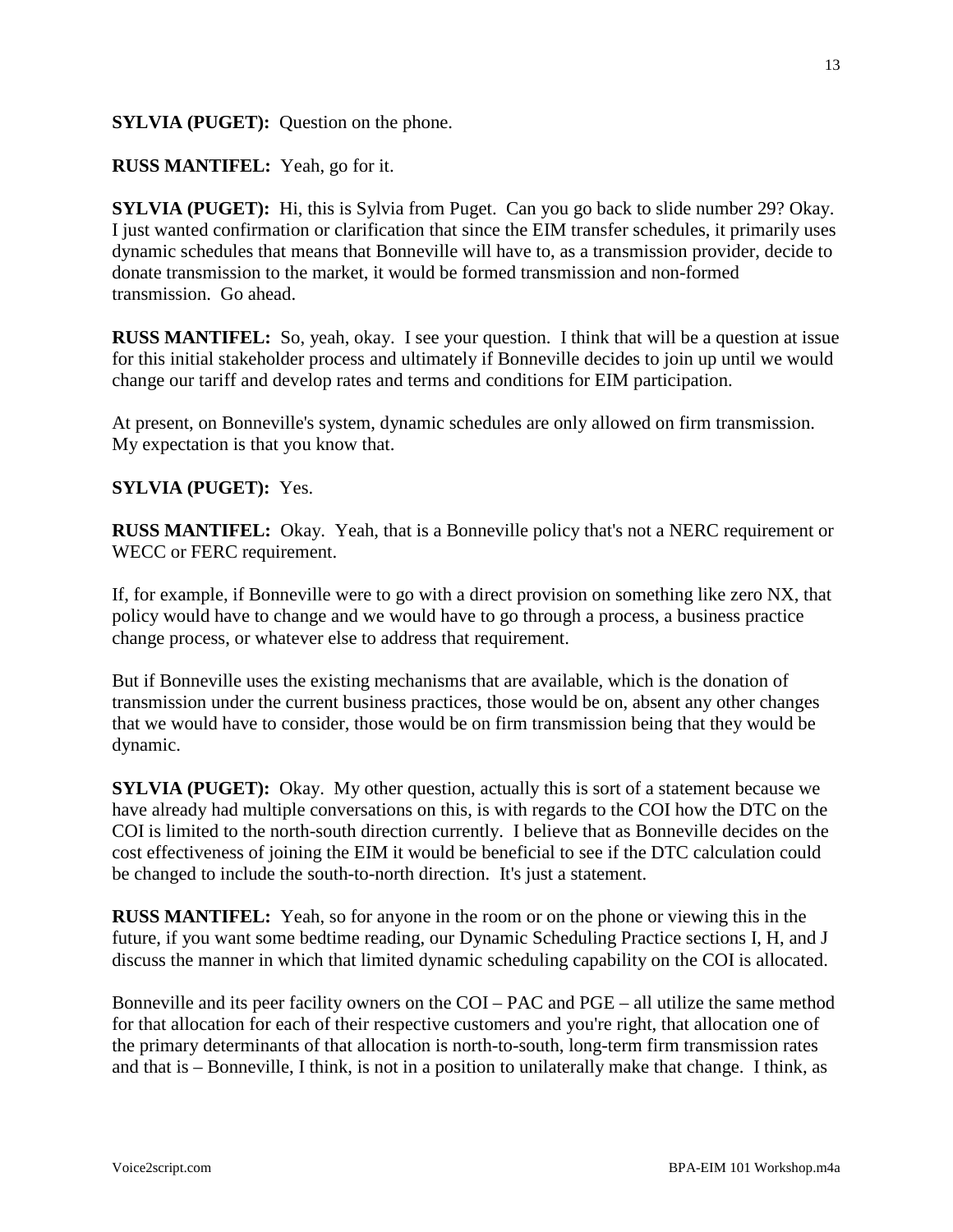I've said previously direct with you, that's a question I think could possibly be taken up among all three facility owners on the COI to the extent there's a thought that that's detrimental.

**SYLVIA (PUGET):** My final question is what about the AC inter-tie DC or DC on any other system. Is that going to be considered, too, for the EIM transfer schedules? Is that just dynamic schedules?

**RUSS MANTIFEL:** Did you say the DC?

**SYLVIA (PUGET):** I'm sorry.

**RUSS MANTIFEL:** Did you say the DC?

**SYLVIA (PUGET):** Yes.

**RUSS MANTIFEL:** Okay. I think that is identified as one potential aspect of the grid mod suite of projects. So, we haven't committed to that. In addition, that's also another shared path that we operate with along with LADWP and it has multiple owners, but Bonneville is in the initial stages of looking at enabling 15-minute scheduling and potentially dynamic scheduling on the DC. Presently, only hourly schedules are allowed on the DC, whereas 15-minute and limited dynamic schedules are allowed on the AC.

So, we don't have a timeline for that. We're not in a position to make a commitment to do that as this point in time, but that is being considered as part of the grid mod.

**SYLVIA (PUGET):** All right, thank you.

**RUSS MANTIFEL:** That's your final question, Sylvia. Just kidding, you can ask more.

Okay, so more on ETSRs. So, EIM transfers utilize ETSRs, which are – all of these, once again, are abstractions of what is really going on in the market engine and the model in which there is an extremely sophisticated and already on Bonneville's system due to a significant amount of effort, very accurate model in terms of the physical impacts of the dispatch of individual resources for individual loads.

So, the actual market engine utilizes EIM transfers and ETSRs as constraints and modeling tools, but this is kind of an energy accounting abstraction of the primary function, which is to understand the physical limitations of the transmission system and to economically dispatch within those physical limitations, which uses a much more complicated model that Bonneville would benefit more from if it were part of the EIM, but we already do a significant amount of work under the CTA to ensure that they're accurately modeling our system. Is there a question on the phone, Katrina?

**JOHN USELDINGER:** This is John Useldinger from Portland General Electric.

**RUSS MANTIFEL:** You have the floor, Johnny, go.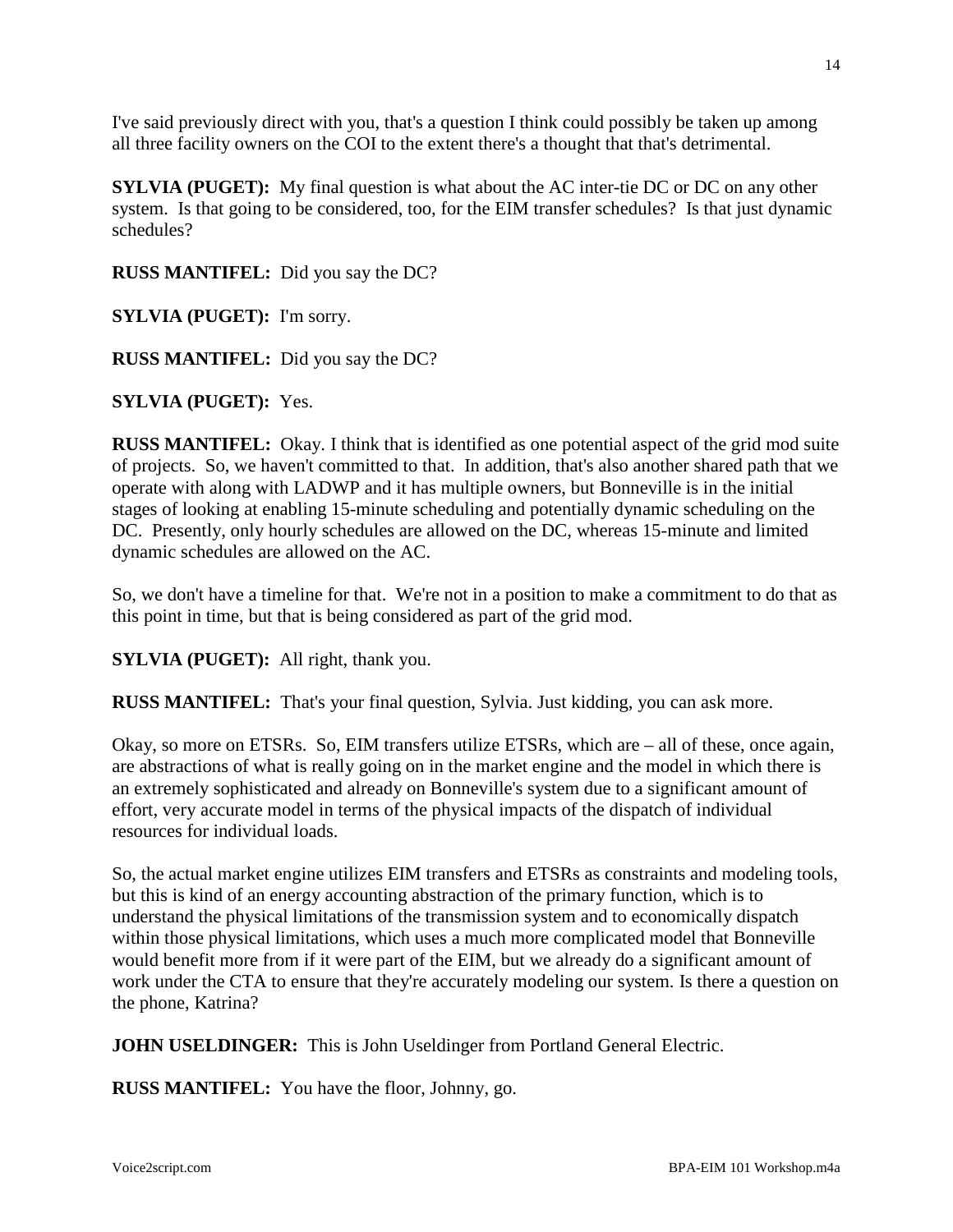**JOHN USELDINGER:** I just wanted to make sure – I'm sorry, going back to your previous point, is that anybody who has transmission rights on the COI north to south can request to use that dynamically. The EIM does not give you special authority to use your transmission rights dynamically. You can do that even if you're not in the EIM, and we do have customers who utilize transfer rights on the COI dynamically that aren't in the EIM.

**RUSS MANTIFEL:** Yeah, yeah. That's a correct clarification. The EIM transfers are just one of multiple potential uses of dynamic scheduling on the COI. There's a reg, up-reg down market in CAISO that utilizes dynamic scheduling. You can bid directly into the five-minute market. There are a myriad of other potential deals that one could execute with parties south of the COI that would utilize dynamic scheduling. And when that allocation takes place, there's no special treatment made for a dynamic schedule in the allocation of scheduling rights because it's for the EIM or otherwise.

**JOHN USELDINGER:** I just wanted to make sure, I think that's a misnomer. A lot of folks that we talk to have said, "Well, does the EIM have priority to use their transmission dynamically?" No, that's not the case. The allocator works the way the allocator works, and you're not given any special bonus DTC because you are a participant in the EIM.

**RUSS MANTIFEL:** True. Yeah, and once again, Johnny from PGE, Portal General, PacifiCorp, and BPA in 2014 agreed on a common set of business practices and allocation methods for dynamic scheduling on the COI.

So, what Johnny said is true for all three facility owners on the COI. We have, essentially – we mirror each other in business practice language, and Bonneville executes on allocation methodology as the path operator equally for all three facility owners of the COI.

And then Sylvia asked the question from Puget, we haven't yet had a move forward with enabling dynamic scheduling for capacity owners that are also transmission providers, but that's possible.

And then I'm getting this is – as always is the case with the dynamic scheduling on the COI, it turns into a time sink. I'm getting a motion to move on to the next topic.

**PARTICIPANT:** I think we have a question from e-mail, if you want to go ahead and –

**PARTICIPANT:** What is the level of granularity for the setting out of energy exchanges? Is this at the BPA level? Is there one market clearing price or does the EIM robot calculate those prices for each node zone AA?

**RUSS MANTIFEL:** Multiple of those things are true. So, the EIM transfer –

**PARTICIPANT:** (Inaudible, off mic.)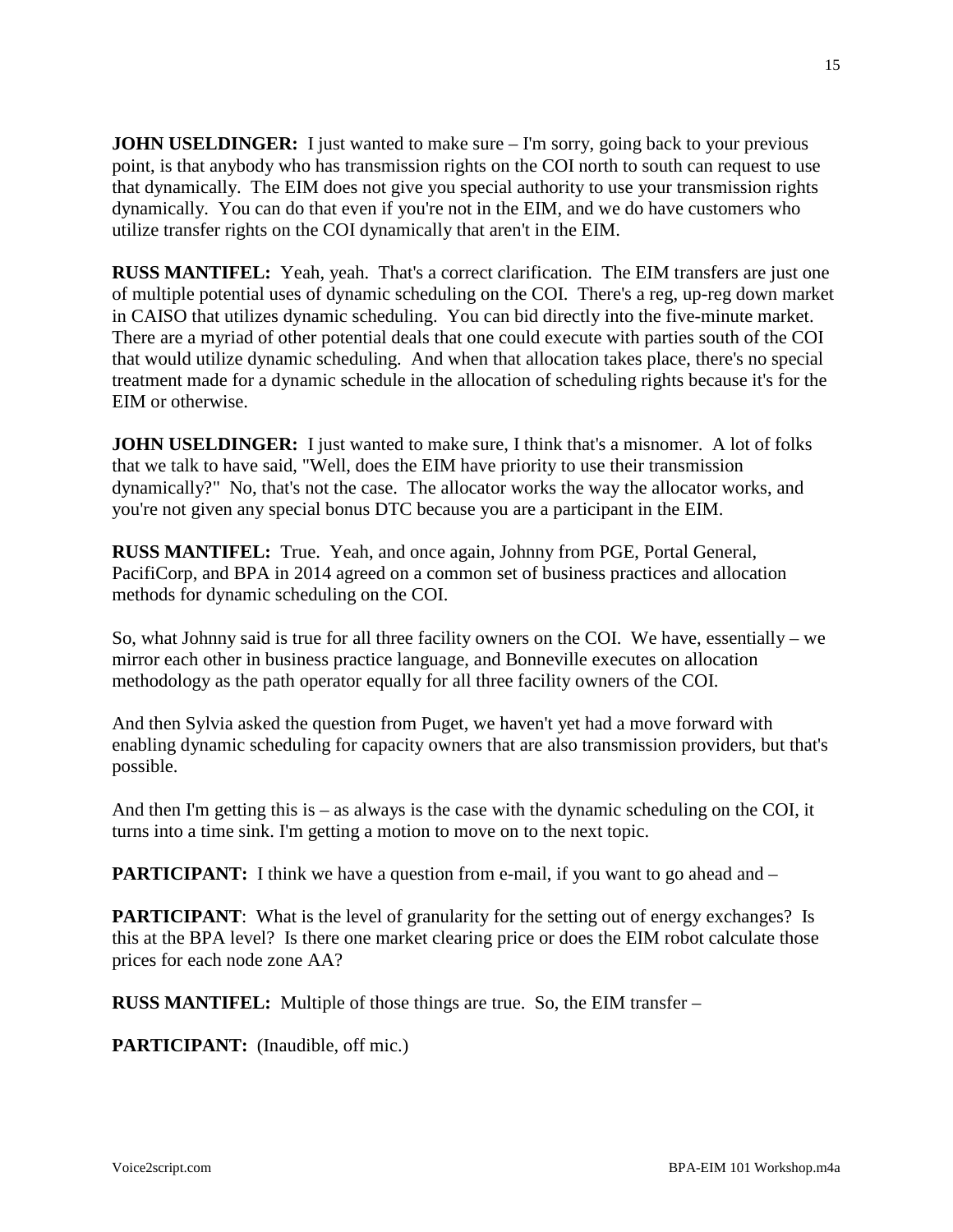**RUSS MANTIFEL:** Oh, okay, yeah, in case you didn't hear. So, what's the level of granularity for the calculation of the EIM transfer? And some possibilities that were listed were individual nodal prices or I think BPA-specific or BA area prices or system-wide prices.

So I think multiple of those things can be true. The actual EIM transfer is the net schedule, it's the product of the dispatches between – from one Balancing Authority to another Balancing Authority.

Prices are calculated nodally at each generator and for each load. Presently, each Balancing Authority has opted to have one load price for its entire Balancing Authority, but there's one load price for each EIM Balancing Authority that are calculated separately, while each participating generator has its own locational marginal price calculated at its location, which is – Todd will go into the calculation of the locational marginal price later.

And so, those can be the same to the extent that there is not congestion on ETSRs or otherwise, those prices would level out with the exception of possibly losses. And for load, you get one load aggregation point price for each Balancing Authority. I think EIM transfers can cause price separation, but the prices are actually calculated at the loads and resources.

So, the manner in which the EIM transfers work is through the use of the ETSR, which is modeled as a system resource. So, once again, it's actually dispatching individual resource and calculating prices, but the EIM creates an abstraction of that for the purposes of the interchange through that's what's called the ETSR. This is analogous to a source and sink, so that anchors for the purposes of energy accounting what the source Balancing Authority is. It's modeled as a system resource and what distinct Balancing Authority is, which is also modeled as a system resource.

You can act as a source or a sink depending on whether you are importing or exporting. You can also just be a net wheeler. You can be, in aggregate, neither a source nor a sink if you're just facilitating transfers through your system.

So, yeah, it's an aggregated abstraction of the generation inside that Balancing Authority. The ETSR and the EIM transfer is not tied to any specific resource or any load. So, if you look at an EIM transfer, you're not going to necessarily know which generators are getting paid for that transfer.

There are other mechanisms that kind of back into that, but there's no explicit, linear relationship between those things. And, once again, they are an export or an import. Prices are calculated separately as an abstraction for the purposes of energy accounting, making sure ACE is calculated correctly and operations of the Balancing Authority don't get gunked up.

**PARTICIPANT:** So, real quick. Sorry. So, before you move off of that. Is there an explicit tie, going back to the last stakeholder meeting, there was a potential aggregation of resources, Chief Joe, Coulee Complex, Lower Snake Complex, Lower Columbia Complex, which is an aggregation of resources. Would those be considered the ETSRs, that aggregation?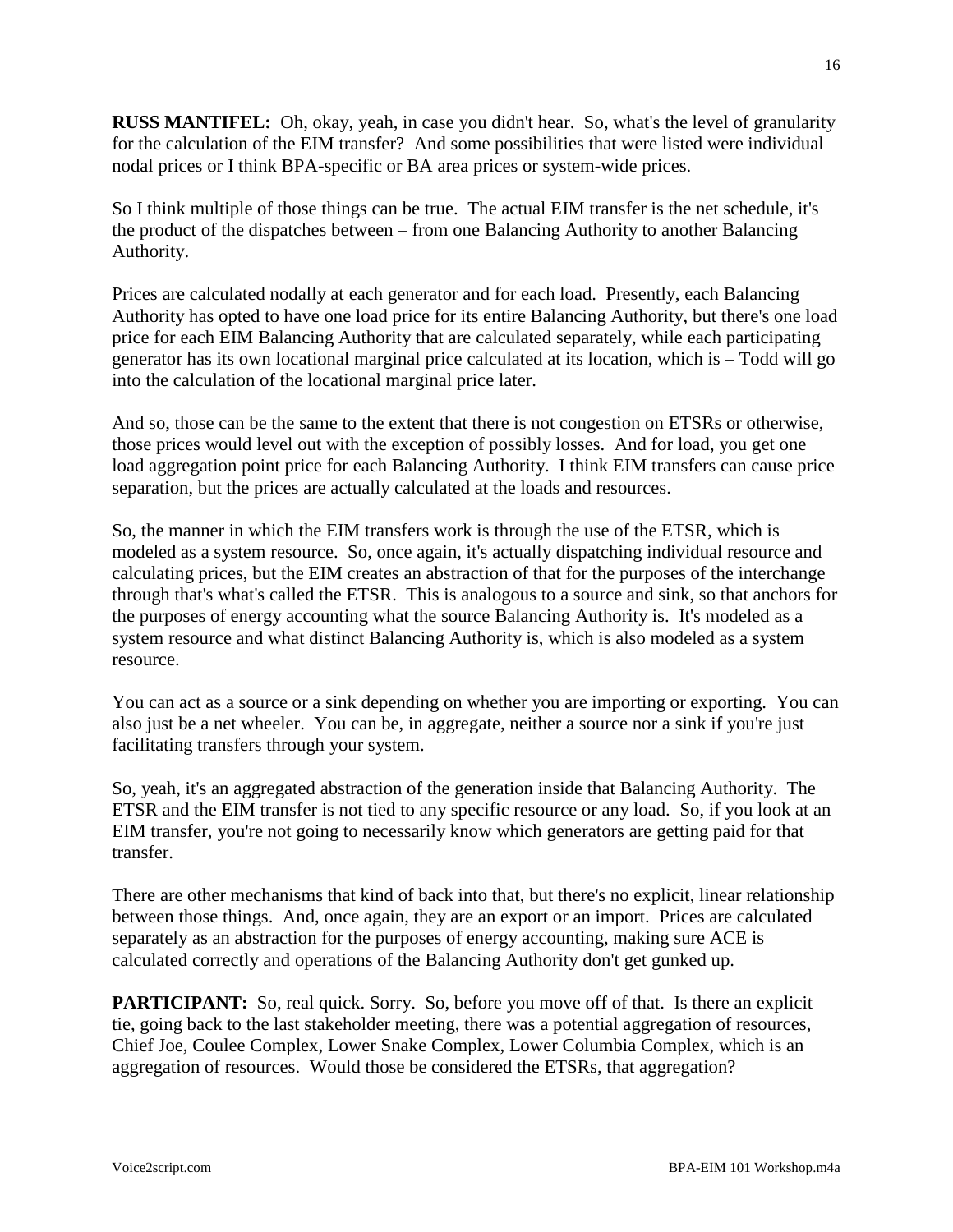**RUSS MANTIFEL:** No. I think you should think of those separately, which is that we would determine the manner in which we would model the FCRPS in terms of is it treated as one generator, three generators, ten generators? But the EIM transfer is always going to be an aggregate of that and any other participating generators in our system. So, it's always going to be an aggregation of all the participating resource. And so I think you have to treat those separately in your mind, because if there's an IPP that's bidding, that would also comprise the EIM transfer or ETSR.

Any other questions before we move on to what these look like now?

So, Balancing Authorities are in the bubbles. So, we have a screen with bubbles and lines on it, which represent the existing EIM transfers today. And so it's tough to see this on the projection here, but Bonneville is currently a provider of transmission for EIM and transfers, even though we are not an EIM Entity. And you can see this – do we have a pointer on here?

**PARTICIPANT:** There's a pointer right there.

**RUSS MANTIFEL:** Yeah, okay. So, Puget has an EIM transfer to PacWest, which is scheduled on BPA internal network transmission, and that is done under the customer donation framework. Puget owns a firm point-to-point contract, pays for that transmission, and then submits a tag to make that transmission available for an EIM transfer between its Balancing Authority and PacWest.

PGE, on its delivery to the CAISO has one leg of that transfer, which is on internal Bonneville transmission to get to, I believe, the head of the inter-tie, at which point they are then tacking on their own transmission.

The complication of that is that on the COI, Bonneville is the path operator for all transmission, even if we're not the transmission service provider. In addition, on the COI, Powerex, BC Hydro uses Bonneville COI transmission to deliver directly from Powerex to CAISO and vice versa. That is on Bonneville transmission both on, I believe, the network and on the COI, that's separate from the existing transfer they have directly with Puget, which is not utilizing transmission purchased from Bonneville, but which is operated on the southern end of the Northern Inter-Tie by Bonneville. That's separate from these EIM transfers that are done outside of Bonneville's system.

There's another bubble – do we not have Idaho on this one? Sorry, I was imagining it here. So, for all of these, Bonneville is in no way a party to those transactions. Through the CTA, we get a significant amount of data on that.

For the bulk, if not all of these other transfers, these are done on a zero NX tag that's made available directly by the transmission provider. My understanding is that at times, if not always,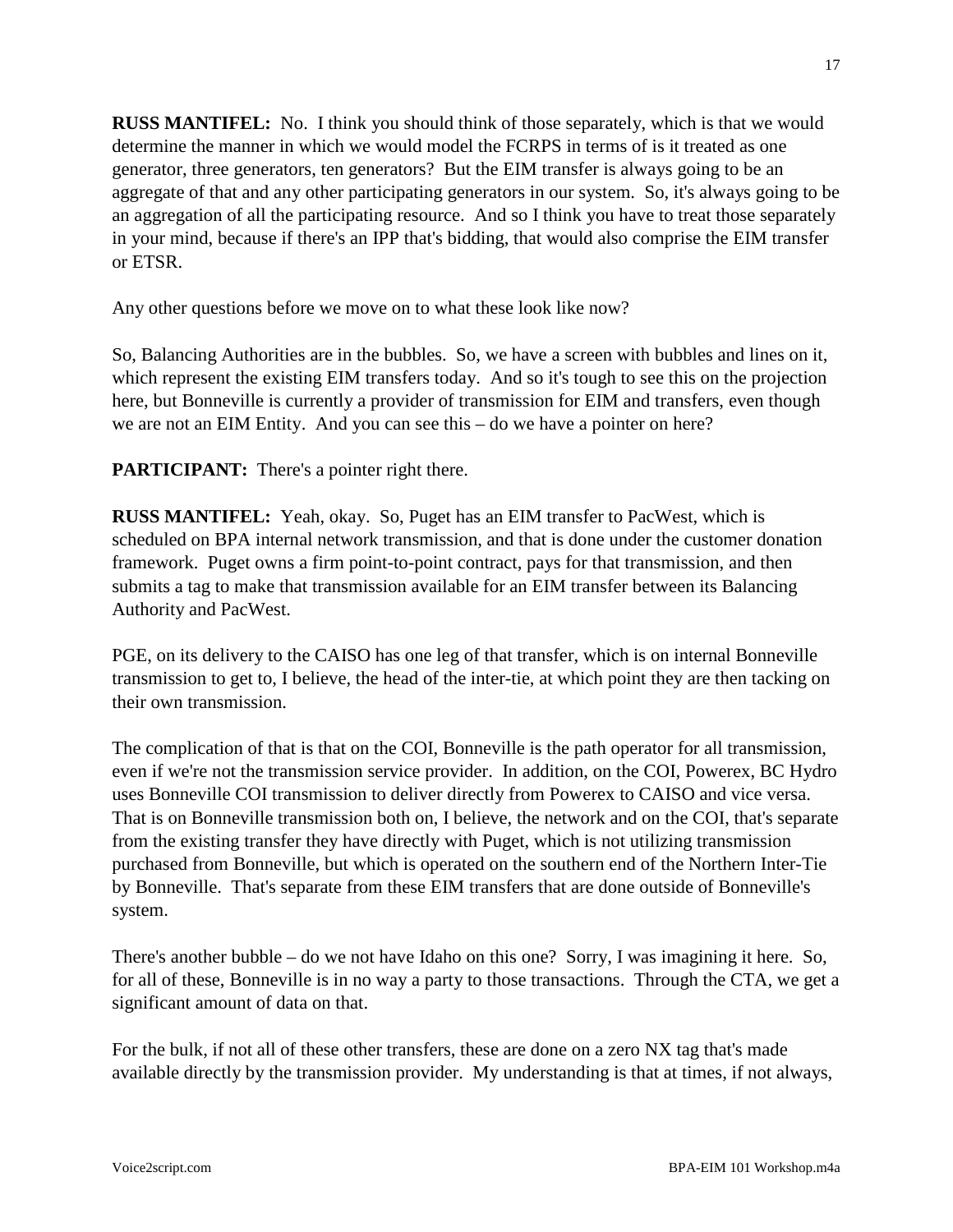PGE's direct connection with PAC is done on as-available transmission, directly provided by the transmission provider.

The customer donation is kind of an artifact of the use of Bonneville transmission or transmission that Bonneville operates to account for there being multiple users of the system.

I'm going to stop. This is your last chance to ask me questions. Any questions on transmission? Once again, a lot of this will be discussed over time, both in the initial stakeholder process we'll be doing in the next couple months. But if Bonneville, ultimately, joins, it will continue to be a discussion as we develop rates, terms and services, and tariff conditions as well. So, this is kind of a general description of how the market views transmission.

**TODD KOCHHEISER:** This is Todd. It's probably worth noting that some of those transfers are shown as single things, single ETSRs, but really it could be multiple ETSRs and multiple tags comprising any one of those transfers between any of those two EIM Entity balancing authorities.

And these ETSRs and these transfers that have tags backing them are another one of the constraints that the market takes into consideration when it's running its optimization. So if transmission isn't made available or isn't available for some reason, then that would potentially constrain the optimal market solution.

Okay, we just have a few more slides. This is acronym and word soup time, a bunch of definitions that, hopefully, will set us up for our after-break topic. Let's just get going through it.

We already talked about the EIM. This is just the roles and definitions section. Again, it's the operation of the ISO's real-time market. The market operator, we've already discussed, is the CAISO.

We've talked about EIM Entities already. It's a Balancing Authority that represents one or more transmission service providers that make transmission available for the EIM. It enters into a proforma implementation agreement to enable the EIM and its BAA or BAAs, plural, in the case of PacifiCorp. So, if Bonneville were to join the Energy Imbalance Market, we would join as an EIM Entity, and that would be the transmission side of our business joining in our Balancing Authority.

We would also establish or an EIM Entity establishes the resource and the transmission service requirements for eligibility to participate in the EIM, so as a participating resource, for example. And by enabling the EIM, real-time load and generation imbalance within the EIM BAA will be settled through the Energy Imbalance Market, those are kind of the basic characteristics of an EIM Entity.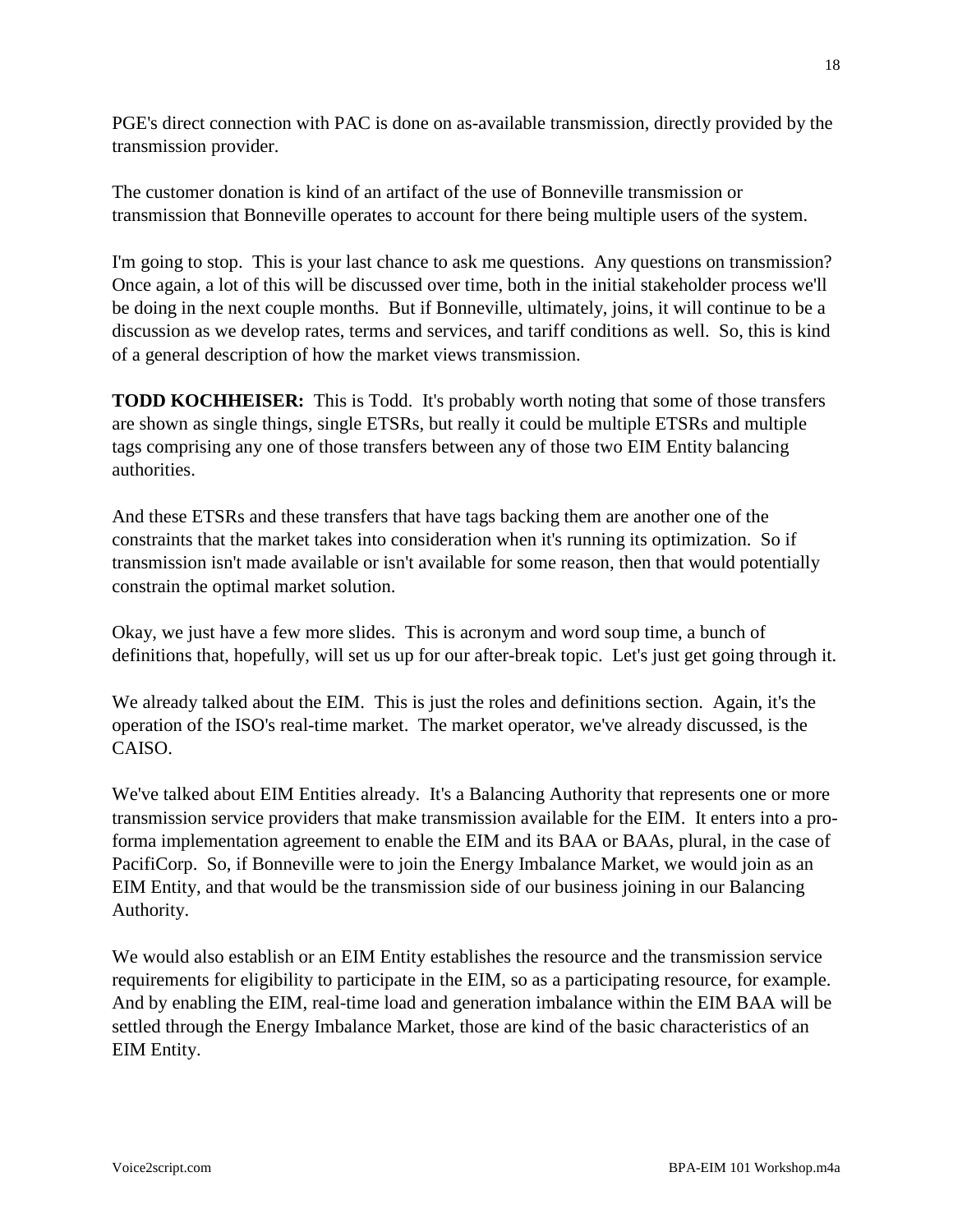EIM participating resource, you'll often see this in various documentation as well as future slides as written as an EIMPR, EIM Participating Resource. This is going to be a resource that is located within an EIM Entity's BAA and that elects to participate in the EIM. So, part of that eligibility would be determined by the EIM Entity. They would enter into a pro-forma EIM participating resource agreement with the California ISO, and they would receive 15-minute market schedules and five-minute market dispatches.

Contrasted with an EIM non-participating resource. This is all the other resources in the EIM Entity's Balancing Authority area that have chosen not to participate. And in the market, they submit – or at least the EIM Entity submits hourly resource and import/export schedules.

The EIM Entity Scheduling Coordinator. This is, typically, the EIM Entity itself that provides this role, or they could have a designated third party. They're going to be certified by the ISO as being – as a scheduling coordinator, and they'd enter into a pro-forma EIM Entity scheduling coordinator agreement. And some of the responsibility they have is approving resource plans for the EIM Entity Balancing Authority area, sort of talks about that workflow and process a little bit later. They would be submitting settlement-quality meter data to the market, and they would – also uninstructed imbalance energy settlements of resources not participating in the EIM. So, essentially, they would be settling with the non-participating resources and they would be distributing costs or revenue from uplift allocations to the EIM BAA, so it's got a role in the front end of making sure there's a lot of data and resource plans that are submitted to the market so it runs effectively, and it has a role on the back end to provide settlement quality meter data, as well as handle settlements between – settlements with non-participating resources and also various uplifts and charges that would get distributed to transmission customers.

An EIM Participating Resource Scheduling Coordinator is essentially the role there is they also have to be certified ISO and enter into a pro-forma EIM Participating Resource Scheduling Agreement, but their job is to submit resource plans for the participating resources, the ones that are actually – resources that are going to be offered to the market. And they're going to receive dispatch instructions and market awards, and they're going to do settlement directly with the market operator, the California ISO.

So, contrasted with a non-participating resource, those settlements happen between the California ISO, the market operator, and the EIM Entity, whereas if you're a participating resource, you're going to be settling directly with the California ISO.

EIM Transmission Service Provider is really just an entity that's making transmission available to the market and kind of controls that transmission, at least from the market's perspective, and informs the market and the EIM Entity of the transmission they're making available. So, I won't go into that again.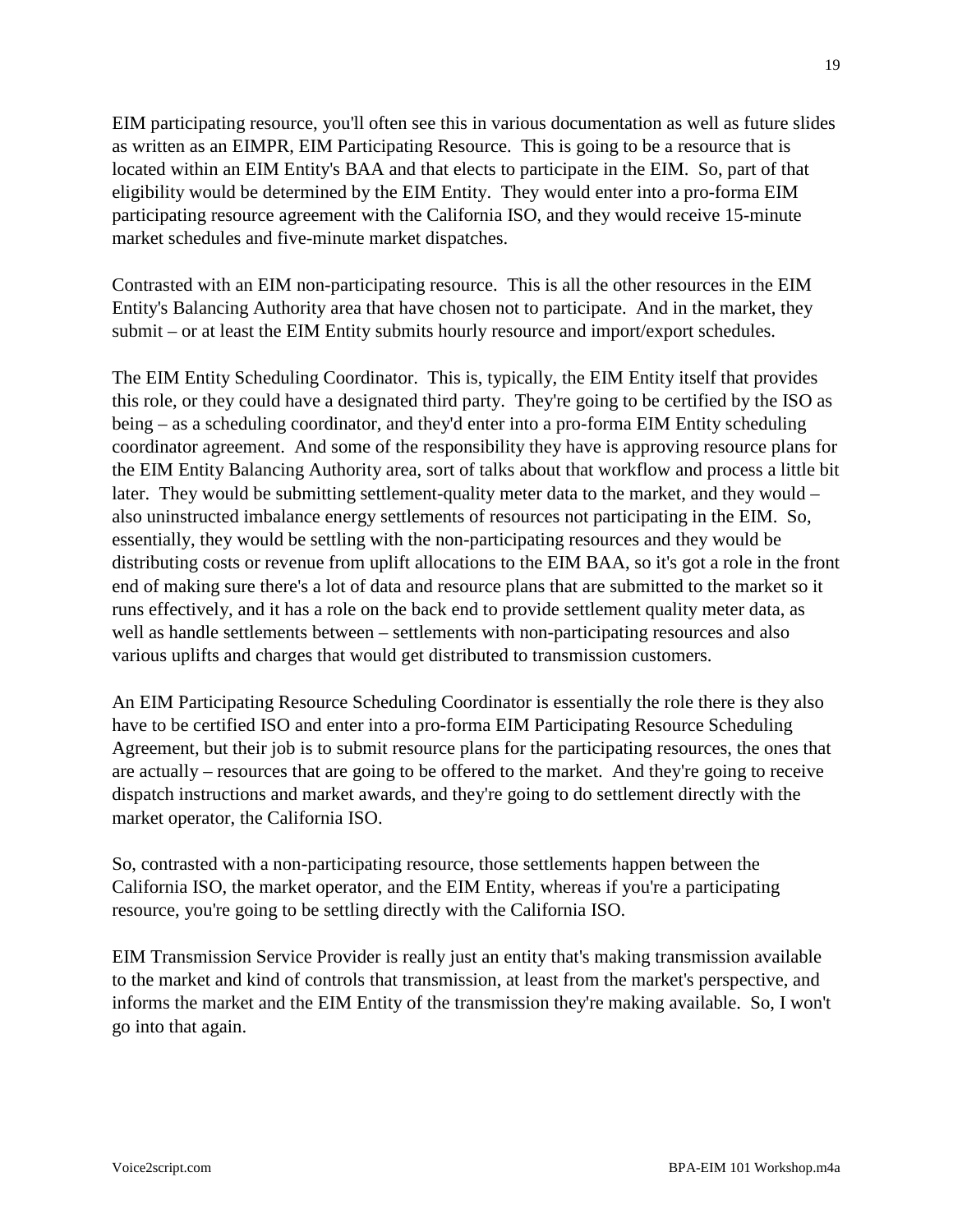Finally, base schedules. Base schedules in the EIM are currently forward hourly quantities. And it's generally these are the reference for measuring imbalance deviations for settlement purposes, and includes generation and interchange schedules and load forecast.

And then a Resource Plan. These are the base schedules, energy bids, and ancillary service schedules that these scheduling coordinators are submitting to the market.

There's also a Base Schedule Coordinator. It's probably worth saying that a lot of these roles are performed by the same entity or same organization, but there are distinctions.

The Base Schedule Coordinator is a participating or non-participating resource that submits base schedules and ancillary service schedules.

EIM Entity Base Schedule Coordinator, which is typically the EIM Entity scheduling coordinator, is responsible for submitting any base schedules, ancillary service schedules for non-participating resources, and any changes after T-55. And we'll have some slides later that show the market timing and when one entity is submitting schedule-based schedules versus when another does that.

Any questions on the word soup?

**QUESTION:** Yes. I'm going to ask this now instead of after the break, because it may have repercussions to timelines and resource sufficiency requirements and all that.

So, when you look at the different models that Bonneville's looking at, are you looking at models where Bonneville as an EIM Entity would only do a resource – would only be as a participating resource for specific resources or group of resources?

PARTICIPANT: Could you please repeat the question again?

**QUESTION:** Okay, bear with me, it's a long question, so your break is going to be worth it.

So, when you look at the different models that Bonneville is exploring, I just want to map this out real quick. As an EIM Entity, would they be looking at, for example, a model where they're just as participating resources, for example the three groups of resources that were identified in the stakeholder process, and that all the base schedules would be associated with just those resources.

So, for example, you're not looking to take imbalanced service for the entire Balancing Authority from the EIM, you're only going to restrict it to these specific resources. That could be one model, whereas another model could be that plus settlement of all your imbalance for the balancing authority. Is that fair to say?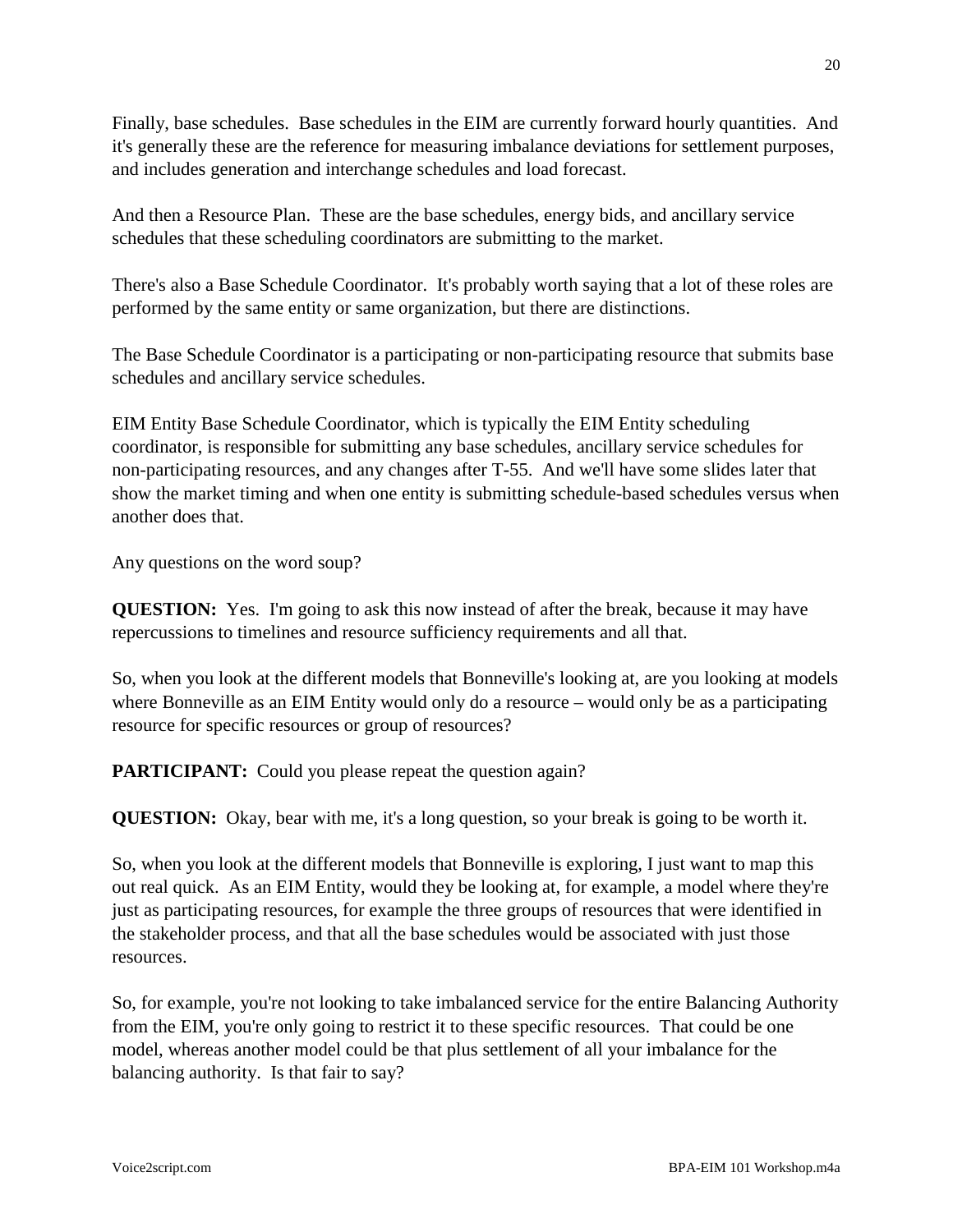**FRANK PULYEART:** Yes, I think I understand what you're asking.

**QUESTION:** The reason I say it is because after the break, you've got different timelines associated with what you have to submit as just for resources versus what has to be submitted for your entire load and resource balance as a Balancing Authority area, and it also impacts your resource efficiency requirements.

**TODD KOCHHEISER:** Correct, yeah. Well, I would say, generally speaking, what we are evaluating is participating in sort of a pro-forma manner. So that's our current – what we're evaluating and when we're looking at cost benefit, that sort of stuff, it's as a traditional, proforma EIM Entity where all of the loads and all of the generation in our Balancing Authority would be part of the market.

I don't know if you want to expand on that at all, Russ?

**RUSS MANTIFEL:** Yes. I do want to clarify, if I understand your question correctly, in order to accommodate that, you essentially have to create a pseudo Balancing Authority within the Balancing Authority. We were not interested in pursuing that option. The complexity and the reduced benefits from only optimizing a subset of resources was not sustainable in terms of a cost-benefit analysis for Bonneville.

So, I think we understand that there are maybe some Balancing Authorities that potentially would operate in a similar manner, maybe bank with WAPA, they essentially already operate independently prior to EIM operation as separate Balancing Authorities. Even though the register as one, they ultimately roll up to one ACE. The complexity of implementing that would be astronomical for Bonneville and for that reason, as Todd said, we're really looking at the way – the standard mechanism of owning, which is your Balancing Authority joins. And there are, certainly, implications for everybody in the Balancing Authority, irrespective of whether or not your participating resource or remote loads already deal with this in multiple Balancing Authorities.

**TODD KOCHHEISER:** The equivalent to creating an embedded Balancing Authority.

**QUESTION:** So, just to make sure I understand it. Under that model, the pro-forma model, you would then be identifying specifically your participating resources, but then you would actually identify your non-participating resources.

**TODD KOCHHEISER:** Correct, yes.

**QUESTION:** And then you would also submit your entire Balancing Authority area, essentially load and resource balanced, associated with both your participating and non-participating, going into the hour – and we'll get to it, your resource efficiency task, but also you have to follow those three timelines, right?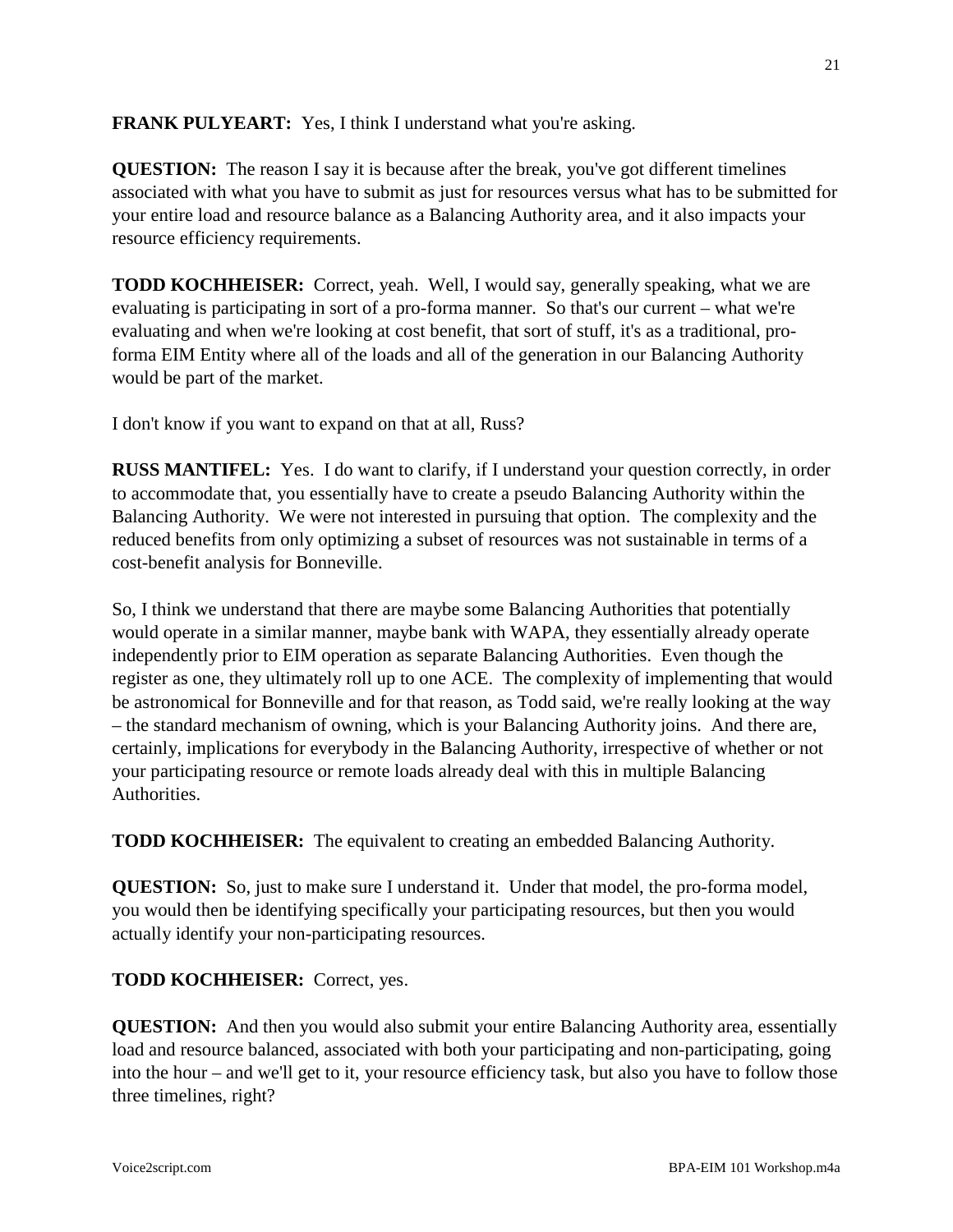**TODD KOCHHEISER:** Yes, that's correct. That's the contemplating we're doing.

**PARTICIPANT:** So, Ed, we didn't really think about that too much. Are you coming at it from a different angle?

**QUESTION:** No, I mean, we're thinking about it because if it applies to your entire Balancing Authority area, as opposed to just putting in specific resources, it's going to have impacts on basically all of your BPA products, both transmission and power. Right?

# **TODD KOCHHEISER:** Yes.

**QUESTION:** Your energy imbalance products, you know, how you do persistent deviation, your slice product, maybe the only product it doesn't impact is your block.

**RUSS MANTIFEL:** This is an exciting opportunity. (Laughter.) Yes. And we did, to clarify, we did think about those impacts. Like I said, the only mechanism of joining in a way that avoids that is not feasible from Bonneville's perspective. We expect to have a significant conversation over time about what those impacts are, the right way to manage those, and what they are, separately, for different types of customers. That will take a long time to really be articulated for everybody, as has been the case for other EIM Entities that have joined.

Given that, we have a lot of experience in terms of the impacts of customers in Balancing Authority areas because we have transfer load or remote load in multiple Balancing Authority areas that are in the EIM market. We have an understanding of what the requirements are for those customers, even if you're not participating in the market, even if you're not bidding generation in. And with that understanding, we're still at the point where we think that moving forward provides significant benefits, which is the purpose of the ongoing stakeholder process.

**QUESTION:** And just to make sure I heard it right, you think that you get more benefit through sort of the all-in approach as opposed to maybe just doing it with specific resources? I could see where if it was just specific resources, you could minimize some of those impacts with some of your other products.

**RUSS MANTIFEL:** Yes. And then you also minimize some of the benefits if you're not actually optimizing for all of the load, then you also have to de-optimize your reserves, because then you have to settle that imbalance separately so you're both minimizing the amount of load that's being served, and then you're also minimizing the amount of generation that's made available and you're increasing your reserve requirement because you have to meet the CAISO test, and the you need to do whatever planning you need to do to meet your BAL-1/BAL-2 requirements for the other Balancing Authority that's inside the BA. So, yes, it really starts to eat at both ends of the cost benefit.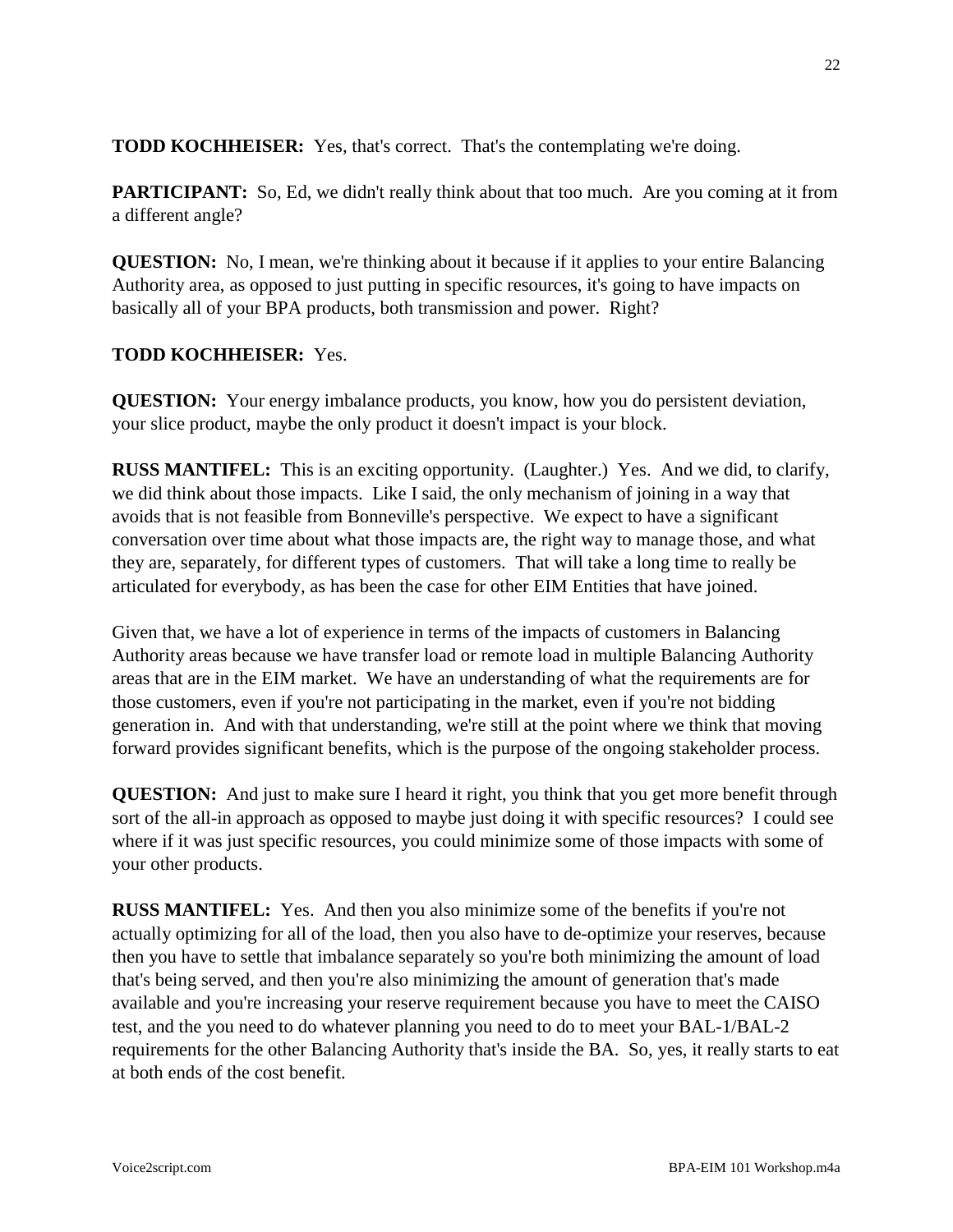**TODD KOCHHEISER:** And keep in mind, there are other resources in our BA other than just the federal hydro resources. They may want to participate as well.

**STEVE KERNS:** Okay, I'll take one more question, and then we'll have a break.

**QUESTION:** So, you said the base schedule is currently a forward hourly energy schedule. I'm curious about the word "currently," does that sort of anticipate that with the enhanced market and potential extension of that to the EIM participants, that could become a 15-minute rather than hourly energy schedule?

**TODD KOCHHEISER:** That could happen. That could occur. Today, it's hour. In the future, it could be 15 minutes.

**RUSS MANTIFEL:** And I think even, strictly speaking, that's at issue on the day-ahead market, not the day-ahead market expansion, but the enhance day-ahead market on the inter-tie. That's profiles, 15-minute base schedules could be the case just for the CAISO, but anything is possible.

**QUESTION:** I am still trying to sort all of that out. And I understand at the time moment they're saying, in effect, 15 minutes, but an hourly submission is optional.

**RUSS MANTIFEL:** Yeah. But you might be giving us a little too much credit in terms of our thinking behind the work, currently.

**QUESTION:** We're all wrestling with the EIM stuff. Yeah.

**STEVE KERNS:** Let's take a break. Ten minutes sounds good, we'll come back at 10:35. Thank you.

(Pause for break.)

**STEVE KERNS:** Okay, we're going to get started now. We're going to go back to Todd Kochheiser, and he is going to talk about market activities.

**TODD KOCHHEISER:** All right. Hopefully, this won't take too long and you'll have lots of time to hear all about resource sufficiency, it's a very fascinating topic.

So, market activities. This is compiling the hourly resource plan. So, this is what's going to happen before the operating hour. We'll talk about the exact timelines of when these things happen in some future slides. But before the operating hour, there's going to be compiling demand forecast, variable energy forecast, transmission outages, generation outages, and various transmission limits as well as base schedules for participating resources, bid ranges for those participating resources, non-participating resource base schedules, and hourly interchange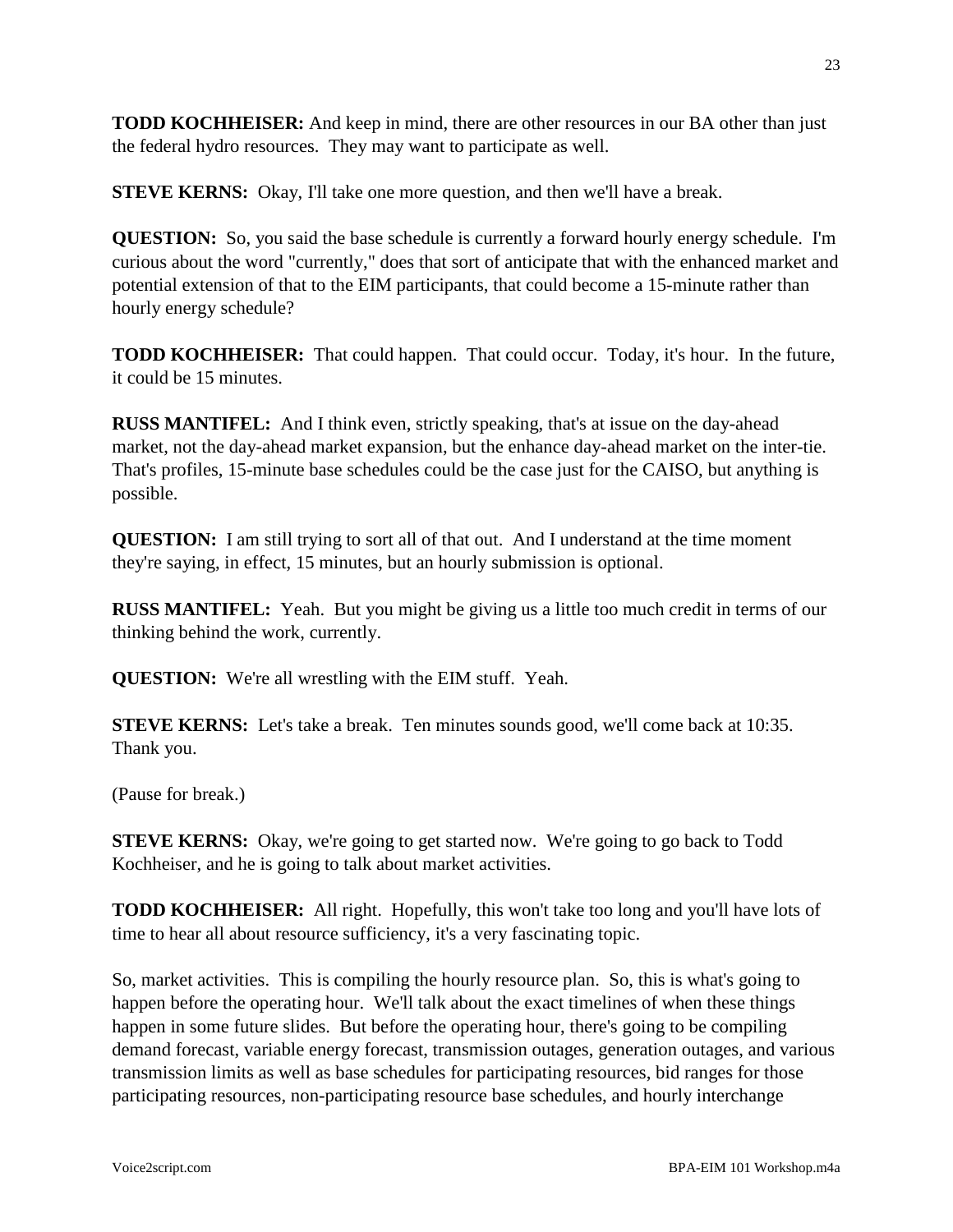schedules. So, that's kind of an inventory of the major categories of data that the market's going to need to operate during the hour.

Prior to the hour, there's going to be a resource sufficiency evaluation. And this is what Frank's going to talk about here in a few minutes. And what's going to happen at several times, there's three evaluations of resource efficiency, the first one is a T-75, the results are published, hourly base schedules can be adjusted, and then again at T-55, there will be another resource sufficiency evaluation. And then, finally, at T-40, there's a final resource sufficiency evaluation that basically results in the final hourly resource plan that the market is going to use.

We're definitely going to go into lots of detail about those resource sufficiency evaluations. Then, along comes the 15-minute market, and in addition to all those demand forecasts, newer, more contemporary demand forecasts, variable energy forecasts, transmission outages, generation outages, and transmission limits. The market is going to take the best information it has at the time the 15-minute market runs, including economic bids, and that's going to result in some 15-minute schedules as well as unit commitments for short-start resources. So, that's what's going to come out of the 15-minute market, and it's going to happen four times during the hour.

Then the five-minute market comes along. And it has even better demand forecast data, better for forecast, better transmission outage information, better generation outage information, more contemporary transmission limits. As economic bids, again, and it has a state estimator solution. The state estimator is a real-time tool that we use over in Transmission Operations that essentially can provide a current network model, a state estimation of the entire Western Interconnection Grid, and that gets fed into the market as well, and out comes a bunch of dispatch instructions, five-minute dispatch instructions.

Then along comes settlements. A very complex process, but a very important one. And the way the settlements generally work is the reference is the hourly base schedules, and then there's the 15-minute schedule that came out of the market, so your 15-minute market award, as well as your five-minute dispatch. And this is sort of a participating resource sort of look at things, and a final meter read. So, some settlement quality meter data. And the settlement process is going to produce settlement statement for participating resources. That settlement statement is going to go to the scheduling coordinator for the EIM participating resources. There's going to be a settlement statement for all the EIM non-participating resources, that's going to go to the EIM Entity scheduling coordinator, so that's going to basically go to the BA. And the EIM Entity scheduling coordinator settlement statement for all the various neutrality accounts, those are going to go to the EIM scheduling coordinator as well. There would be, then, a subsequent process thought the EIM Entity would use to essentially allocate those various credits and debits and charges.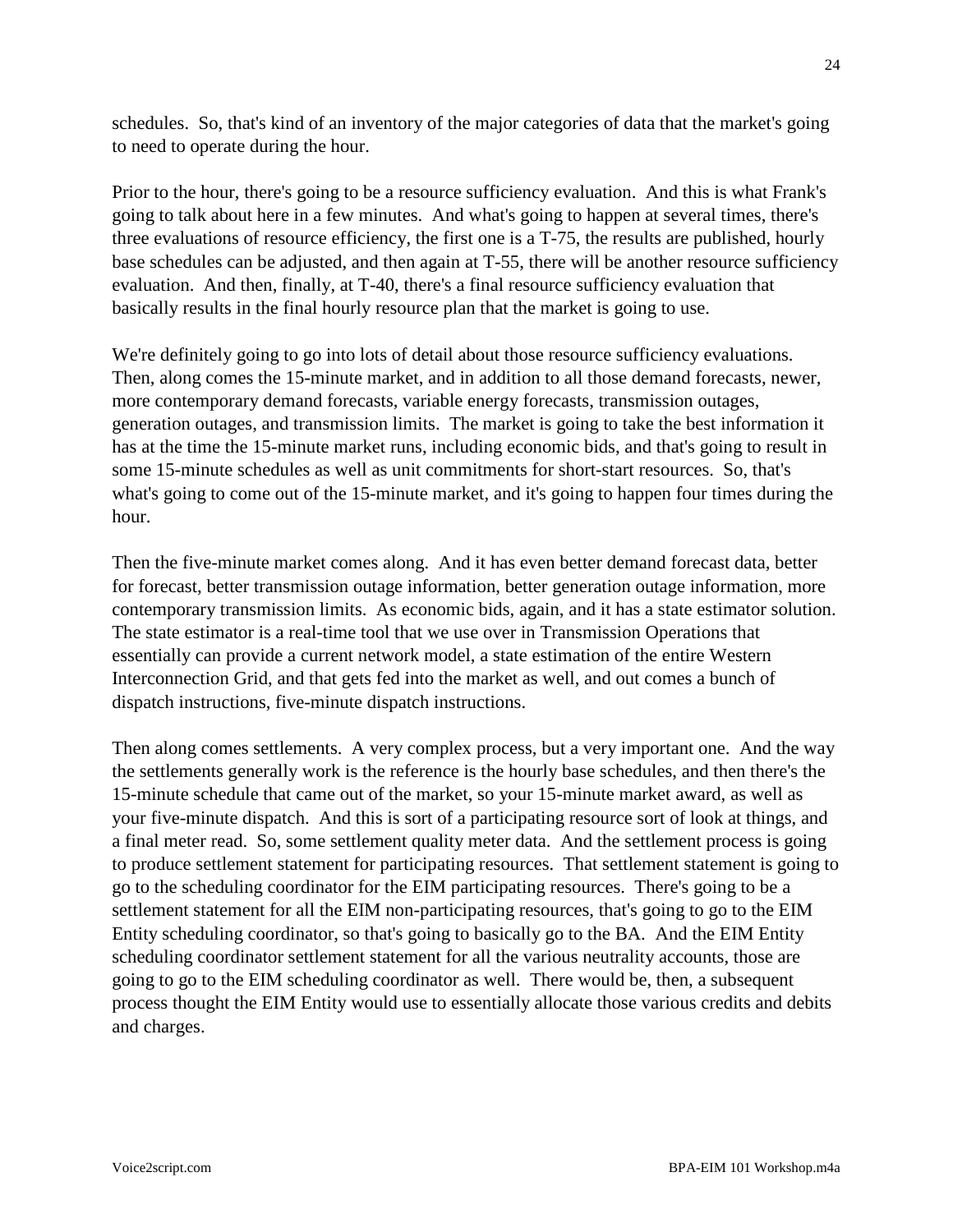**HUMAIRA FALKENBERG:** Question from the phone. Humaira Falkenberg from Pacific. Could you please explain why there would be a need for an EIM non-participating resource settlement statement? If it's a non-participating resource –

**TODD KOCHHEISER:** Yeah. Maybe it should be better stated as the EIM Entity scheduling coordinator is going to receive, as part of its settlements, imbalance credits and debits for those non-participating resources, the difference between their hourly base schedules and any deviation between that and the final meter read.

# **HUMAIRA FALKENBERG:** Thank you.

**TODD KOCHHEISER:** Yeah. The EIM non-participating resources do not have a direct relationship with the California ISO. So, those settlements for any imbalance, the difference between the hourly base schedule and the final meter read are going to happen as part of the EIM Entity's settlement statement.

So, participating resources will settle directly with the California ISO. As a non-participating resource or transmission customer of an EIM Entity, you will end up setting credits and debits on your transmission bill from the EIM Entity. There's a question on WebEx.

# **QUESTION:** (Inaudible, off mic.)

**TODD KOCHHEISER:** Okay. Generally – I'm going to say "generally speaking," which is me caveating it's complex and there's probably some optionality here. But, generally speaking, the data that the market is using when it runs, and it is a reference for settlement purposes from the CAISO to the EIM Entity or the EIM participating resource is going to be based on the information the market had at T-40. Okay?

Now, many – maybe even all – of the current EIM Entities have different timelines that they require data to be submitted by. So, T-57 is a very common timeline for a lot of the EIM Entities for submitting e-tags and base schedules for non-participating resources. And then if they don't change between T-57 and T-40, then effectively, the T-57 value ends up being the reference for settlement purposes.

There is another slide on that, but it's a good question. Any other questions?

All right. Let's move on, then, if there are no more questions about those basic, high-level processes.

Base schedules, bids, and timing. So, base schedules, basically, generation and interchange must equal load. So at T-75, 55, and 40 minutes ahead of each hour, there's an opportunity to submit new base schedules to try and essentially make a balanced solution for the purposes of the market running and passing hourly resource sufficiency tests. Which, again, we're going to get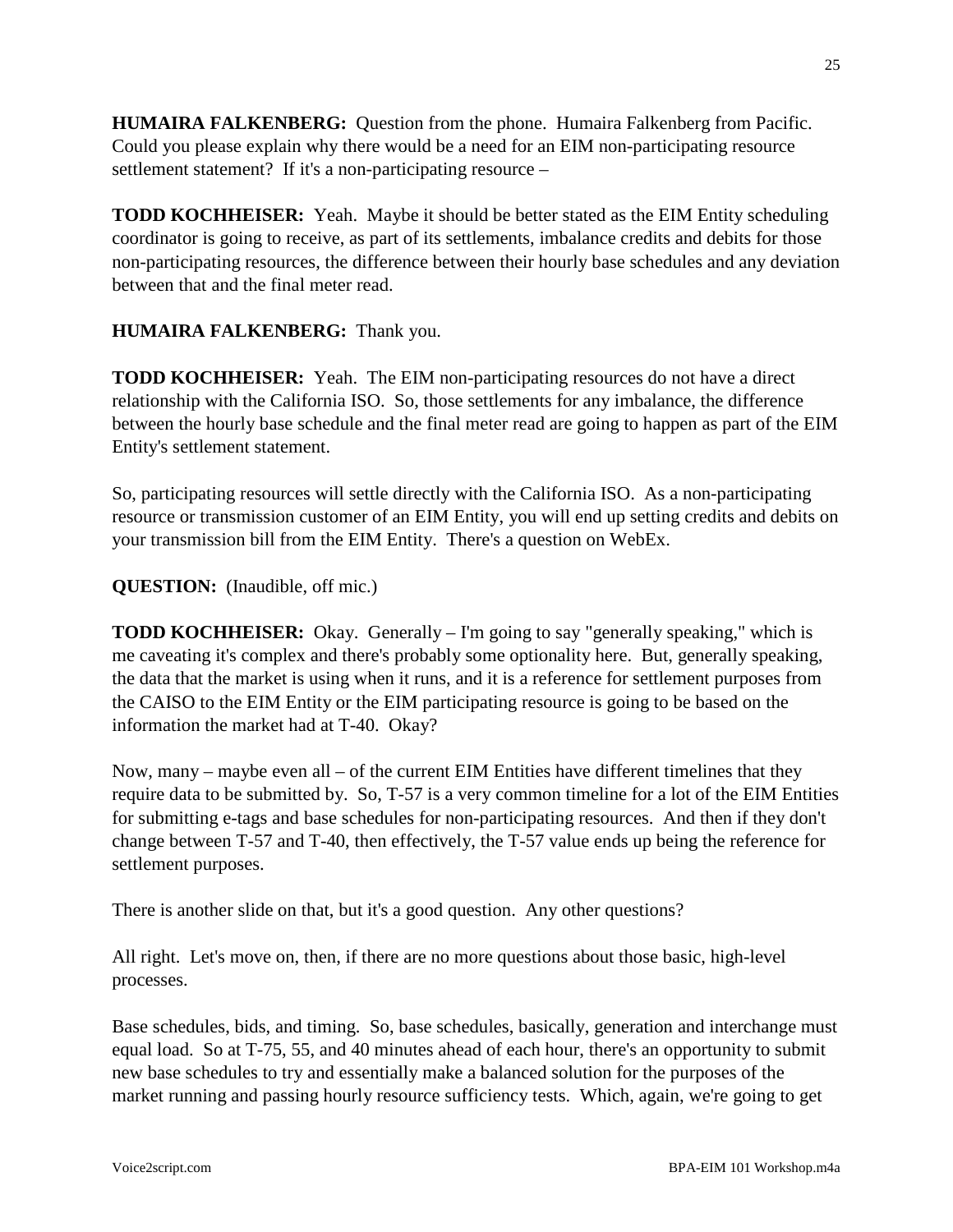into a lot of detail in a few minutes about base schedules and their interaction with these resource sufficiency tests.

This is, I don't know, conceptually kind of how I think about it as far as the difference between a participating and a non-participating resource and the type of information that's being submitted as part of the resource plan for those different types of resources. If you're a non-participating resource, the type of information the market's going to need is a base schedule, so this is that line in the middle, like 300 megawatts, and if that resource happens to be carrying any ancillary services – reg, contingency, et cetera – those can also be submitted as part of the resource plan, as well as an operational Pmax and operational Pmin, those are the types of information that would be submitted for a non-participating resource typically by the EIM Entity base scheduling coordinator.

As a participating resource on the left, it sort of changes a little bit where you might have the same base schedule, 300 megawatts, but you've also provided the market with an economic bid range from the amount of capacity up and down that is available to the market to be dispatched economically. Otherwise, that's a lot of the same information.

The one little note that's important is that currently bids have to be submitted by T-75 and so essentially they're locked a T-75 for the operating hour beginning at T, so they're essentially locked for 135 minutes.

Here's just an example of a bid range. On the vertical axis is the price per megawatt hour that you're offering the resource, and then across the horizontal axis is the megawatts that you're offering.

As a point of interest, I think currently you can have ten segments in your bid offer. They need to be monotonically increasing. If you happen to have a multi-stage generator, multiple configurations, you can submit separate bids for each configuration and those prices for those bids could overlap as well.

**QUESTION:** Real quick question.

### **TODD KOCHHEISER:** Yes?

**QUESTION:** So, when you say the bids are locked, is the entirety of the bid both in terms of the range and the price? Or are there certain components that can still change?

**TODD KOCHHEISER:** Well, it's the range and the price. One of the ways that you can adjust your bid range later is by submitting outages or D rates on your units. So, if something did occur later that required you to reduce the capacity of your resource, you could submit an outage card, and that might end up capping some of maybe your incremental bid range, or your min gen could change, maybe have a higher min gen because of ambient temperature or something like that.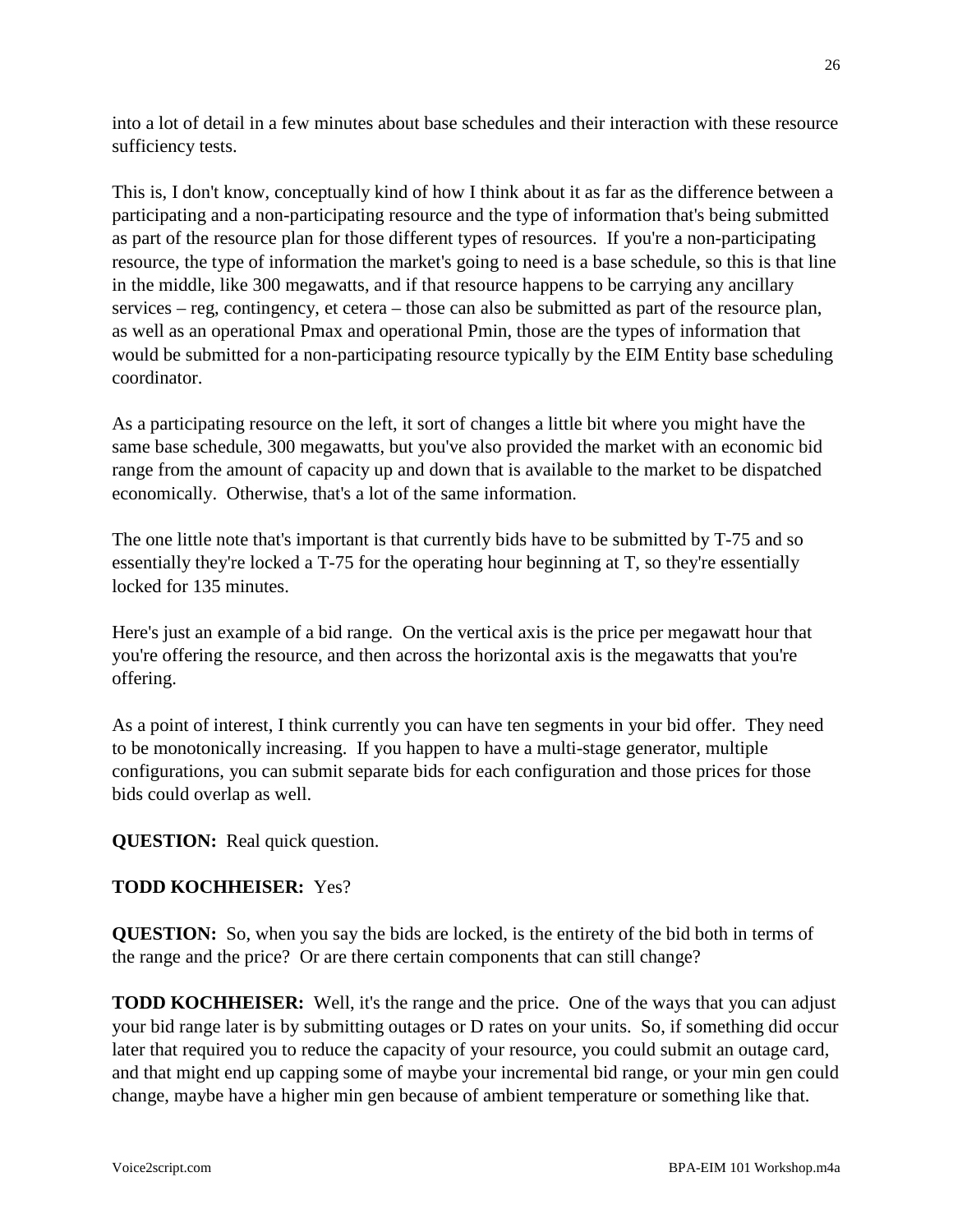So, that's one way you could end up effectively having some adjustments made after that interest-75 bid range. Another way is that your base schedule, itself, can be adjusted up to T-55. As a participant, of course, you can do that. Within your bid range, you can move the midpoint up or down. So, you can also affect your effective incremental capacity that's available in the market compared to your decremental capacity.

Those are a couple tools that participating resources can use to manage their bid range. I hope that answered the question, but effectively, the bid range that's submitted is what's used for the hour, but then there are some other ways you can adjust it up or down a little bit. I've never bid a generator, but this is what I've heard. (Laughter.) There are probably some people on the phone or in the room that have –

**QUESTION:** I mean, I guess specific for hydro, because that's what you're going to be bidding, I mean, it would be a specific operation that restricts your ramping or something like that that comes in after the fact. Could that be considered a manual dispatch sort of impingement that you can say, hey, this was my bid, but because of a hydro operation, not necessarily loss of a unit?

**TODD KOCHHEISER:** Yeah. Well, I think one of the – you're always – you have not given up control of your resource. It's still your resource and you can still do a manual dispatch, and you will still be doing manual dispatches. Ramp rates is another thing that might change as well. And you can notify the market operator of a ramp rate change, that could effectively limit how far, how quickly you can move as well.

But it is a voluntary market. The market will recognize that you didn't move your resource or that you didn't move your resource or that you manually moved your resource as well as the markets were running. So, you don't give up control I think is really important.

**RUSS MANTIFEL:** And one of the things that we've identified internally is what's the right way to manage late-breaking constraints. You know, outage cards aren't explicitly for a proper unit outage necessarily. You can submit outage cards for a wide range of reasons, not just you lost the unit or something like that, so that's one potential possibility, yes.

And the impact of that is always financial, right? So you could potentially get a dispatch operating target that's no longer feasible for you because of maybe some sort of late-breaking constraint that came in after your bid. If you don't dispatch to it, it's your discretion to dispatch to it. If you don't, you're going to get settled out at a different price. It's going to be a financial impact. But we are looking at what's the right way to integrate late-breaking constraints into our bidding strategy to mitigate the financial risk. But the risk is always financial.

**TODD KOCHHEISER:** It's always financial.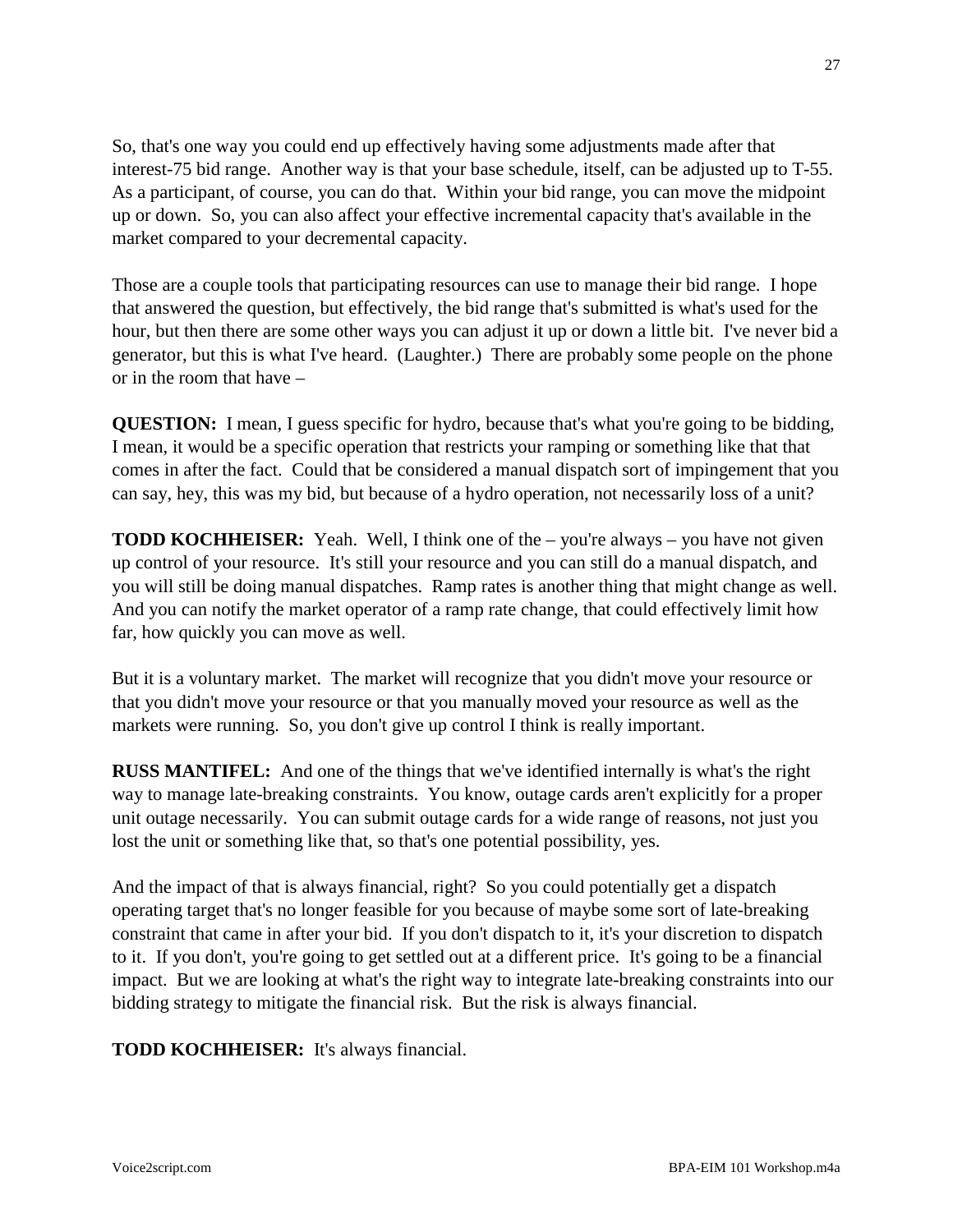**RUSS MANTIFEL:** You operate your resources, they don't control anything to where you don't want them to be.

**TODD KOCHHEISER:** And I probably should have mentioned this before. At the end of the day, it's still your Balancing Authority. You're still responsible for all the various reliability standards, the CAISOs not responsible for those, you are. So, you're still operating your Balancing Authority, you're still managing your ACE, and you still need to be able to do things you need to do to operate reliably. And some of those things might be in conflict to market dispatch, and you try and mitigate them as best you can from the settlements perspective.

**RUSS MANTIFEL:** Yes. Sometimes I describe it as really what the market is doing is every five minutes, and for future intervals, it's going to come up with the best plan. Right? That's all it does. It tells you, through myriad technological processes and interactions, this is the best plan, given this information, to run your balancing authority. And then it behooves you 99 times out of 100 or 99.9 percent of the time to follow that plan, but if you're unable to or unwilling to, it's going to come up with another plan that reflects the fact that you didn't follow the last plan. Right? And you're going to see financial consequences as a result of that. But it really just comes up with every five minutes, crunching a bunch of numbers. Based on this robot, this is the best plan to serve your load and optimize your resources.

**TODD KOCHHEISER:** Subject to all the various constraints that it's aware of. The quality of the data that goes into the model and into the optimization is really important to get the best possible results out of it as well. Any other questions on that one? Move on to base schedule timing, which is hard to see. I'm sorry, but what this is showing, up in the upper-right-hand corner, it says XX00, so you can just consider this to be the beginning of an hour T reference. Backing all the way up here to what's labeled as XX45, that is 75 minutes prior to the operating hour beginning at zero.

And so over here, we have bid deadlines and the first base schedule submissions at T-75. And, again, the bids are going to be locked at that point, effectively, for that operating hour beginning at time T, or XX00.

Then there's another opportunity for participating resources to adjust their base schedules. There's another deadline at T-55 that coincides with another resource efficiency evaluation. Between T-55 and T-40, there's an opportunity for any other base schedule adjustments to be made by the EIM Entity. Typically, at T-55, that's where a participating resource, that's your last chance to adjust your base schedule, but the EIM Entities can continue to adjust base schedules at T-40. Again, likely trying to resolve any feasibility or resource efficiency issues between T-55 and T-40.

What happens here at T-37.5 minutes is an RTTD snapshot, or basically an RTPD market run. RTPD, again, being real-time, pre-dispatch. That's the 15-minute market.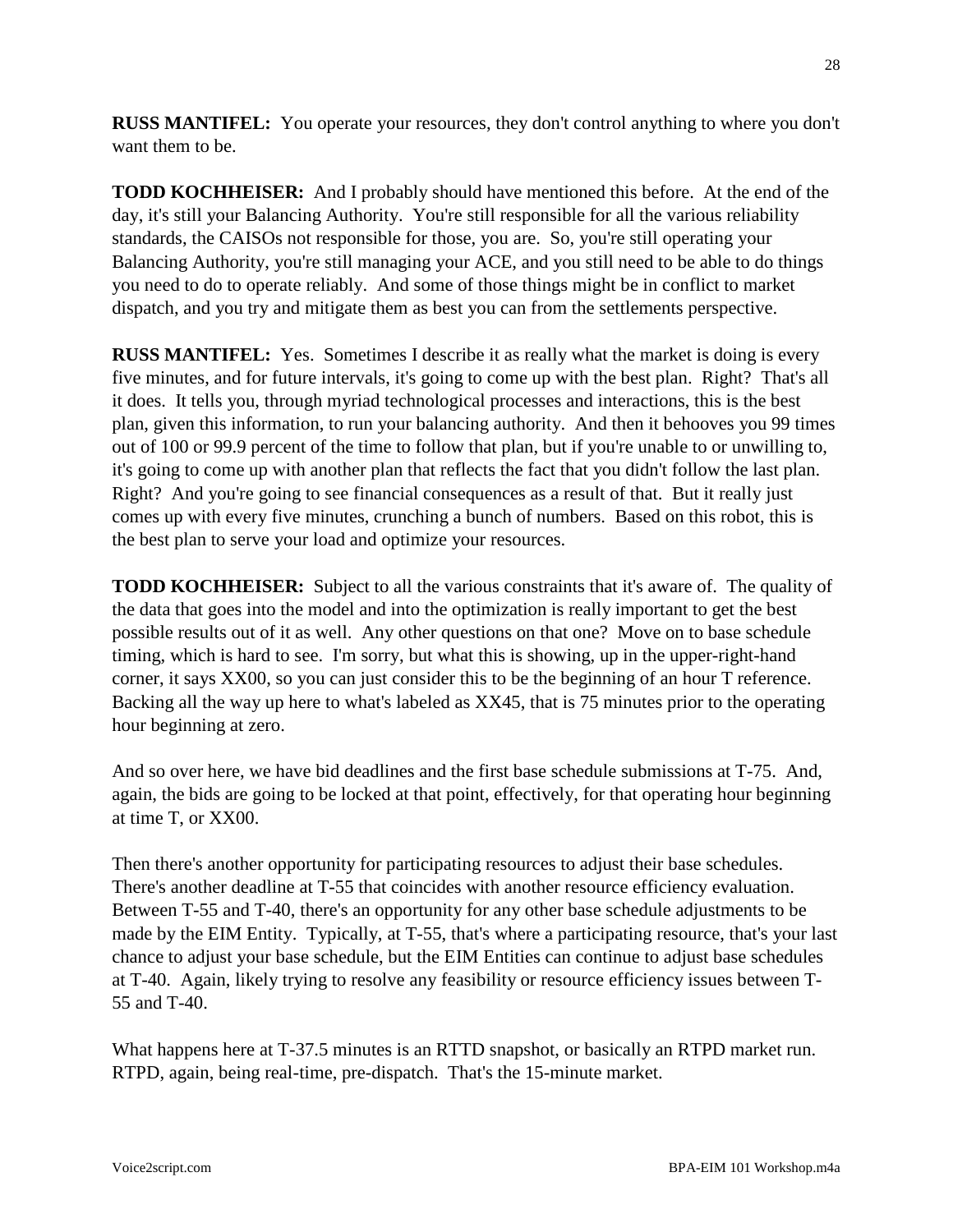So, for the first 15-minute interval beginning at T, the market's going to take the best information it has at T-37.5 and come up with a solution for that first 15-minute interval. And it will publish those results here about T-22.5, that's giving a couple minutes to comply with any scheduling deadlines, typically 20 minutes prior to each 15-minute interval is the deadline for any tagging.

And then along comes the real-time market, and the real-time market runs 7.5 minutes prior to the beginning of each five-minute interval. So, it takes a snapshot at T-7.5, it runs its solution, that usually takes two or three minutes, publishes that solution, and then the resources begin ramping from 2.5 minutes before the interval to the center of the interval, so 2.5 before to 2.5 after. And we have a very detailed slide on that in just one minute, so we'll show you kind of this all put together.

Here's another kind of picture about base schedule timing. This is a different way to look at it. On to the top here, you have the market participants. On the bottom, you have the market operators. So, again, at T-75, you have the base schedule that energy bids are due by resources, T-55 – excuse me, down here at T-60, there's the publishing of the resource efficiency results, and then back up here T-55, we can update – resources can update their base schedules again, then again at T-45, the results of the second sufficiency test are published. And then at T-40, this is the last chance for the EIM Entity scheduling coordinator to adjust base schedules, and then there's a final resource sufficiency evaluation that happens after that at, again, T-37.5 for the 15 minute market and publishing of the market awards and the tagging deadline of T-20.

This is what one five-minute RTD run kind of looks like. You have essentially, again, like I said before, for the interval XX00 to XX05, so that first five-minute interval of this hour, the market took the best information it had at T-7.5 minutes and the market engine runs. And, again, at some point within one or two minutes of the beginning of the ramp, it publishes the results. Those results are communicated to all the participating resources through a system called ADS – Automatic Dispatch System. The resources ramp to the middle of that 00 to 05 solution, so the market is essentially solving for the middle of each five-minute interval.

Now, if you put them all together, you get this sort of picture. You've got the first interval one running at 7.5 before it's ramping. While interval one is being ramped, the market is solving for interval two. While interval two is being ramped, you know, it's solving for interval three ramp. So they get all sort of stair-stepped together.

If you want to kind of put it all together, you sort of get this sort of look how things kind of work together. So, during an hour, you're busy planning for the next hour, while the hour you're in, the five-minute mark is just running along, providing solutions. So, there's kind of a planning phase for the hour, then there's an operational phase for the hour.

I didn't draw the 15-minute market on top of here, if there's a 15-minute timing that kind of looks similar, but has 15-minute blocks. And for the most part, it's typically not a physical solution.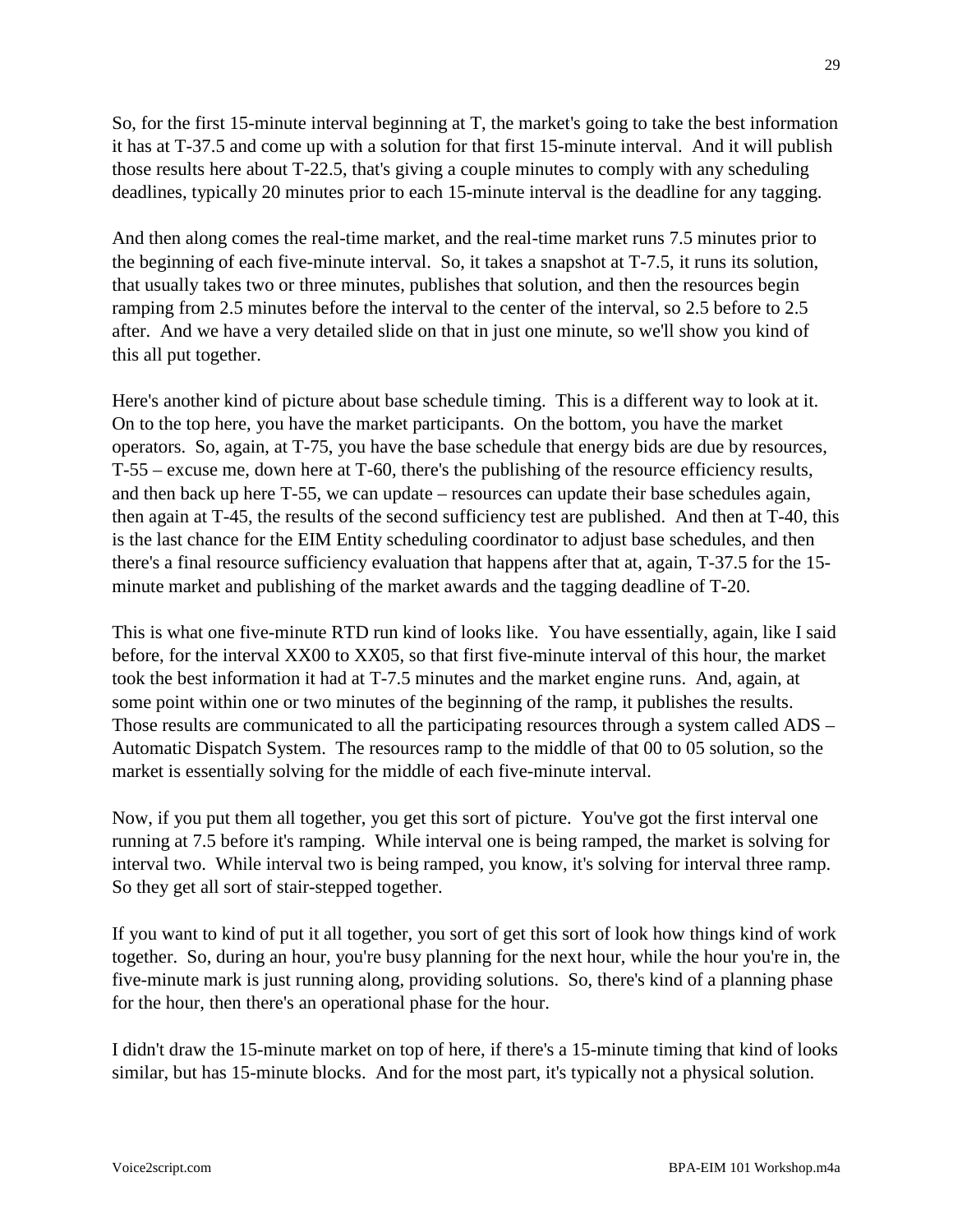The 15-minute mark is more of a financial solution. It's the five-minute market that results in a physical dispatch.

**JIM FARRAR:** Todd, could I ask a question on that graph?

# **TODD KOCHHEISER:** Yes.

**JIM FARRAR:** This is Jim Farrar.

# **TODD KOCHHEISER:** Hi, Jim.

**JIM FARRAR:** How are you doing? The box is square, so it kind of assumes you're going to hit that – it looks like you're going to hit the megawatt right at the beginning of the five minutes and hold it till the end of the five minutes. So, to the extent you're ramping up to get to the middle, is there an imbalance between the schedule and the generator? I don't know if I asked that question well.

So, if a generator was expected to be at 100 megawatts midway during that five-minute period and it was starting at 50, it might not get all the way there by the beginning of that period. So, does that create an imbalance, which is then going to be charged to the generator?

**TODD KOCHHEISER:** Well, through the middle of settlement-quality meter data, which would be an integrated energy amount, a five-minute interval would be the difference, then, between the integrated meter read and the five-minute award for that interval.

So, I don't know if that answers your question or not, but the ADS system actually does calculate a ramp for you, so you'll be getting a ramp driving you to that midpoint. So, this is a plan. This is what the market is expecting you to do at the end of the day, at the end of whatever settlement quality meter data is due. It's the difference between that integrated energy for that five-minute interval and your five-minute market dispatch.

**JIM FARRAR:** Okay, that's great. Thank you.

**TODD KOCHHEISER:** Obviously, there are going to be overs and unders, and hopefully it all works out over time, right? There's another question in the room?

**QUESTION:** (Inaudible, off mic.)

(Break for direction.)

**ROBERT FORD:** Robert Ford, Corps of Engineers, Portland District. I'm a generator guy, again. So, I'm seeing an inconsistency. So, in your model there for let's call it interval seven,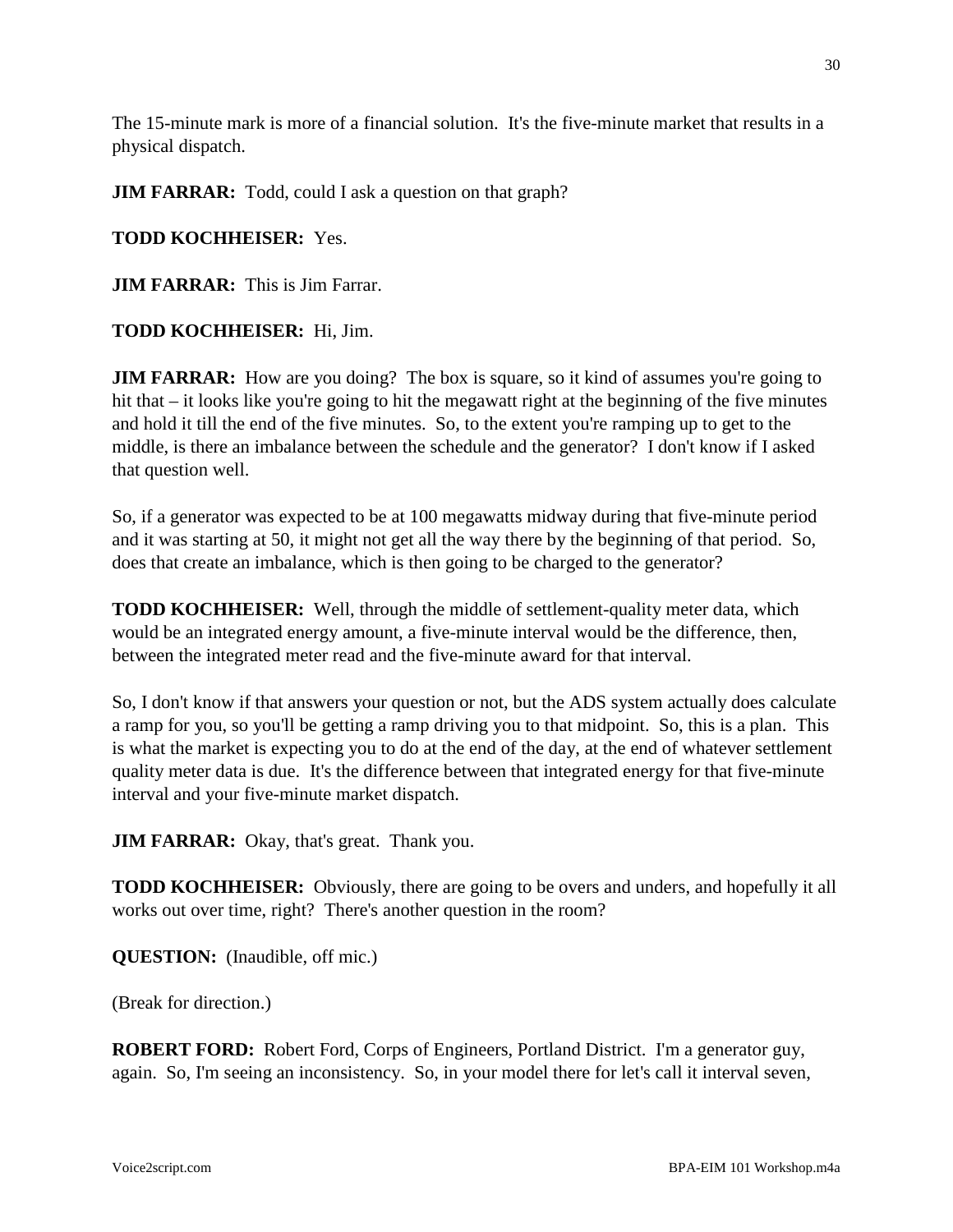you're going to do your RTD run, you're going to do your determination, you're going to do a ramp-up, but during the ramp-up for seven, you're still supplying power in interval six. Right?

# **TODD KOCHHEISER:** Yes.

**ROBERT FORD:** So, I guess my question is: Let's say that the interval-seven data requirement is larger than the interval-six requirement, so now you've got generators that are either holding for interval six or ramping for interval seven at the same time.

**TODD KOCHHEISER:** These would typically be, I think in most cases, these are net plant dispatches. I maybe should have said earlier you could bid an individual unit if you wanted. Some people probably do. In the case of us, Bonneville, it would likely be the entire resource, so the entire plant, so Grand Coulee, Chief. And so what this really ends up looking like is a continuous ramp, a smooth ramp that you would be seeing as it transitions from interval to interval to interval to interval.

**ROBERT FORD:** So, it could potentially mean more movement by the unit over time?

**TODD KOCHHEISER:** It could. It could. And one of the things that probably the scenario where that's most likely to happen, and maybe I'll look to Don or other people in the room, but if your resource happens to be a marginal resource, that is the price you're at is marginal, in which case you might see more movement in that particular case. Otherwise, you know, in a lot of cases, I think you're likely to be dispatched closer to the top of your bid range, or maybe down to the lower part of your bid range.

Anecdotally, I know we've heard or Don has mentioned that some participating resources have indicated that the dispatch at their plants are smoother and less volatile after having joined EIM. But that's to be determined, I think, for Bonneville and our resources. And you don't have to perfectly hit these, it's a financial consequence. So, if you have the market and also does actually model ramp rates and so one of the things you can do to even try and minimize how quickly the market moves through your offered bid range is by limiting the ramp rate of those bids, essentially. So, it moves slower. And so there's a bunch of little levers that you can kind of move and that sort of make it operationally work better for your resources.

**PARTICIPANT:** One of the things that we want to make sure that we don't do is if we join, we put ourselves in a position where we're turning units off and on all the time. That would not be a good outcome. But to the extent that there is additional wear and tear that is identified as a result of this, that's something that we could put into our price curve, too, to make sure that we actually recover any additional costs that are identified by that.

**RUSS MANTIFEL:** And then, you know, just to clarify, the market is going to dispatch you based on what you make available to the market. So, if there are operational scenarios that you don't want to occur, you ought to be able to reflect that in your bid curve. So, if there are certain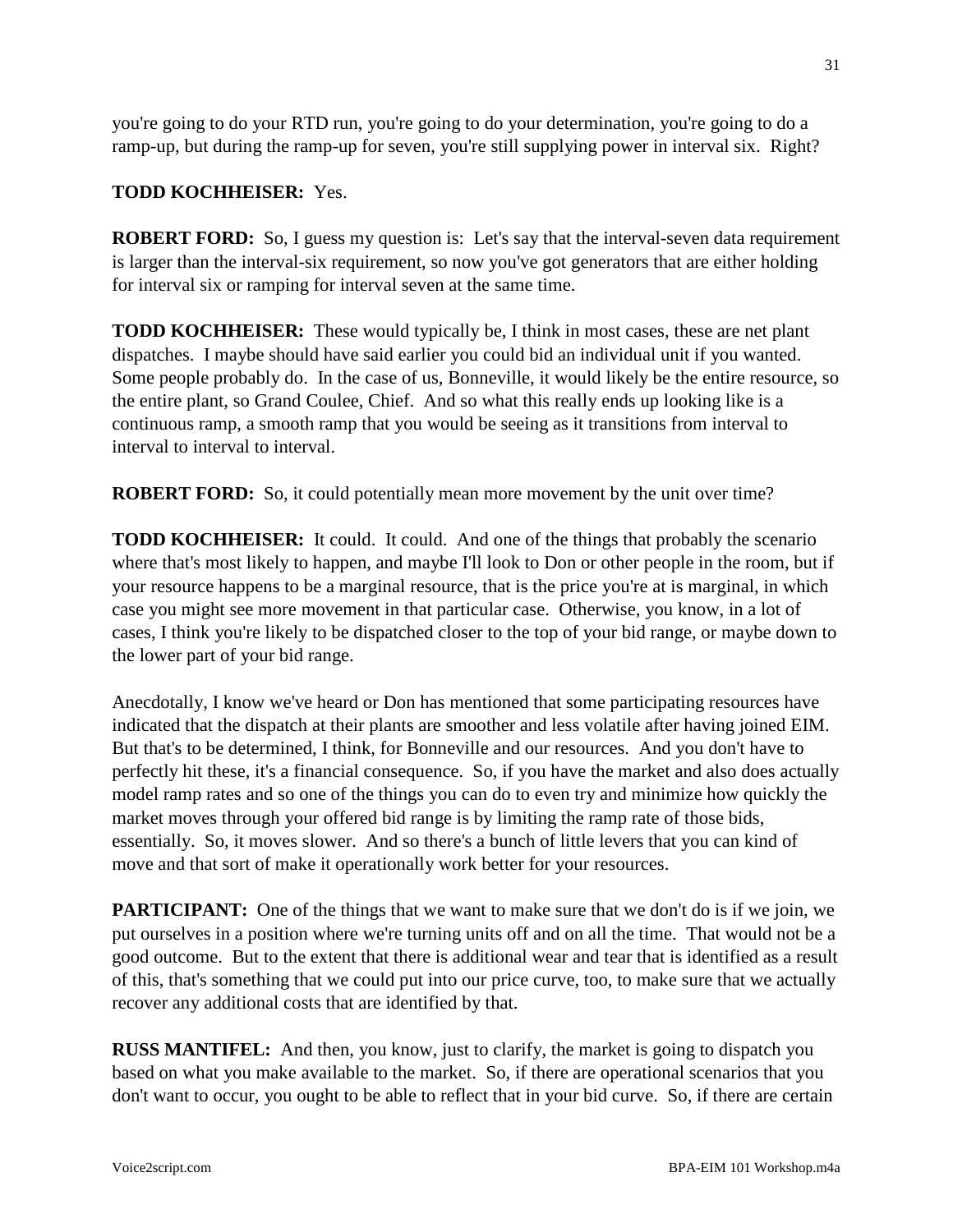levels of movement or configuration changes turning off and on that are sub-optimal, you ought to be able to bid in a manner that prevents that from happening. The market only sees what your bid curve is, and so it's incumbent on the generator owner or marketer or whoever's submitting the bid to bid in a manner that doesn't put you in a situation that you don't want to be put in.

**TODD KOCHHEISER:** Yeah, that's a good point. And, I mean, there's an interplay between your bids, your bid range, and your flexibility and ramp rates with passing the resource efficiency test, so these things all have interesting interconnections with each other. So, it is a complicated balancing act between how you bid, how you want to operate, and the consequences that has towards your resource efficiency evaluations.

**ROBERT FORD:** I just wanted to point out that if you're talking about cost considerations, those movements by the generators, we've got to – the controls for our generators are state of the art, but the actual powertrain is still 60s and 50s.

**TODD KOCHHEISER:** Three in the tree.

**ROBERT FORD:** Exactly. It's like the Starship Enterprise being powered by a '56 Chevy. But those need to be put into cost. And what we've seen in the Corps is in the past is when we try to make our generators more responsive, it ends up costing us more in maintenance and outage issues.

### **TODD KOCHHEISER:** Right.

**RUSS MANTIFEL:** A really good bidding strategy is inclusive of those costs, right? And that's something we've learned from talking with a lot of EIM Entities as well, and know it's going to be a challenge, but it's something that we've identified as something that – a challenge that we would have to address as part of implementation.

**PARTICIPANT:** I mean, this may be a boon for us, okay? Because there's certainly going to be a lot more visibility of what's coming up. So, the look ahead is going to be more intensive. So, like you said, the worst thing we want to do is turn a generator off one five-minute period, and then turn another one on in the next five-minute period.

**PARTICIPANT:** And as you say about the current world, where we're basically balancing all of the wind in our BA with hydro resources. That should be a lot different when we join the market. As Todd mentioned, it's really only when you're setting the price or on that threshold of setting the price between interval to interval is really when you should see a significant change. My hope is that we'll end up with smoother operations.

**RUSS MANTIFEL:** And the 15-minute market commits and decommits resources. There's a lot of different ways that you can model that for a hydro system. There will be a lot of discussion about the right way to do that. But, you know, part of the benefit of the market is if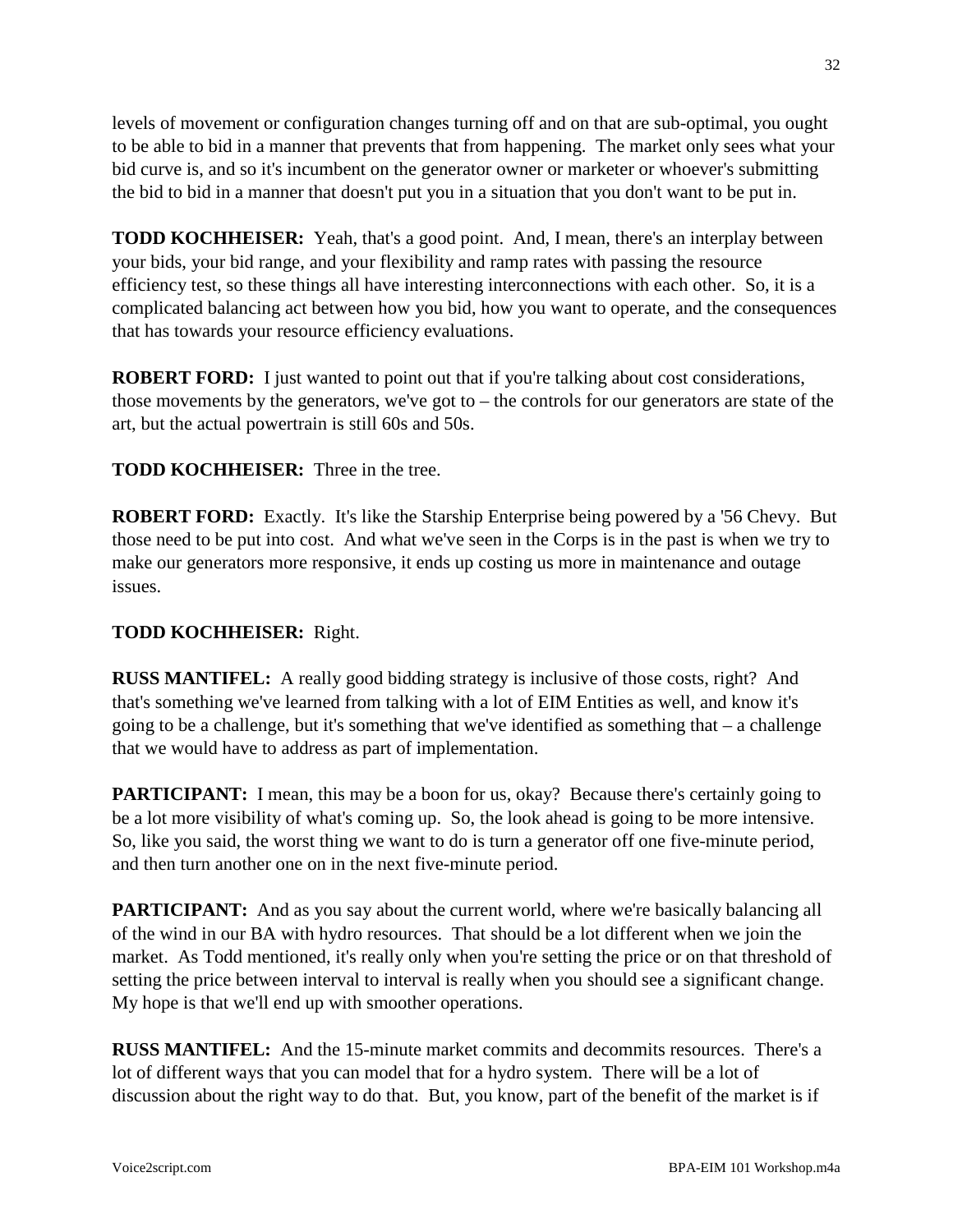the commitment of a resource has a really significant incremental cost, you might be able to bring in a third-party resource to bridge that, right, and resolve that so that you're not having like a herky-jerky dispatch or committal or decommittal of resources.

So, there's ways to screw it up, but if you do it well, it ought to be better, right? But you always have the option of doing your job poorly, and we're going to try to avoid doing that.

**TODD KOCHHEISER:** Don, did you want to jump in and say something?

**DON FULLER:** Thanks. I think you've actually covered it pretty well, but to Bob's question, you know, the concern of what the market will do to resource movements and does it cause extra strain on them has been a very common question from all resources, and especially the hydro resources.

The case that Todd mentioned was actually one that Portland General studied a couple of their units before and after EIM and they've published that. And it showed a smoother operation after they joined EIM, but also to your point, I think it was a combination. EIM didn't do that all by itself, it was together with the bid strategy that they utilized, but were able to see a smoother operation of the units. Thanks.

**TODD KOCHHEISER:** Great. Well, I think that's probably good that we maybe move on at this point. I want to move on to resource efficiency, we've been dancing around it. So, I want to introduce Frank from Transmission Operations.

**FRANK PULYEART:** All right. As Todd said, I'm Frank Pulyeart from Transmission Operations. And I'm going to cover the resource efficiency or the best that I can.

First off, and as Todd mentioned earlier, the EIM is not stepping in to serve your reliability needs. It is not intended to fulfill that gap. They are actually forbidden to do that, and so the resource efficiency is there to ensure, really, that no EIM Entity is leaning on the EIM for that capacity, flexibility, transmission to serve their reliability obligations. You're still responsible for your Balancing Authority for ensuring your ACE is correct, all of your BAL standards are still your responsibility. This is helping you more optimally serve the imbalance in between.

But, really, if an EIM Entity passes the RS evaluation, they're allowed to essentially share with other Balancing Authorities. So, you'll get that most optimal dispatch of imbalance across BAs. But if you fail the RS evaluations, you will be limited in how much you can share.

Now, you won't be completely cut out, you are limited to the prior hours transfer level. We'll get into this a little bit more as I work through things. One key thing to note is that the market, even if you had zero transfers the hour before, the market will still optimally dispatch your own resources to meet your own imbalance within your Balancing Authority. So, it still optimizes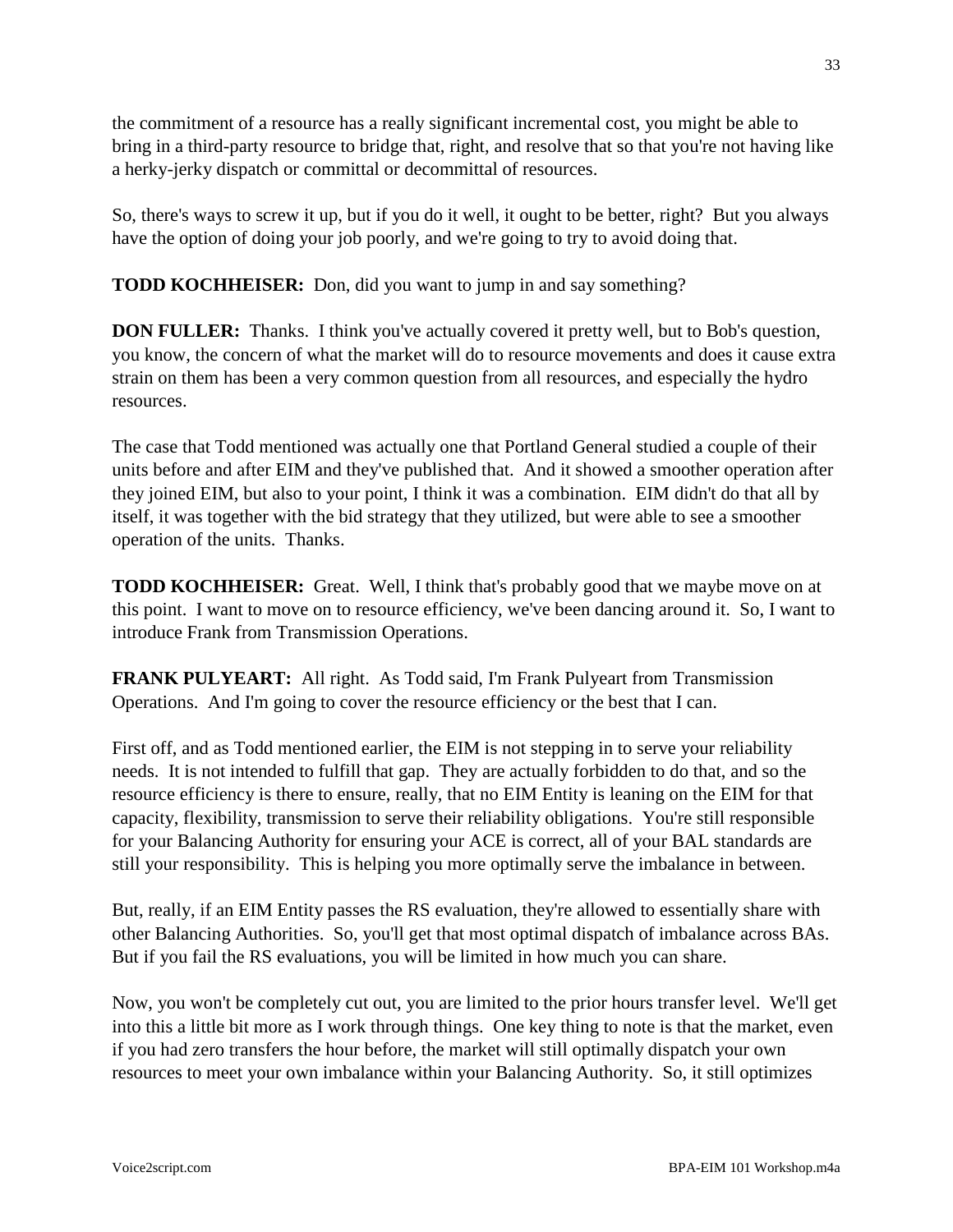your BA, it still gives you the same information as if you were cut out of the market or limited out of the market for failing.

So, the resource sufficiency tests, as Todd just went over, they are performed at 75 minutes prior to the hour, 55 minutes prior to the hour, and 40 minutes prior to the hour. There are four resource sufficiency tests. The first three are, I would say, interrelated as they're listed here, and sequential for a reason. The balancing tests, the big capacity tests, and the flex ramp sufficiency test. The last one is separate, but still ties into the resource sufficiency, and that's the feasibility test.

It is performed for all balancing authorities, including the California ISO Balancing Authority. They are subject to it, just as everyone else is.

The balancing test, starting off with the first one ensures that every entity is coming to the market balanced for the operating hour prior to that operating hour. It compares your base schedules – so it's just your generation base schedules, what your resources are planned to operate at, plus interchanges. So, imports are a positive, exports are a negative to that with the hourly demand forecast.

If you pass this – well, deemed passing this test is having your imbalance within – sorry, that balance between those two sides, and I have a diagram on the next slide, if that's within 1 percent, then you're deemed to have passed the test. Failing the test puts you into being subject to the over- and under-scheduling penalties. There is ratchets on the over- and under-scheduling penalties, so they don't apply until you're 5 percent difference between the forecast you provided for the test and actual after-the-fact load that was measured after the fact.

So, the two options kind of on this is if you elect to use the ISO's forecast, that pass actually applies to you. If you don't elect to use the ISO's forecast, you're kind of always in the success, but you get the failure consequence. So, it's definitely set up such that the CAISO forecast would be a preferred option. Question?

**QUESTION:** The first one would be: Do you have a leaning as BPA which forecast you prefer or you're looking at more than the other one?

**FRANK PULYEART:** We have no leaning at this time.

**QUESTION:** Okay. And then, secondly, is the penalty not just a financial penalty, or are there consequences for consistently not passing that test?

**FRANK PULYEART:** For the balancing test, the consequences are completely financial and you can look up what the over- and under-scheduling penalties are on the business manuals for the CAISO. I would say if you have a large error, they are hefty. So, you would want to make sure you're not in that 10-percent band that's currently listed out there. I won't say them directly,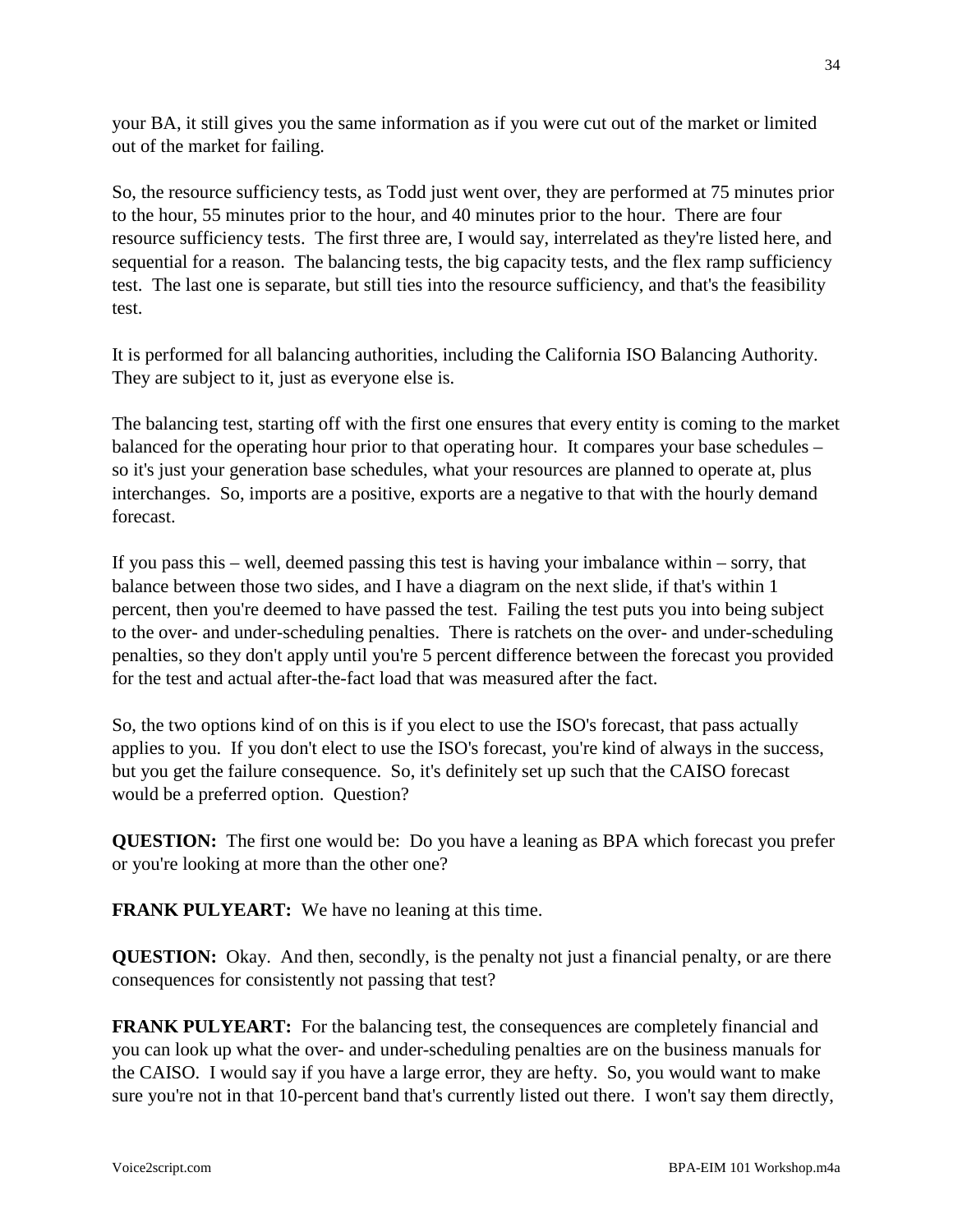because things change really fast out there. It does give an incentive for that, electing the EIM forecast, I would say, as a personal preference or opinion.

So, this is actually two different representations of the balancing test. Both should be pretty easy to follow. You have a forecasted demand for the hour, this is an hourly test, if it wasn't mentioned before, and that is compared to the base schedules plus the interchanges.

Focusing on the right diagram, you have the resource stacks. Those are the base schedules for all your resources in your BA, plus the inter-tie schedule stack, which again, could be a positive or a negative based on imports or exports, and that's just compared to your demand forecast. So, pretty simple test.

Again, if you're within that 1 percent, you pass and you're not subject to the over- or underscheduling penalties if it's the CAISO forecast, otherwise you are subject to over- or underscheduling if your error after the fact is greater than the 5 percent realm.

(Break for direction.)

**FRANK PULYEART:** Okay, moving on to the second test is the bid capacity test. Really, they're sequential, these three tests, as I said earlier, because they somewhat build on each other and the diagrams that I'll go into help explain that a little bit more. But this test is a comparison of the aggregate INC/DEC bids from participating resources from within your BA added to or applied to the base schedules versus the demand forecast, which also has an adder, which is historical inter-tie deviations. And I'll explain a little bit more of that later.

Passing this, you pass this particular test and you move on to the next test. If you fail it, you automatically will fail the Flex Ramp Sufficiency Test, and you will be limited in the direction of the failure. That means that, for instance, a failure on the INC side in this test will limit the import ability to bring in other people's transfers, ETSRs from other entities.

So, again, there's more on the failures and the Flex Ramp Test side because that's the last test, I cover more of it there.

Now, to work through this diagram a little bit. You'll note that the two rectangles, basically, that start from the bottom up are actually – sorry, there's a question on the phone.

**QUESTION:** (Inaudible, off mic.)

**FRANK PULYEART:** So, the question on the phone was: Can I confirm that the balancing test at which the penalties actually apply on is the T-40? And that is correct, because the last go at it for the EIM Entity can make adjustments to the base schedules, which it's the base schedules that are used for settlement purposes and that is the last go at that test. So, your after-the-fact demand for the hour will be compared to your base schedules at T-40 to determine if the over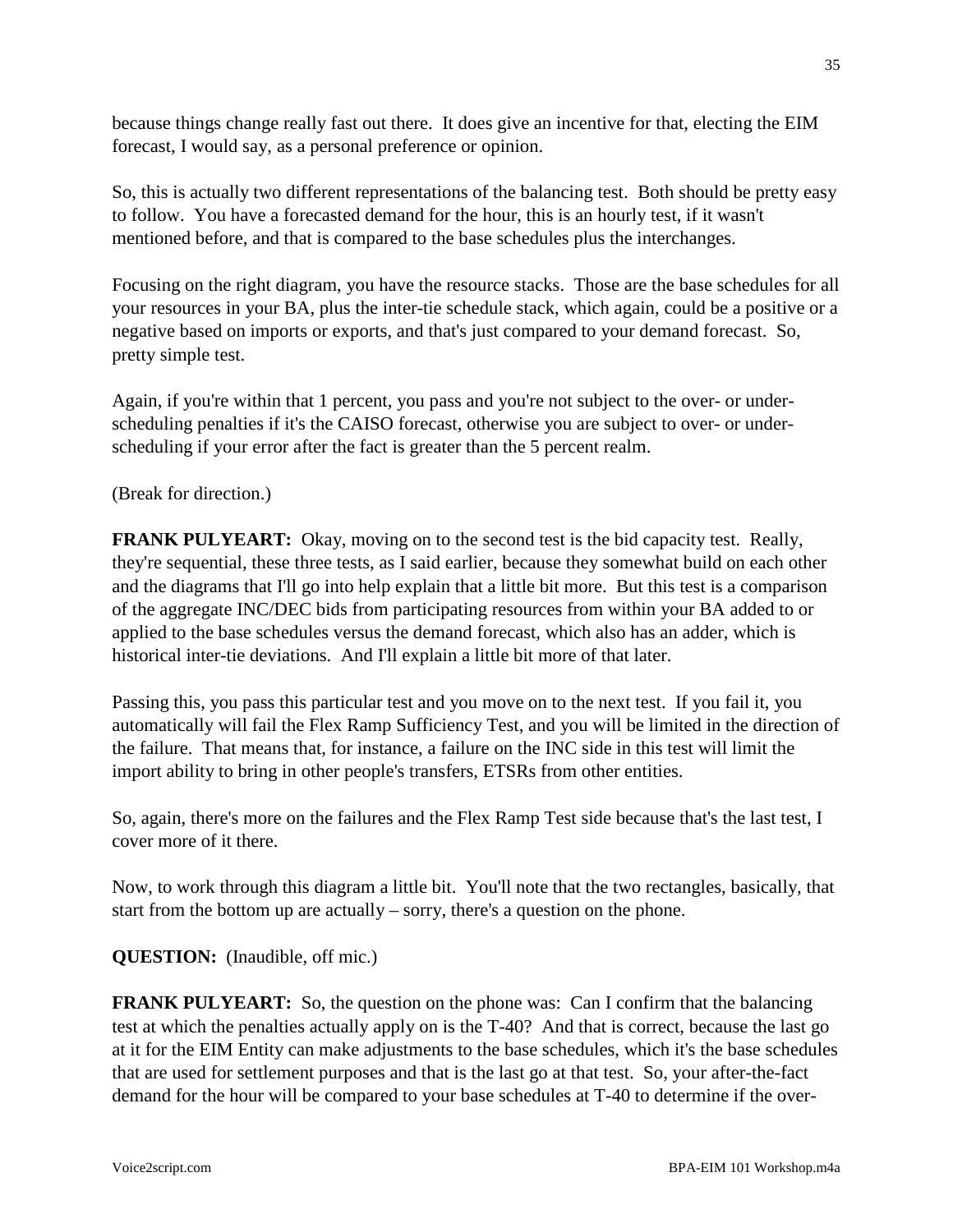and under-scheduling penalty applies is my understanding. I caveat everything with "my understanding."

Okay. So, jumping back to slide 63 here and the two diagrams. Really, the green on the right is the same as the green on the bid capacity test. The blue on the left in the bottom is an addition of the two boxes I had on the balancing test added to your left is your INC and DEC bids. So, your DEC bids are, obviously, going below that base schedule, which would be the top of the larger blue box and your INC bids are added to that.

That is, then, compared to the demand forecast with a similar overlay of imports uncertainty adding to the requirement, export uncertainty taking away from the requirement.

Now, that uncertainty there is actually – CAISO does historical histogram. They do a P95, so 97.5 percentile, and a 2.5 percentile on that histogram. And that histogram is measuring how much did your plan deviate from your T-40 last submittal for the resource sufficiency test and that T-20 tag deadline? So, if your imports say, historically, you had a deviation of imports decreasing from T-40 to T-20 by 100 megawatts, that would add 100 megawatts to your import uncertainty, and vice versa on the deck side.

And, really, what the CAISO is going to say is – and in this particular – sorry, the EIM is going to say. I apologize, I'll screw that up again, I'm sure.

But the difference between these two, they're not equal. The green box and the blue box are not equal in this diagram on purpose, and that's you're now in the bid capacity test and really what they're looking for is do you have enough INC and DEC bids at which you can meet the band on the other side? So, can you live within that band?

And another way to – sorry, I'm getting my tests confused here. Really, if you're unbalanced enough, your import/export could be all within your INC or all within your DEC, but I'm getting into details I don't need to get into. I'll try to move us along here. So, are there any questions on the bid capacity test before I move on?

**JIM FARRAR:** Frank, this is Jim Farrar at TID. How often do those import uncertainty and export uncertainty values change? And are they a function of what you have scheduled at T-40?

**FRANK PULYEART:** So, they are a function of the demand forecast at the T-40 mark. At every mark, the demand forecast is going to be the base starting point. So, at T-75, it'll be the T-75 forecast and so on to the T-40, we'll reference that.

As far as how often the historical uncertainty deviations are calculated, that's still a pending question I have on how often they're calculated and at what granularity. I'm not sure if those are based on the period of the day or if those are a general rollout.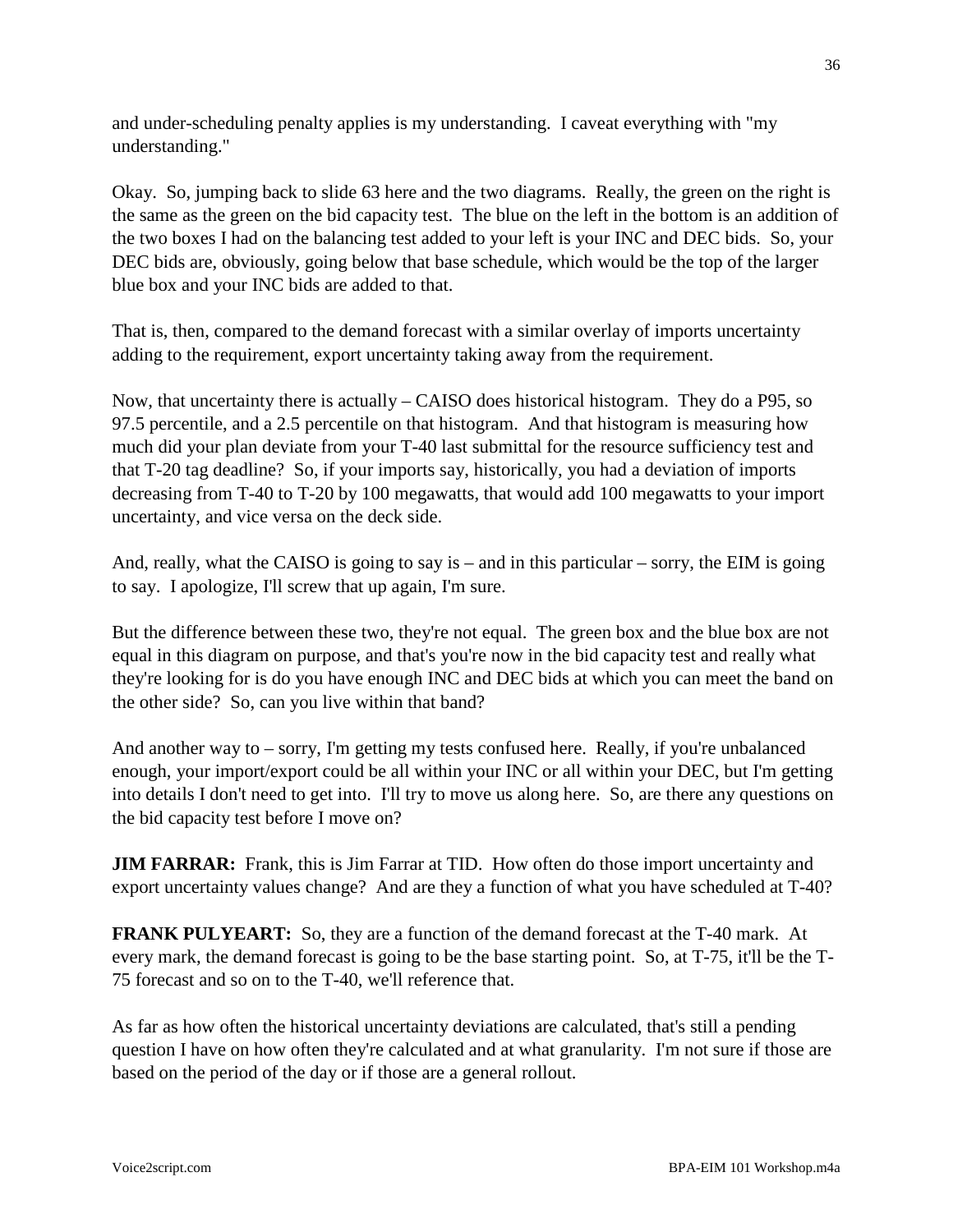When I talk about uncertainty under the next test, there are some definite breakouts of how they break out the data according to uncertainty, but I don't have information on when the update frequency is or what other criteria they might put into the historical inter-tie uncertainty, other than it's the T-40 to T-20 changes.

**JIM FARRAR:** Thank you, Frank.

**FRANK PULYEART:** If anyone else in the room does, okay.

JUSTIN (PACIFICORP): This is Justin (inaudible) from PacifiCorp. It's an hourly additional for the uncertainty, and it is updated at the monthly value for each hour of the day. And it is determined from the last three months of uncertainty. So, basically, for this month, we'll have one value for the uncertainty import and export for each specific hour.

**FRANK PULYEART:** All right, thank you.

**JUSTIN (PACIFICORP):** You're welcome.

**FRANK PULYEART:** That covers that. So, updated monthly, and it covers it's an hourly value and it's based on the last three months.

### **JUSTIN (PACIFICORP):** Correct.

**FRANK PULYEART:** Thank you for answering that.

Okay, now I'm going to be moving on to the Flex Ramp Sufficiency Test, which they're increasing in complexity here. This one definitely ratchets it up.

So, this ensures every Balancing Authority in the EIM has enough ramping resources to be able to meet expected upward or downward ramping needs. INC and DEC are considered separately, so your ability to go up versus the ability to go down, and every 15-minute interval is tested separately as well. It's formulated for all the balancing authorities in the EIM as well as a number is run on the entire EIM footprint.

If you pass, your resources are capable to meet those requirements, and you are allowed – you are given a diversity benefit for being part of the larger EIM footprint, but that is limited to the available of import and export transfer capability offers. So, if you have not offered any transmission to move ETSRs, you won't be able to get a diversity benefit. So, there is a limitation there.

If you fail this test, your EIM transfers are limited to the last 15-minute market run for the hour before, so that's' the T-7.5 operating point of the FMM. So there is the RTD, the real-time, the five-minute dispatch, this is the FMM run, not the RTD run.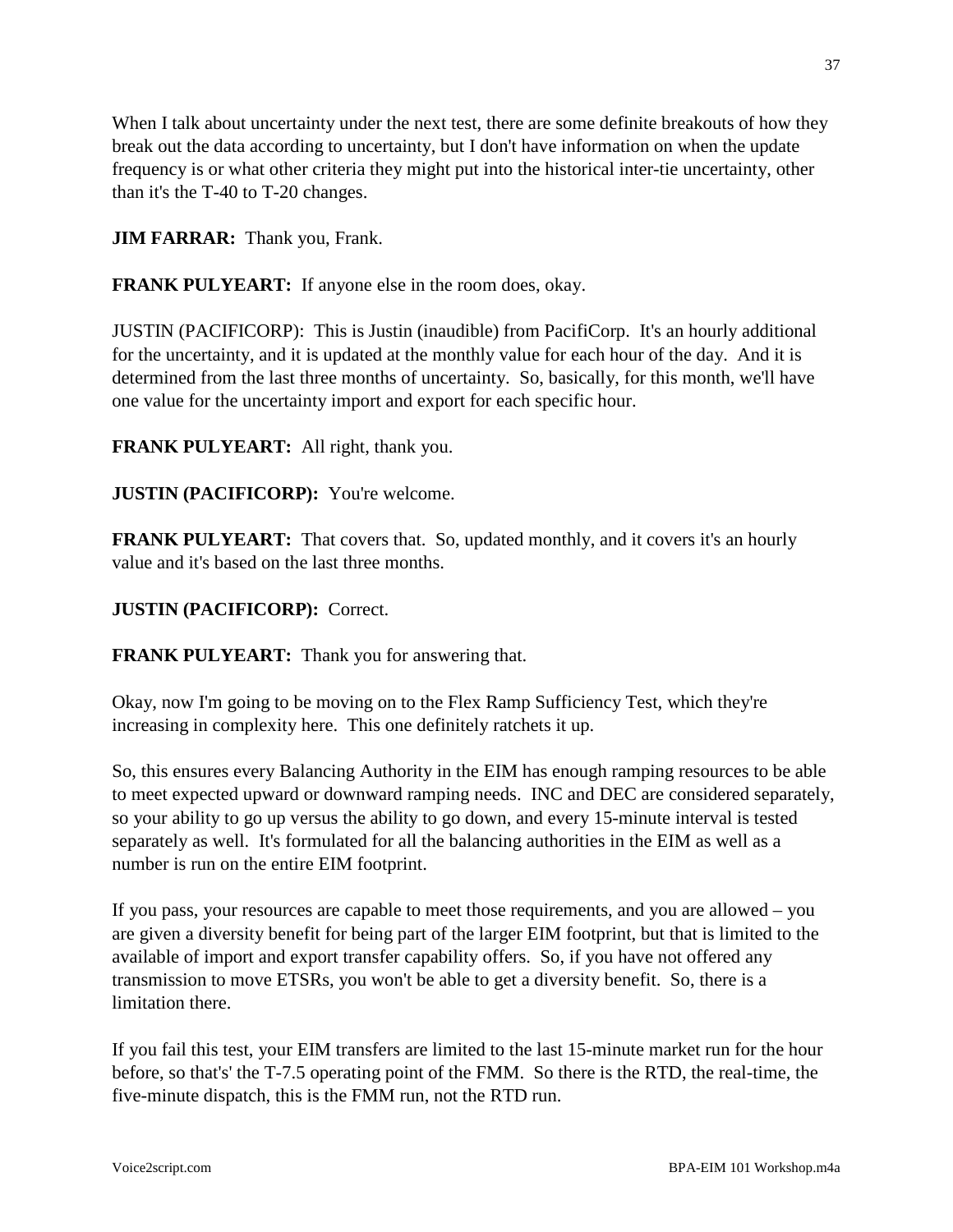And it is possible to fail in only one direction, and that would just limit the flows in that direction. And you would not – so, if you failed in the INC direction, your ability to import would be limited but your ability to export would not be limited.

So, the data that's used for the Flexible Ramp Sufficiency Test is it does start with the initial participating resource operating points from that T-7.5 point. So, for the first two tests, the T-75 and the T-55, the only data available for that last 15-minute market run from the prior hour is the advisory solution. The binding solution is available for the T-40 run, and so the binding solution is used for that last run at that.

Participate resource energy bids and ramp rates are used for this test, and the variable energy resource and the demand forecasts are run at 15-minute intervals for this test. It includes, now, talk a little bit more about the uncertainty component that this test includes. It has a historical histogram of the Load net VER difference from the last advisory 15-minute run to the binding five-minute runs for that hour of the day. Similar to what Justin said, it's a histogram of the past – I think it's about the same amount of time. I think it's basically 90 days, but weekends and weekdays – sorry, weekends plus holidays are separate from weekdays, and then it's an hour-ofday analysis that's run and it creates these requirements for how much uncertain you have in your load and variable energy resource forecast versus what actually is produced.

It is reduced, as I talked about in the prior slide, by the EIM diversity benefits. And that is also capped by the available import and export availability, so that's offered transmission. You also receive a reduction for the amount of import or export that next import or export transfers at that T-75. So, if you're exporting 100 megawatts, you get credit for that in the market. Yes?

**QUESTION:** With respect to variable energy resources, do you have a leaning or thought one way or the other at this point as to how variable energy resources within your Balancing Authority, but owned by others, would be treated? Would they just be on their own in terms of dealing directly with the EIM? Or would you be, you know, for example, so long as you take the BPA super forecast, you'll just count them as one of your own?

**STEVE KERNS:** That will be a great topic for a future workshop.

**QUESTION:** Okay. So, you don't?

**STEVE KERNS:** We don't have anything to share at this point on that.

**QUESTION:** Okay.

**FRANK PULYEART:** Yeah, as Steve said, we'll be discussing that more and have a further workshop on that.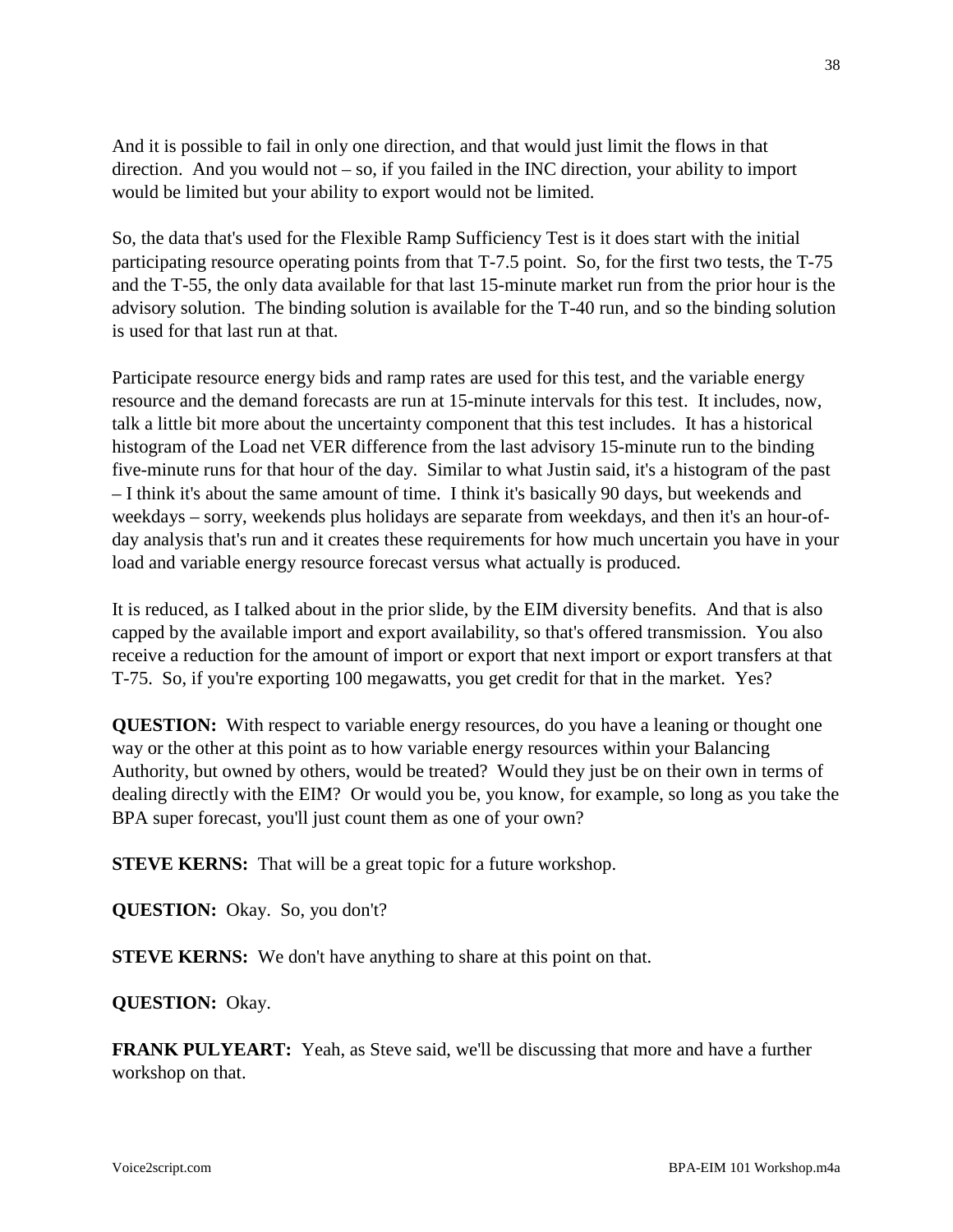Now I'm going to get into one of actually three examples to run through on this test. The first and second example are just different takes at it. This is probably the most complex.

Really, I'm going to start by working through – I'll talk about the red lines first. So, the solid red line is your demand forecast on a 15-minute increment throughout the hour. So, you can see how the middle of that 15 minutes is shifting. That's the 15-minute load forecast across the hour.

The dotted lines above and below that are the uncertainty components applied to that line. So, they are static throughout the hour. The uncertainty components is an hourly calculation. So, it's the same amount for every 15-minute increment, but they don't necessarily – it's not necessary. Plus or minus 50. It could be plus 50 and minus 25, or it could be plus a lot more than that and minus a lot more than that, too.

With that, that's the measure that you're trying to meet, and now you have to stack up your resources for each 15-minute increment.

Starting with the gray and working up, so let's ignore the variable energy resources in the interchange first. I deliberately made these four gray areas identical to help not have too many things moving around on this diagram, but you'll note that this is really similar to something that Todd presented earlier, where you have just some base generation, there's no flexibility in it, you have your regulation down requirement stacked below your flexible ramping range. So, there's INC and DEC within that range. You have your regulation up and your contingency at the top.

Really, the goal of this test, so if you had no interchange and no variable energy resources, your goal would be to make sure that those red lines, the dotted red lines, live within the orange. The variable energy resources and interchanges throw in a little bit of a different wrinkle because those can be changing every 15 minutes, and so that is reflected in this test. So, essentially, your more static historical resource stack is moving around as you get through the hour, and as you can see here, the test is passed across the entire interval of the hour here, but the variable energy resource and the interchanges are moving from hour to hour.

Technically, if you submit 15-minute base schedules for some of the gray, the top, your gray boxes could be moving around as well. So, there's quite a bit of moving parts. I chose to exclude at least one for this test.

So, really, that INC/DEC bids have to cover that expected load plus that uncertainty. And, again, your uncertainty is that P95, so it's 2.5 percentile, and 97 percentile of that load net variable energy resource deviation.

Another way to look at this, which is simpler, because it gets rid of some of the movement or aggregates some of the movement, is essentially the dotted line on this slide, slide 67 here, is the T-7.5 starting point. It's the last 15-minute market run of the prior hour. From that, on the right side, you have your changes in your load net VER forecast and interchanges, so how much is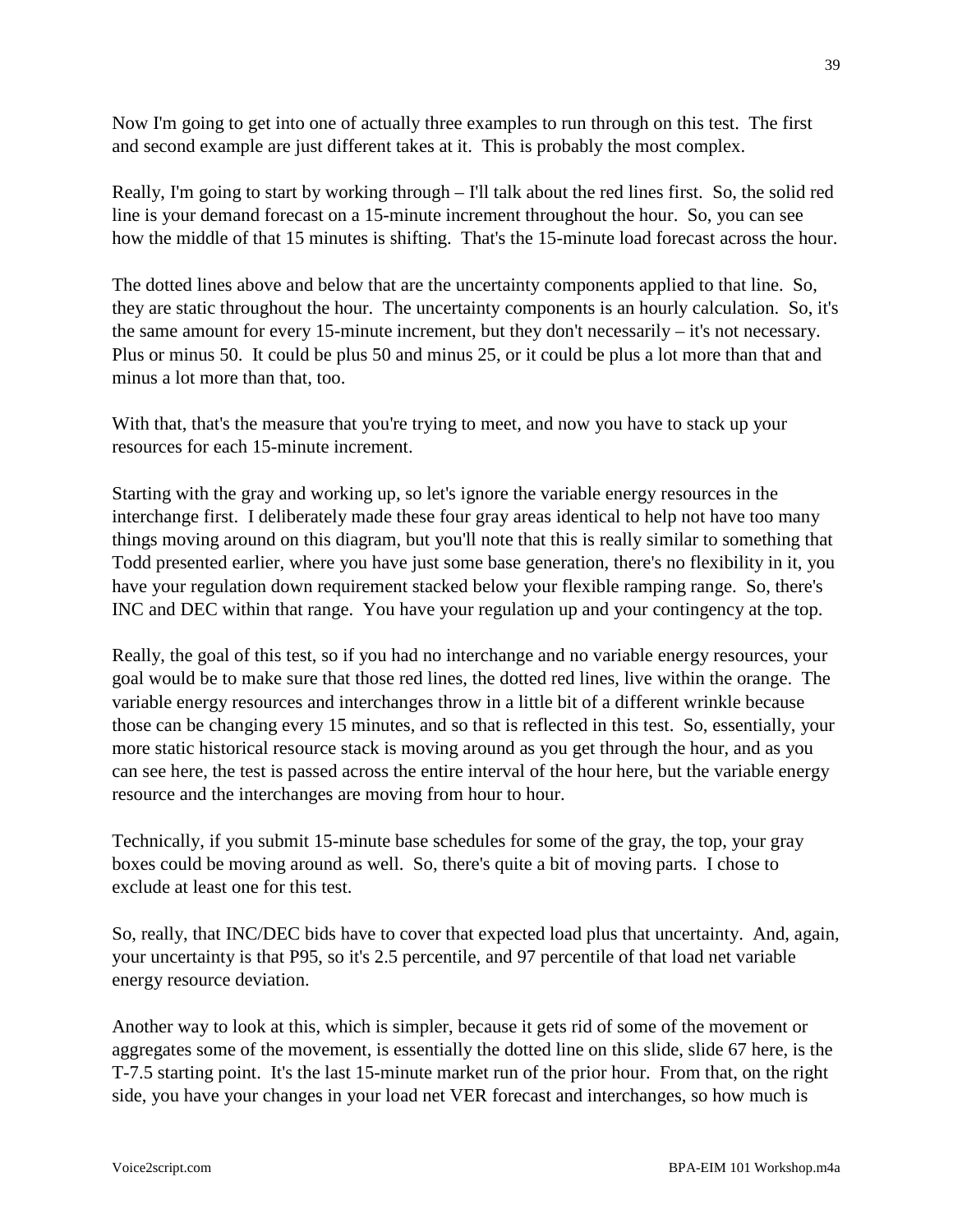your system moving around or projected to move around across the hour? And then added to that, you have this uncertainty INC and DEC. And you can see here that your entire uncertainty, you're being tested based off of how far your uncertainty goes above and below that change. It can live completely in your INC or your DEC bids that you have submitted to the market, as I've got demonstrated here. Each 15-minute segment is tested separately, and currently, if you fail one of the 15-minute segments, you fail the entire hour. I say "currently" because there are some proposals in one of the – it's an enhanced day-ahead market, or the day-ahead market enhancements, I'm not sure which one. Russ is better with that.

So, one last thing, and the last diagram I have on the Flexible Ramp Sufficiency Test addresses a little bit more on the ramping needs. So, part of this test is actually making sure that the submitted participating resource information can actually ramp to where you need to go. So, starting at that T-7.5 point, do you have the resources to be able to meet the things that I showed in the prior slide? Can you ramp to the T+7.5 point? Can you ramp to the 22.5 point? To the 37.5 point? And, lastly, to the 52.5 point?

Maybe you just don't have enough to ramp to that end-of-the-hour point that is 60 minutes from the time that it's being evaluated against. So that last FMM run of the prior hour, can you get from that FMM run to the same point in the following hour? So that, again, is another element that this test incorporates. And so if you pass all of those, you pass the sufficiency test, and you can move into the hour. If you fail any of those four increments, then you're back to being limited in the direction of the failure.

**PARTICIPANT:** Frank, do you mind if I add a clarification just to make sure people understand? These tests are for the Balancing Authority area, so Bonneville, we're going to be focused on the FCRPS, but non-federal generation that's participating in the market, if they bid, that goes towards this calculation as well. So if we have IPPs or non-federal-associated generation that submits bids, those count towards the test as well.

**FRANK PULYEART:** That's correct. So, all of the participating resources within your EIM Entity area, your Balancing Authority, go towards this test.

Now, I'm going to move on to the last test, which is the Feasibility Test. You could also call this a Transmission Feasibility Test. And, really, the Feasibility Test is actually run on the day-ahead market as well as in the real-time market. The day-ahead market uses the day-ahead marketbased schedules and the real-time test uses the actual submittals of the base schedules at the T-75, T-55, and any revisions that might occur for the T-40, the day-ahead market schedules are not used in that.

So, I'm going to jump below the pass and the fail, so pass and fail is pretty explanatory here.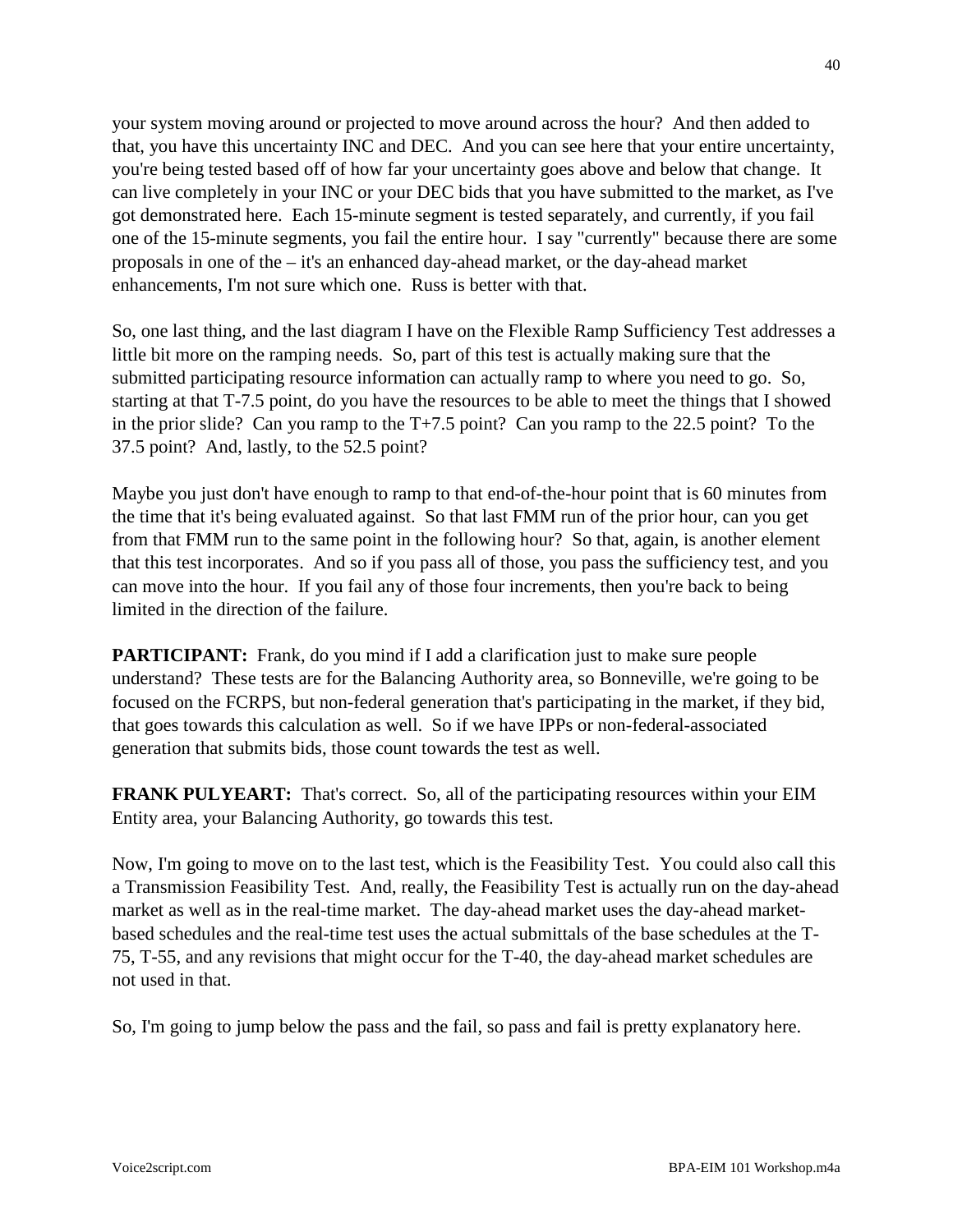The consequences, it does say "none." There are no direct financial consequences for failing this test. There are a bunch of natural consequences which can result in financial aspects that this test has.

So, really, this test, if you fail it, it shows that there are  $-i$  t's a high potential for congestion on your system, a higher potential for what they call an "infeasible" solution, where the market model can't serve all of your load with the generation that's been offered. And including the consequences are – could be it'll implement the transmission constraint relaxation, which essentially means the dollars per megawatt to serve your imbalance is going to rise as you fail this test naturally through the way the model runs. You don't automatically get labeled that way, but it increases the likelihood of that substantially.

So, really, if you fail this test and you get notification that you should be revising your base schedules to be able to pass the test in the future intervals.

**PARTICIPANT:** Or evaluating the transmission element that's been identified as maybe potentially being overloaded, so you might take a look at that, but that's sort of the EIM Entity's opportunity to try and fix things, minimize the chaos and cost of operating with that element, initially overloaded the markets real time, yeah.

**FRANK PULYEART:** Yeah, so if you're hitting this a lot, you probably want to look at what's driving that to make sure the modeling is done correctly and that something's not misrepresented, including looking at your outage cards and everything else.

**PARTICIPANT:** And in some cases, it could just be a limit that is incorrect, in which case you get a chance to update that in the market, or it could be a real infeasibility that you should address.

**FRANK PULYEART:** Yeah. Actually, the next slide is one of the tools that you can offer to the EIM to help you deal with that, and that is the available balancing capacity.

So, available balancing capacity is something that you can designate on your participating or non-participating resources as part of your submittals. It's declared as regulation up and down in that base middle, and it must have an extra checkbox or something that you can identify it as available balancing capacity.

This is conditionally dispatched by the EIM to avoid the power balance constraint or infeasible solutions as another way to say that. And it will only be deployed for the BA that's offering it, so it's only available to solve problems within your own Balancing Authority, it will not be deployed for a neighboring Balancing Authority that's having issues. It's a tool to help you mitigate your costs within your Balancing Authority when you are running up against these types of scenarios. It does not contribute to the flex reserves to the tests I just talked about, it's really more of a real-time tool, and the pricing for what you get reimbursed for that is, according to the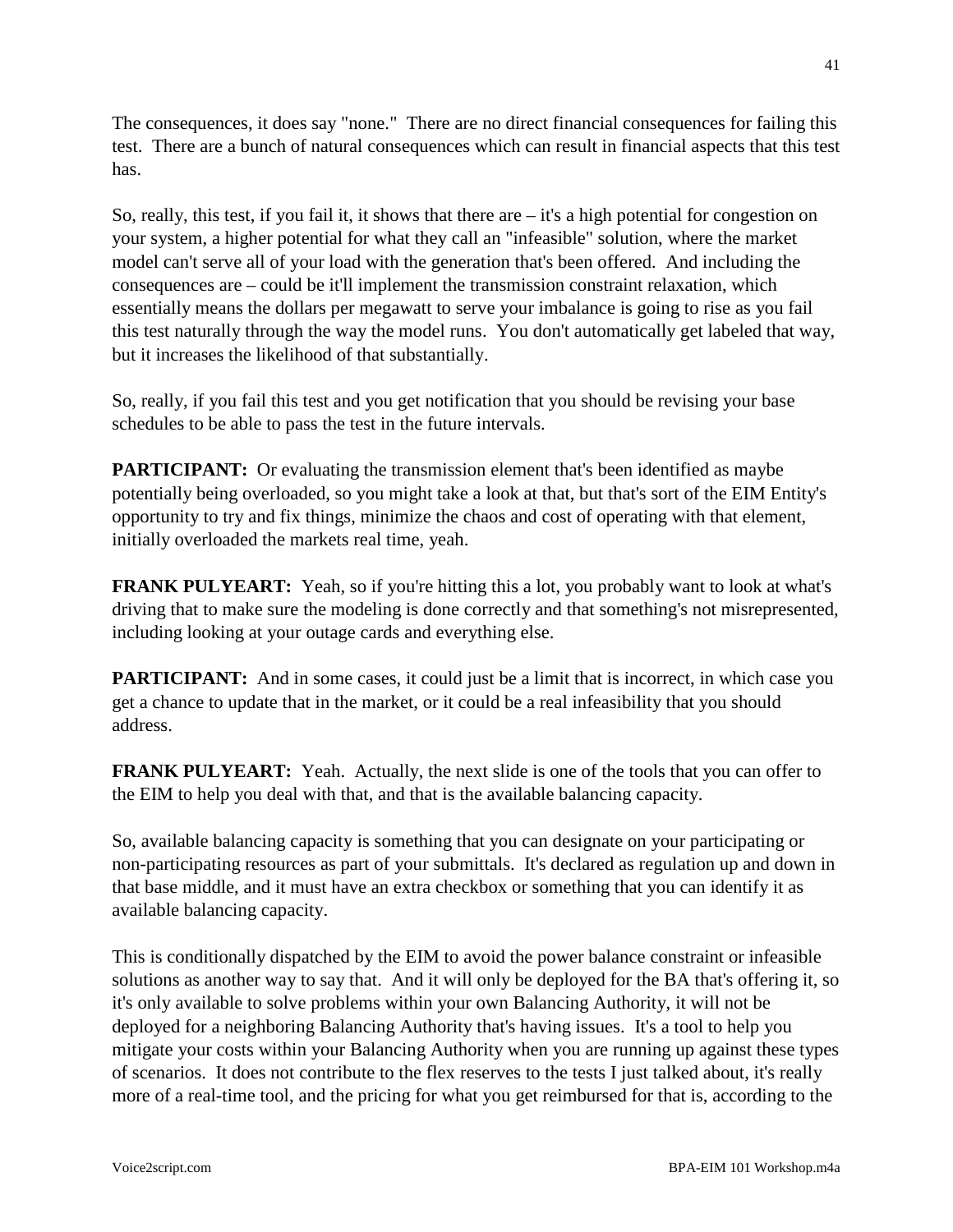bid curve for participating resources or it defaults to the default energy bid for your nonparticipating resources.

So, it's a tool available to help you in situations where maybe you can't find a good resolution to the feasibility question.

And the last thing that I'm going to cover is contingency dispatch. So, there are two different ways really that contingency dispatch occurs. The first one I'm going to talk about is the CAISO BA. So, any time there's a contingency within the CAISO BA, the entire EIM real-time dispatch is suspended, and they invoke, instead, the real-time contingency dispatch. This isolates the CAISO Balancing Authority from the EIM area and freezes those transfers to the last RTD solution – Advisory Solution, sorry – and actually they do send – everyone gets the last advisory five-minute solution sent to them instead of continuing to run the RTD market until that's resolved.

Similar, but different, is contingencies within any of the other EIM Balancing Authorities, and the CAISO does not dispatch your contingency reserves. You have to manually do that, but the EIM operator will notify the ISO or the EIM Entity – sorry, market operator – that they have a contingency, and then the EIM will isolate that Balancing Authority from the market and freeze transfers, just like they did above for the CAISO BA and freeze them to that last real-time dispatch advisory solution and then the BA is able to incorporate manual dispatch instructions into that to solve for the contingency until it's resolved.

All right, questions? One on the phone it looks like? No? Maybe?

**STEVE KERNS:** Thank you, Frank. We a section here on settlements. Or do we hear something on the phone right now? No? Okay, we're good.

**TODD KOCHHEISER:** Thanks, Frank. We are, unfortunately, running out of time, for those that are up here talking. We are going to have a truncated  $Q&A$ , unfortunately, but most of us can stick around for as long as you want and answer questions.

This is EIM settlements that we want to finish with. This is a non-trivial topic. We're going to have a future stakeholder meeting to do more of a deep dive on this. There are quite a few policy and technical questions that we'll address at that point.

Generally speaking, make sure I'm in the right section here, EIM settlements is really the process of resolving and the invoicing of charges and credits for participating in the EIM. And, you know, the natural sort of order people often think of this is, you know, is the pre-settlement market operations feedback part. This is a critical part of people's operations where they're taking essentially the previous hour, the previous day's information, dispatches, and using that to analyze profits and losses if you were a participating resource and using that information, then,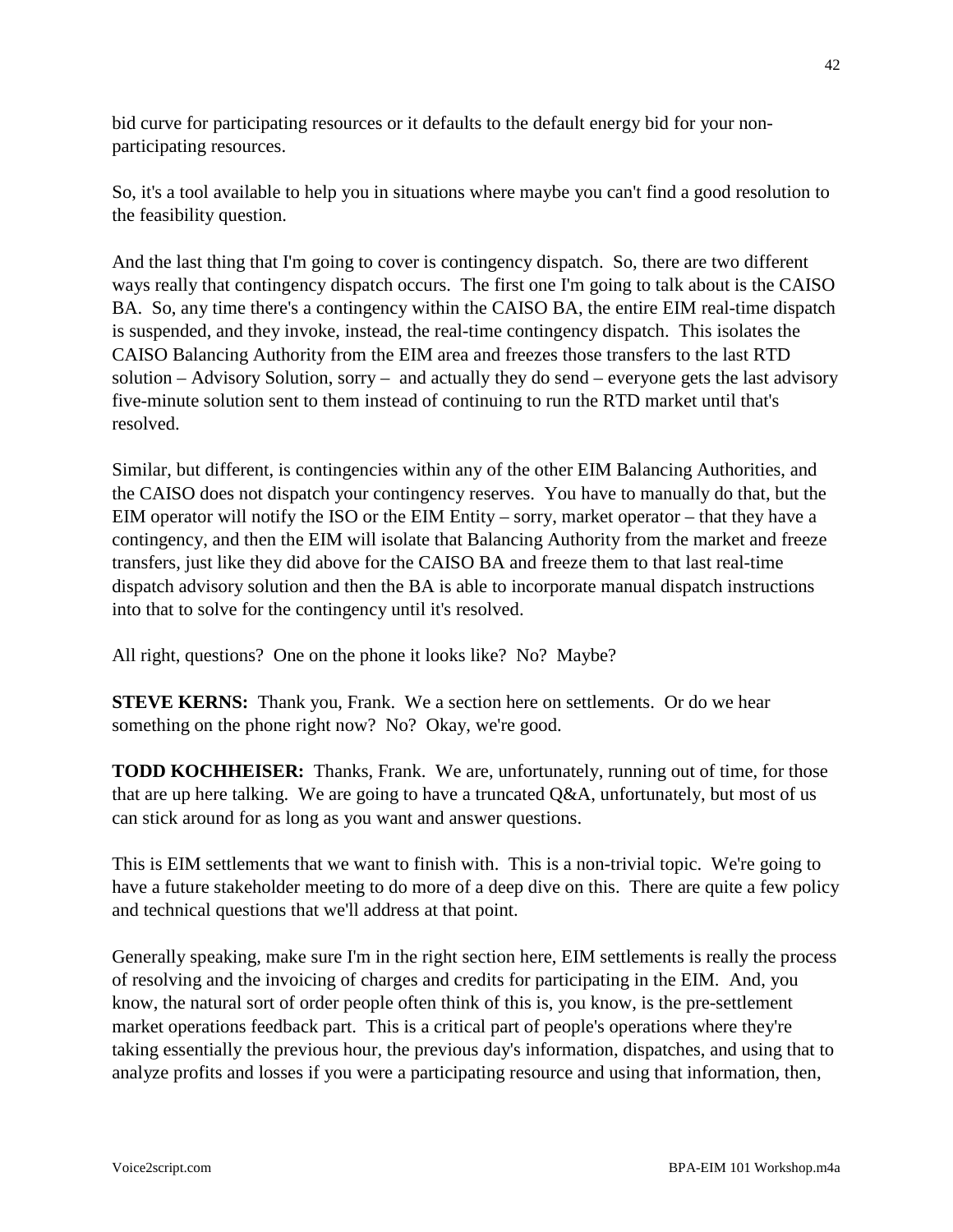to incorporate that into your new current operations as far as how you're bidding and how you're participating in the market.

Otherwise, there's the settlement-related data submissions and collection. So the biggest one of these is submitting meter readings and after-the-fact interchange data, for example. So, settlement-quality meter data.

Most people run a shadow settlement process if you want to validate the invoices that you're received from the CAISO or from the market operator to see that they're accurate. And then there's the invoicing of the EIM charges and credits, these are to the EIM Entity scheduling coordinators and the participating resource scheduling coordinators. And, of course, then the payments and the receipt of any funds or charges or credits.

And then, finally, there's the settlements-related dispute management process. And so these are very complicated timings, and we're unfortunately not going to cover them in great detail today, because we want to leave you wanting for the next meeting.

But from a transmission customer perspective, interacting with an EIM Balancing Authority, the financially binding basis is typically T-57. I sort of mentioned this earlier, that is in most of the business practices I think for existing EIM Entities that the submittal timeline is T-57, to the extent that data doesn't change between then and T-40 when the market runs, that effectively becomes the financially binding basis for settlements.

There's four general categories of settlements. For load, it's the difference between the scheduled demand and the metered demand, and that's settled at the load aggregation point. This is typically one load aggregation point for each balancing authority. I think that's how everybody has chosen to do it based on a load-weighted price as well. So, it's sort of settled as net on whole. You don't have to do that, but that's what everybody's chosen to do, and it's certainly a simplification that I think seems appropriate.

Non-participating generators, this is the difference between the base schedules and meter generation and it's settled at the Locational Marginal Price at an applicable pNode – pricing node. And that is a settlement that happens between the market operator, the California ISO, and the EIM Entity scheduling coordinator. And then they get to decide how they're going to pass that on.

Participate resources, we said before, they settle directly with the CAISO at their LMP for awards and deviations from their operating targets.

And interchange, again, this is typically going to be based on your e-Tag at T-57, and any subsequent tag changes before or during the hour and settled as instructed imbalance energy.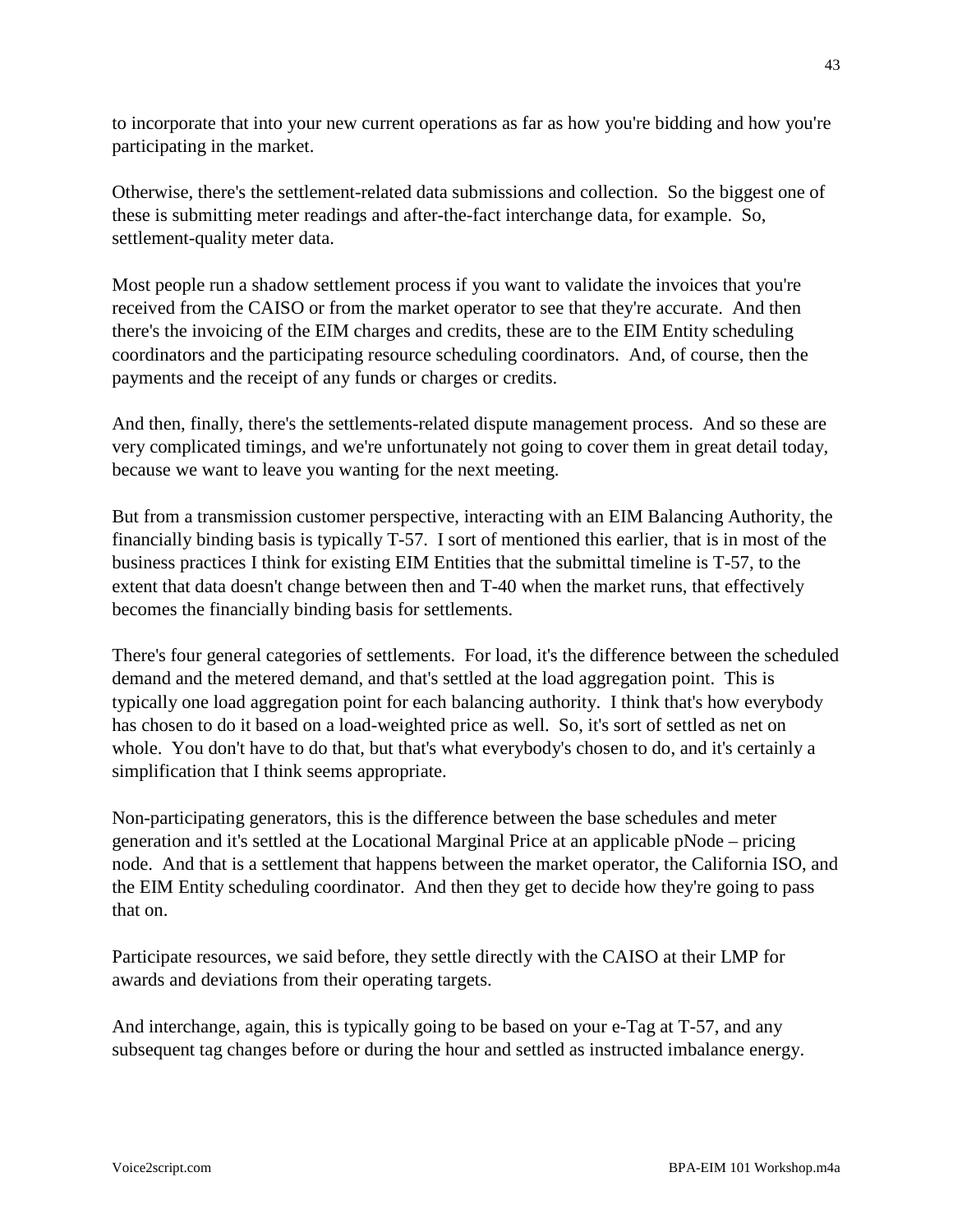I mentioned here that there's a very complex feature that's available called auto-matching that I'm sure we'll be evaluating, but it allows the EIM Entities to essentially self-balance non-dynamic schedule deviations that happen after T-40 with non-EIM balancing authority. So, that's some way to mitigate some of that risk. We'll certainly be looking to see if that's a tool that's applicable or appropriate for us to consider.

The settlement basics continued. There are approximately 60 billing determinants or charge codes. There's a link down at the bottom to a charge matrix that's pretty thorough and complete. It'll show you which charge codes are related to the Energy Imbalance Market specifically and whether they're participating or non-participating resources and categories of participants. 26 of those are generally for resources, 34 are the EIM Entity scheduling coordinators.

There's really three charge codes that form the basis of the vast majority of the dollars that move around in the Energy Imbalance Market, those are essentially the instructed imbalance charge codes for participating resources and non-participating resources. There's one for the 15-minute market and there's one for the five-minute market with two charge codes.

And then there's another charge code which is the uninstructed imbalance charge code. This applies to participating resources, non-participating resources, as well as loads. And it's the difference between the hourly meter and base schedules for non-participating loads. And it's the difference between the metered and the expected energy, or your real-time DOT for participating resources.

Now, this is the general high-level timeline as far as the settlement process is concerned. Most of the time, you're going to see in these settlement processes, T being a day, so  $T+12$  days,  $T+3$ days, et cetera.

So right at T+48 days, that's when the settlement quality meter data is due. I think prior to that, there's usually submittals of meter data as well, it's just not considered settlement quality until T+48.

I think there are also some consequences for late submittal of settlement-quality meter data. Make it sound like you don't want to be late, so you want to definitely get those in.

And, again, there's resettlements, and these processes kind of go on for a long time. There's a really nice table that you can find out there that shows dispute timelines for all of these basic settlement milestones.

And I said before, I might just say it one more time, that as a transmission customer, a nonparticipating resource, as a non-participating resource or load, basically anybody other than a participating resource, you don't have a direct financial relationship with the market operator, with the California ISO. Your relationship is with your transmission service provider. And so any disputes that you might have with a charge that's past due to you, you basically need to work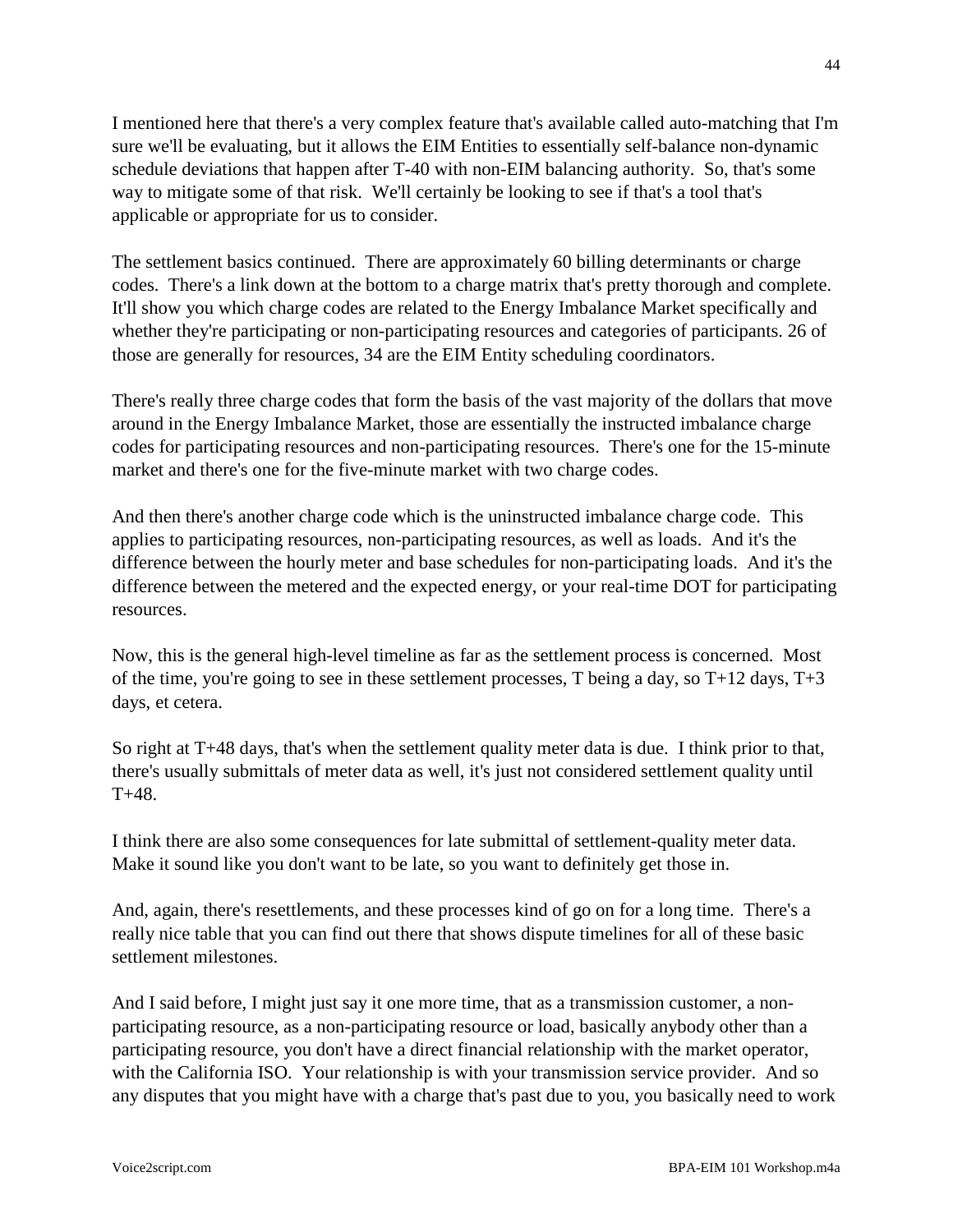that today back through your TSP and basically have them carry your water back to the California ISO as part of any sort of dispute process.

As a participating resource, it's different. You have a direct relationship with the California ISO and you can submit disputes directly.

A bunch of other settlement categories. These make up those other 57 charge codes. Over/under scheduling of loads. Again, these are some of the typical ones. There are all sorts of different uplifts that are also allocated to the EIM Entities – market neutrality, congestion offsets, marginal losses, neutrality payments, et cetera.

And we have somehow magically left five minutes for an open Q&A, but actually if there's any questions on settlements, I'd take them now.

(Break for direction.)

**STEVE KERNS:** Let's start with settlements questions, and then we'll open it up to broader discussion if we have some more time. Anything for Todd on this? It's all crystal clear?

**TODD KOCHHEISER:** Like I said, hopefully we left you really wanting, you're going to come back really excited to do a deeper dive on settlements in a month or two. I'm not sure exactly when we're planning that, but I think it's our next meeting or the meeting after that.

Just before we get into any open Q&A, I want to tell you again that these are the dates for the currently planned next meetings. October 11th and November 20th.

And we do want feedback. Please, do submit your comments. That would be helpful for us.

Before we get into Q&A again, in the appendix, there's a lot of additional material. There are some really good links. I think the CAISO has done a very good job in providing a lot of educational material in all of these topic areas. I urge people to go out and read those. Otherwise in the appendix, there are some examples of kind of with and without an EIM. There's an entire section on a very simple explanation of the formation of LMPs, so you can read that, as well as a simple participating resource settlement. So, those are all in the appendix. We're not going to cover those today, they're for your reading enjoyment.

**STEVE KERNS:** Okay, we have verified that we do have another 15 minutes if we want to talk a little bit more, so let's open it up to broader discussion. Ed, go ahead.

**QUESTION:** Yeah, I'll throw out a settlement question. On uplift charges, you kind of hear a lot about those. Any sense on how often those are assessed? Magnitude? Things like that?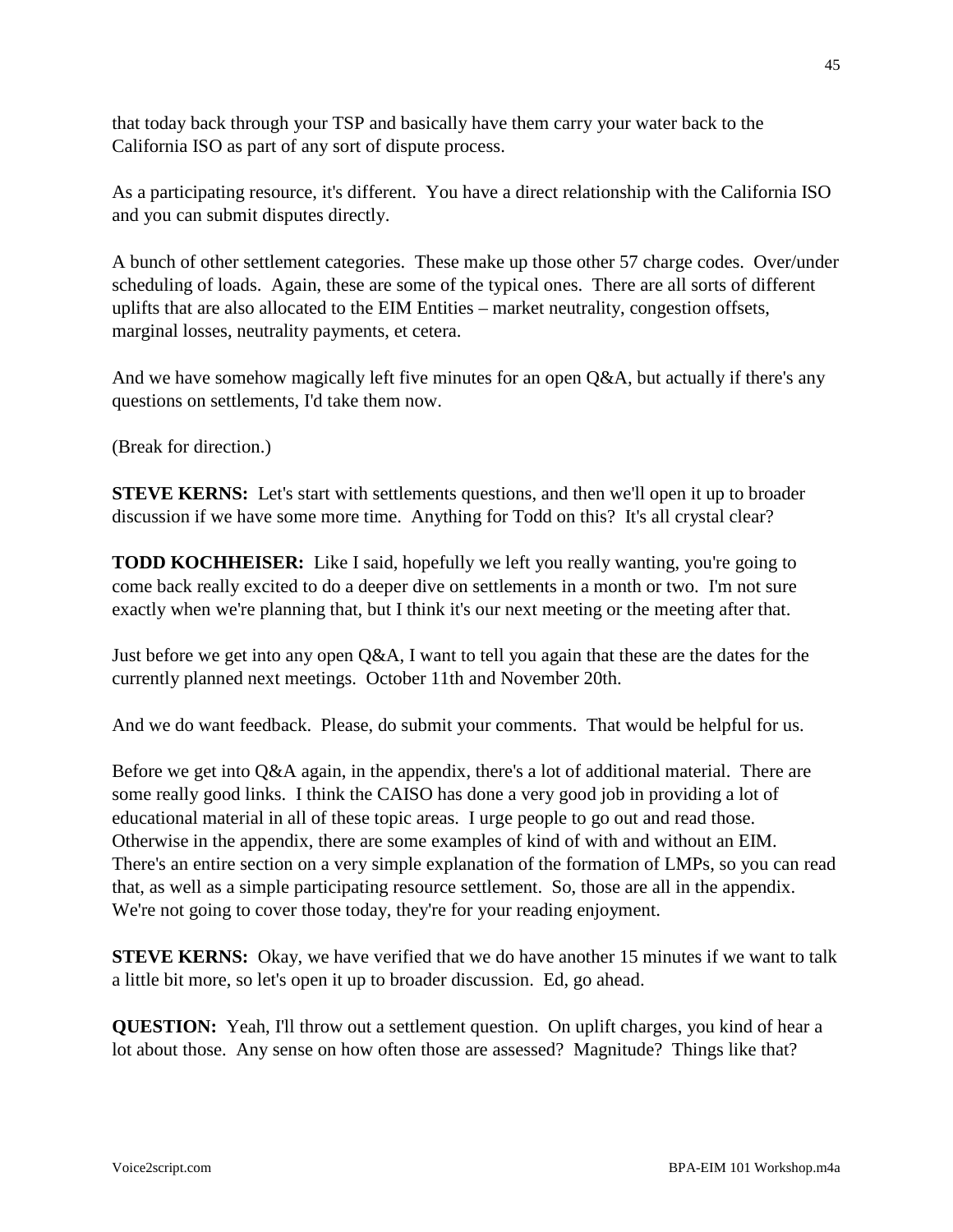**TODD KOCHHEISER:** No, I don't, except probably all the time. There are micro amounts of them probably on all these charge codes, sometimes they're just not that significant. But at times, I think they can accumulate rapidly. That's why you do need to be actively performing that first step in the settlements process where you're actively looking at your settlements statements that you're getting out of the CAISO and adapting or modifying your bidding behavior and participation to make sure you're covering those as quickly as possible.

**RUSS MANTIFEL:** That's a good question. We can take that offline and get answers to exactly when the intervals –

**TODD KOCHHEISER:** We do have people in our billing department for transfer loads and generators that are in EIM Balancing Authorities today, they have a lot of experience with those other charge codes and charge categories, so it is something we can certainly take as input to our future meeting.

**STEVE KERNS:** Any questions?

**JIM FARRAR:** Todd, this is Jim Farrar. Do you expect difficulty in allocating some of those costs that are going to be charged by the EIM market, such as uplifts, to participants within your BA?

**TODD KOCHHEISER:** I think that's one of the things, obviously, that we will have to figure out as part of our stakeholder process and one of the things we'll be starting to articulate in an upcoming stakeholder meeting are the options around the allocation off those charges. Ultimately, the final decision on things like that is going to occur in any case. So, that's ultimately where those decisions are finally made that we certainly want to see if we can steer ourselves to a good landing there if we do decide to go in. Yeah.

**JIM FARRAR:** Thanks.

**TODD KOCHHEISER:** We certainly know what it's like to be a transmission customer in other Balancing Authorities that are participating in the EIM that are EIM Entities. So, we're not naive at all about different ways that can be done.

**STEVE KERNS:** Okay, last chance. And we didn't need the extra 15 minutes. We hit noon right on the dot. Nicely done.

**QUESTION:** Todd, I have another question for you if nobody else is going to ask.

**TODD KOCHHEISER:** Of course you do.